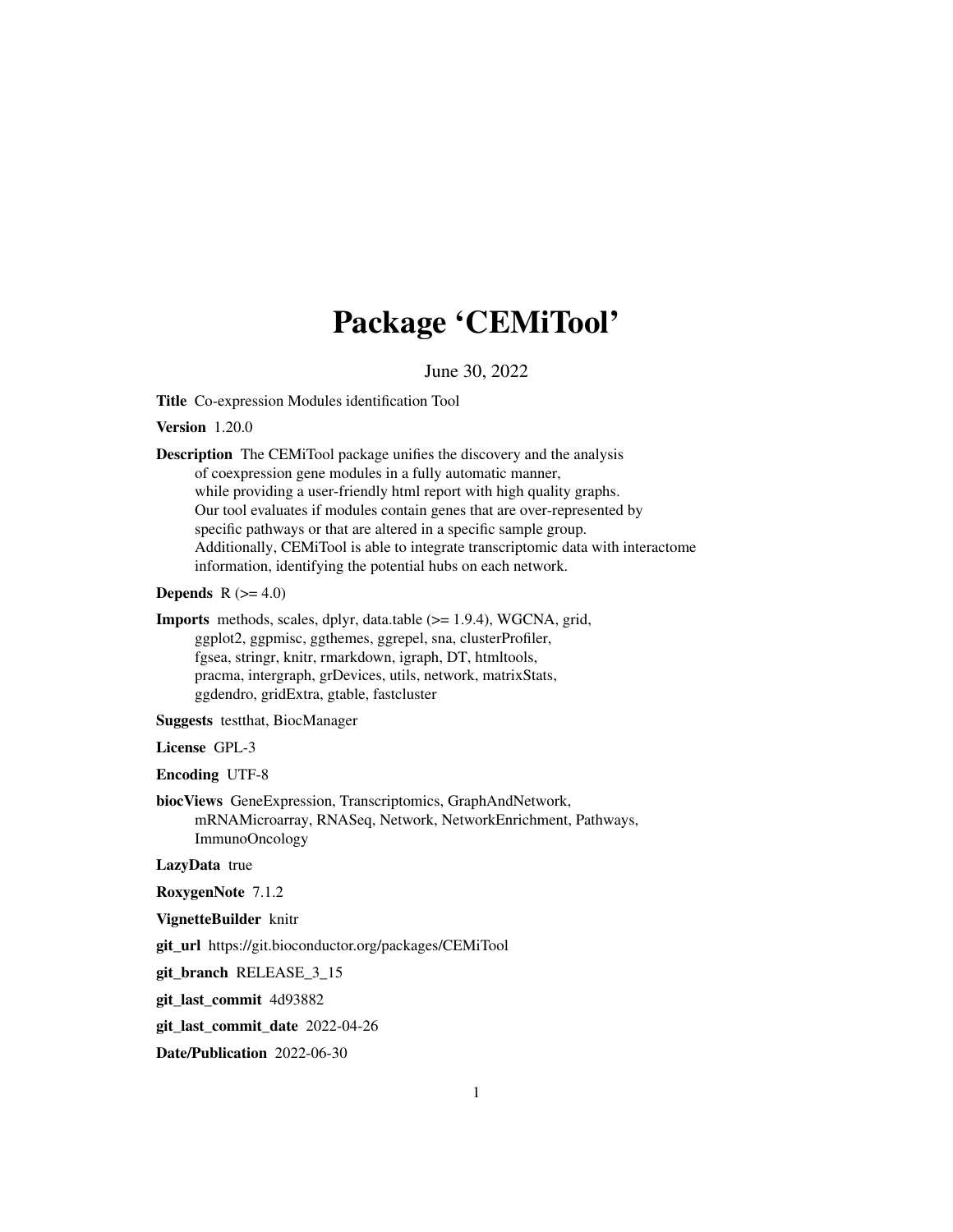Author Pedro Russo [aut], Gustavo Ferreira [aut], Matheus Bürger [aut], Lucas Cardozo [aut], Diogenes Lima [aut], Thiago Hirata [aut], Melissa Lever [aut], Helder Nakaya [aut, cre]

Maintainer Helder Nakaya <hnakaya@usp.br>

# R topics documented:

| 3                                                                                                                 |
|-------------------------------------------------------------------------------------------------------------------|
| $\overline{4}$<br>cem                                                                                             |
| $\overline{4}$                                                                                                    |
| $\overline{7}$                                                                                                    |
| 8                                                                                                                 |
| 9                                                                                                                 |
| 10                                                                                                                |
| 11                                                                                                                |
| 12                                                                                                                |
| 13                                                                                                                |
| 14                                                                                                                |
| 15                                                                                                                |
| 16                                                                                                                |
| 17<br>$get\_cemitool_r2_beta \dots \dots \dots \dots \dots \dots \dots \dots \dots \dots \dots \dots \dots \dots$ |
| 18                                                                                                                |
| 18                                                                                                                |
| 19                                                                                                                |
| 20                                                                                                                |
| 21                                                                                                                |
| 22                                                                                                                |
| 22.                                                                                                               |
| 23                                                                                                                |
| 24                                                                                                                |
| 25                                                                                                                |
| 26                                                                                                                |
| 27                                                                                                                |
| 28                                                                                                                |
| 29                                                                                                                |
| 29                                                                                                                |
| 31                                                                                                                |
| 31                                                                                                                |
| 32                                                                                                                |
| 33                                                                                                                |
| 34                                                                                                                |
| 35                                                                                                                |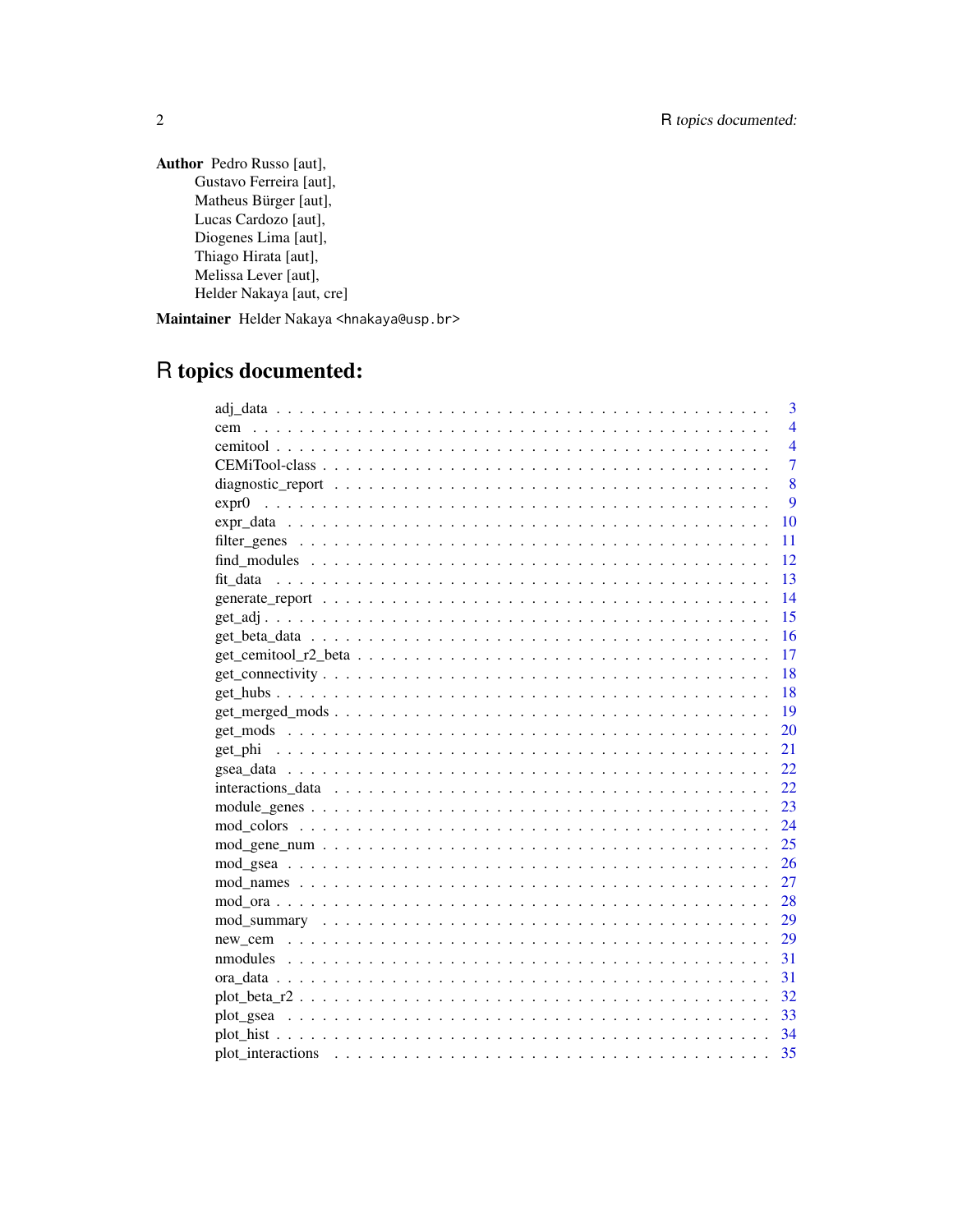#### <span id="page-2-0"></span>adj\_data 3

| Index |  |  |  |  |  |  |  |  |  |  |  |  |  |  |  | 48 |
|-------|--|--|--|--|--|--|--|--|--|--|--|--|--|--|--|----|

adj\_data *Get or set adjacency matrix value*

# Description

This function takes a CEMiTool object containing expression values and returns a CEMiTool object with an adjacency matrix in the adjacency slot.

# Usage

```
adj_data(cem, ...)
## S4 method for signature 'CEMiTool'
adj_data(cem)
adj_data(cem) <- value
## S4 replacement method for signature 'CEMiTool'
adj_data(cem) <- value
```
#### Arguments

| cem                     | Object of class CEMiTool                                                      |
|-------------------------|-------------------------------------------------------------------------------|
| $\cdot$ $\cdot$ $\cdot$ | Optional parameters.                                                          |
| value                   | Object of class matrix containing adjacency data. Only used for setting adja- |
|                         | cency values to CEMiTool object.                                              |

## Value

Object of class matrix with adjacency values or object of class CEMiTool.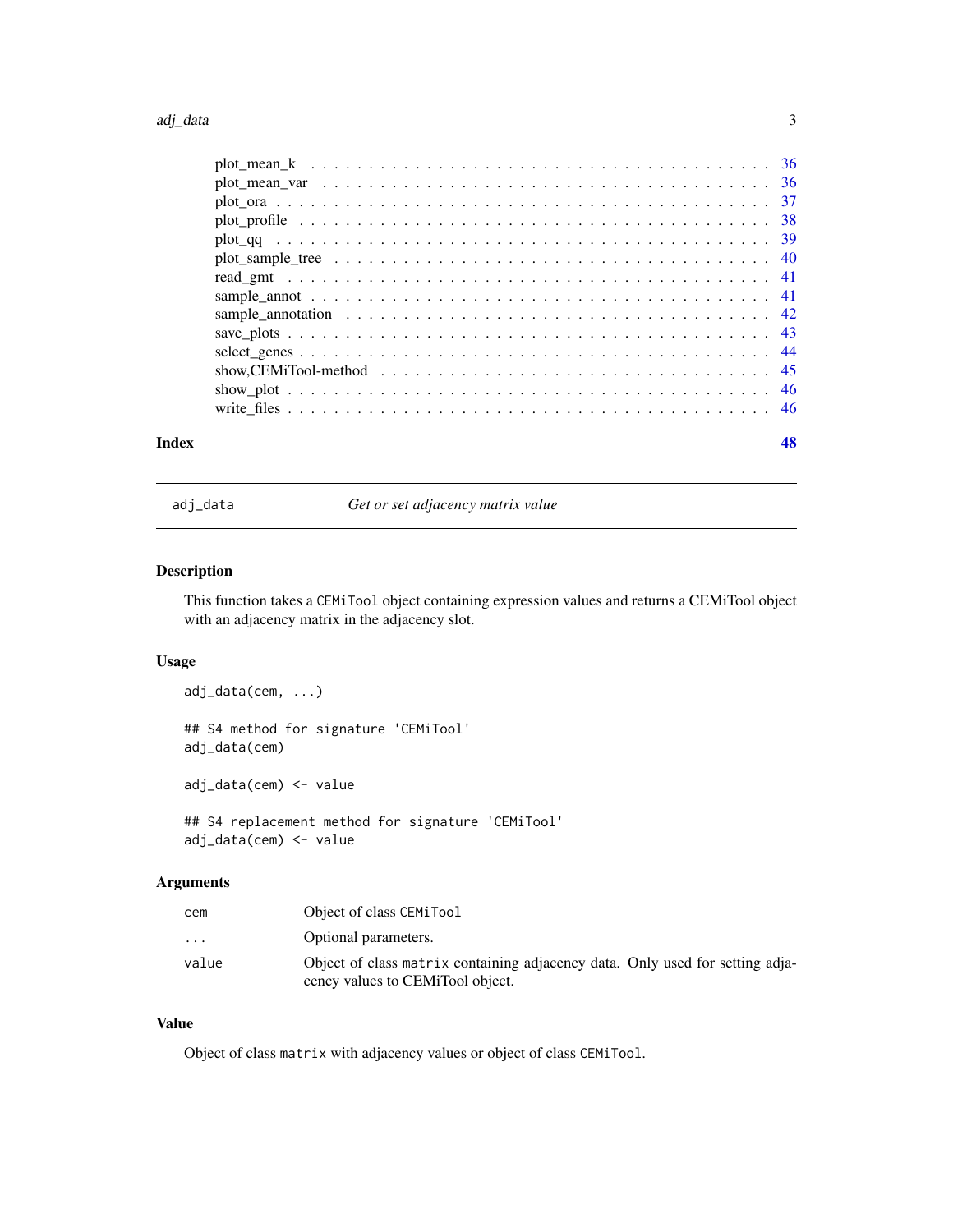4 cemitool

# Examples

```
# Get example expression data
data(expr0)
# Initialize new CEMiTool object with expression
cem <- new_cem(expr0, filter=TRUE, apply_vst=FALSE)
# Calculate adjacency matrix with example beta value 8
cem <- get_adj(cem, beta=8)
# Return adjacency matrix
adj <- adj_data(cem)
# Check result
adj[1:5, 1:5]
# Set adjacency matrix to CEMiTool object
adj_data(cem) <- adj
```
cem *CEMiTool Object*

#### Description

This object can be used as input for CEMiTool functions. Data used are from expr and sample\_annot.

## Usage

data(cem)

# Format

An object of class CEMiTool

# Examples

```
# Get example CEMiTool object
data(cem)
cem
```
cemitool *Full gene co-expression analysis*

#### Description

Defines co-expression modules and runs several different analyses.

<span id="page-3-0"></span>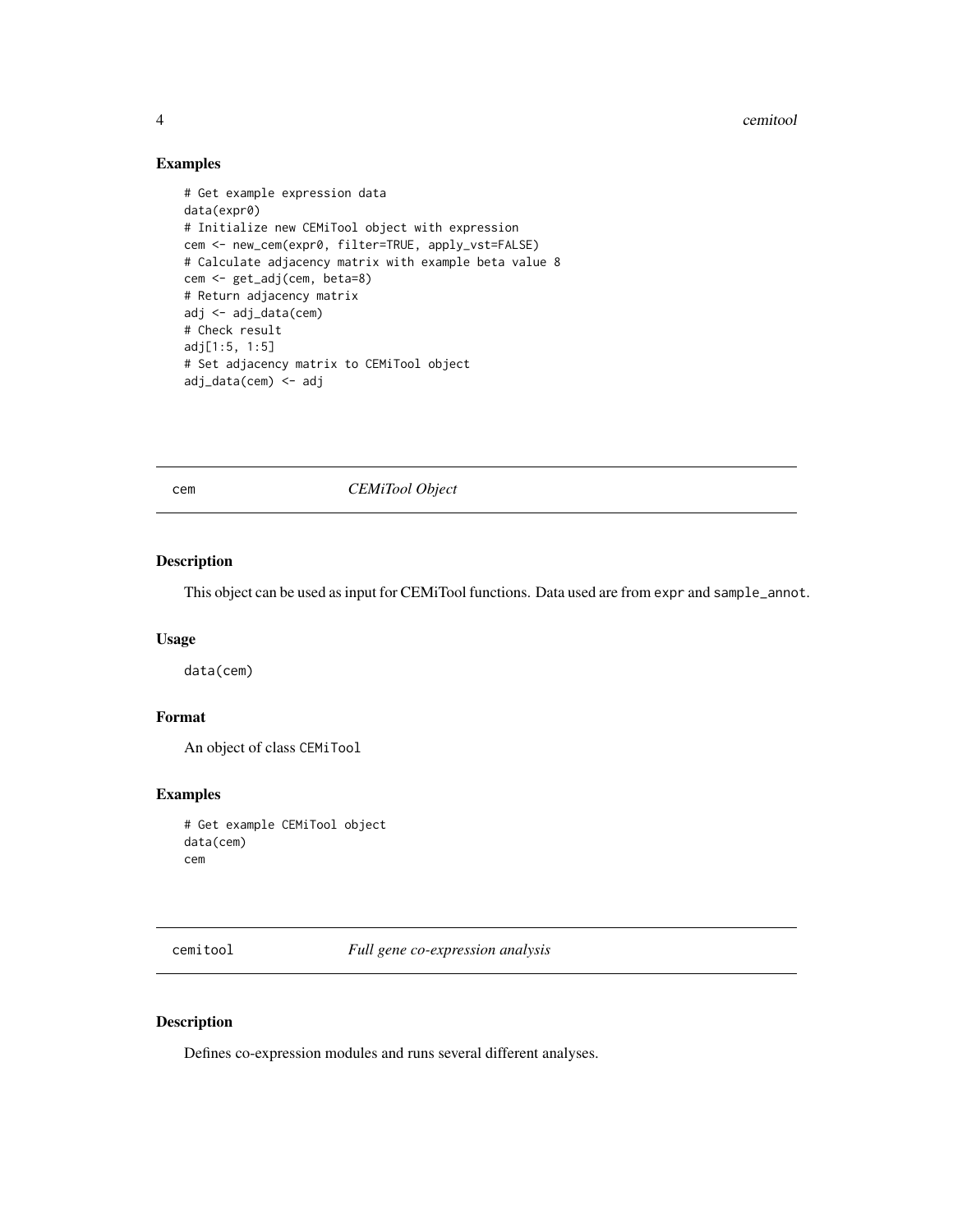#### cemitool 5

# Usage

```
cemitool(
  expr,
  annot,
  gmt,
  interactions,
  filter = TRUE,
  filter\_pval = 0.1,
  apply_vst = FALSE,
  n_genes,
  eps = 0.1,
  cor_method = c("pearson", "spearman"),
  cor_function = "cor",
  network_type = "unsigned",
  tom_type = "signed",
  set_beta = NULL,
  force_beta = FALSE,
  sample_name_column = "SampleName",
  class_column = "Class",
 merge_similar = TRUE,
  rank_method = "mean",
  ora_pval = 0.05,
  gsea_scale = TRUE,
  gsea_min_size = 15,
  gsea_max_size = 1000,
 min\_ngen = 30,diss_{thresh} = 0.8,
 plot = TRUE,
 plot_diagnostics = TRUE,
 order_by_class = TRUE,
  center_func = "mean",
  directed = FALSE,
  verbose = FALSE
```
#### Arguments

)

| expr         | Gene expression data.frame.                                                                                                            |
|--------------|----------------------------------------------------------------------------------------------------------------------------------------|
| annot        | Sample annotation data. frame.                                                                                                         |
| gmt          | A data. frame containing two columns, one with pathways and one with genes                                                             |
| interactions | A data frame containing two columns with gene names.                                                                                   |
| filter       | Logical. If TRUE, will filter expression data.                                                                                         |
| filter_pval  | P-value threshold for filtering. Default 0.1.                                                                                          |
| apply_vst    | Logical. If TRUE, will apply Variance Stabilizing Transform before filtering<br>genes. Currently ignored if parameter filter is FALSE. |
| $n$ genes    | Number of genes left after filtering.                                                                                                  |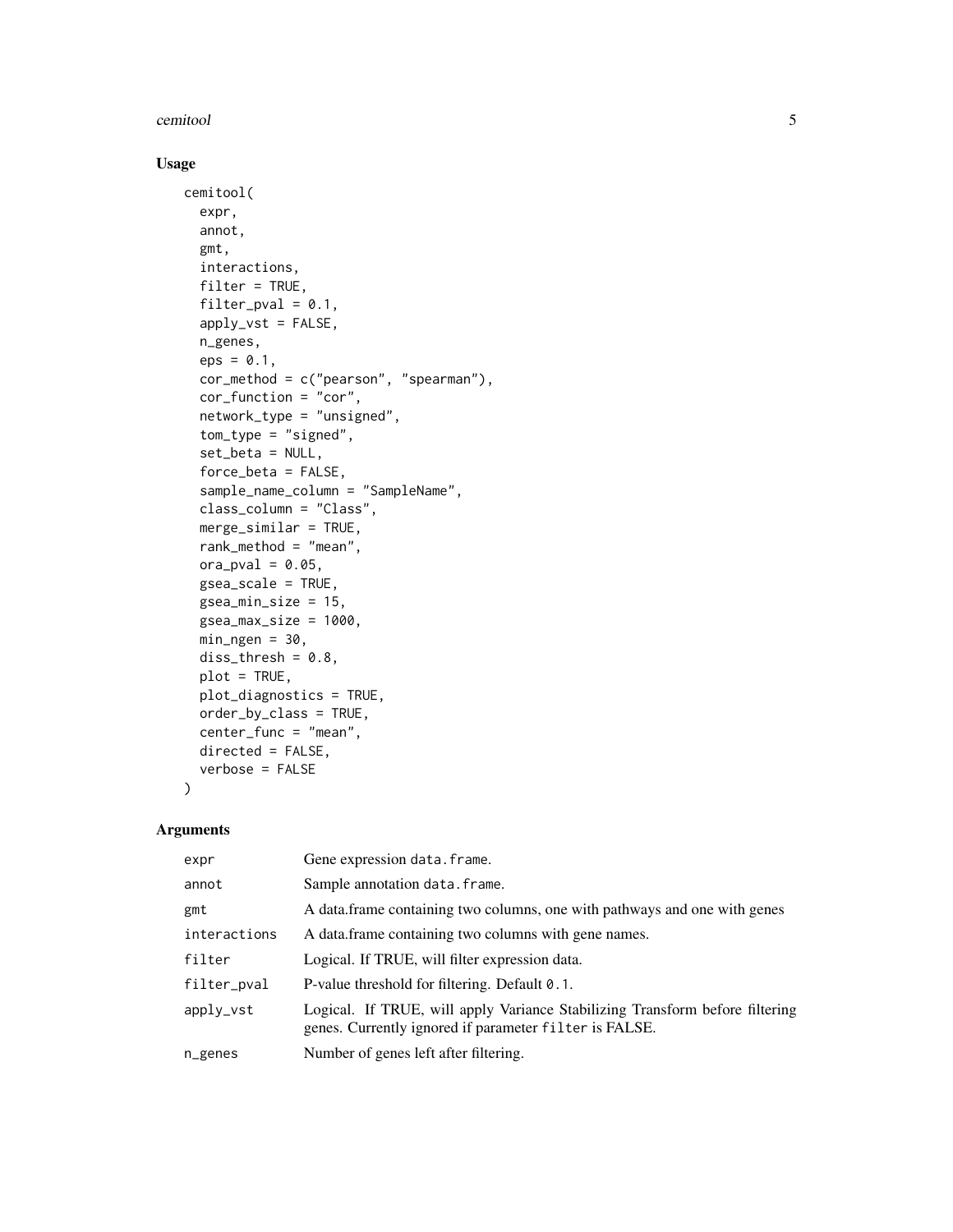| eps                | A value for accepted R-squared interval between subsequent beta values. De-<br>fault is 0.1.                                                                                                                            |
|--------------------|-------------------------------------------------------------------------------------------------------------------------------------------------------------------------------------------------------------------------|
| cor_method         | A character string indicating which correlation coefficient is to be computed.<br>One of "pearson" or "spearman". Default is "pearson".                                                                                 |
| cor_function       | A character string indicating the correlation function to be used. Supported<br>functions are currently 'cor' and 'bicor'. Default is "cor"                                                                             |
| network_type       | A character string indicating if network type should be computed as "signed"<br>or "unsigned". Default is "unsigned"                                                                                                    |
| tom_type           | A character string indicating if the TOM type should be computed as "signed"<br>or "unsigned". Default is "signed"                                                                                                      |
| set_beta           | A value to override the automatically selected beta value. Default is NULL.                                                                                                                                             |
| force_beta         | Whether or not to automatically force a beta value based on number of samples.<br>Default is FALSE.                                                                                                                     |
| sample_name_column |                                                                                                                                                                                                                         |
|                    | A character string indicating the sample column name of the annotation table.                                                                                                                                           |
| class_column       | A character string indicating the class column name of the annotation table.                                                                                                                                            |
| merge_similar      | Logical. If TRUE, merge similar modules.                                                                                                                                                                                |
| rank_method        | Character string indicating how to rank genes. Either "mean" (the default) or<br>"median".                                                                                                                              |
| ora_pval           | P-value for overrepresentation analysis. Default 0.05.                                                                                                                                                                  |
| gsea_scale         | If TRUE, apply z-score transformation for GSEA analysis. Default is TRUE                                                                                                                                                |
| gsea_min_size      | Minimum size of gene sets for GSEA analysis. Default is 15                                                                                                                                                              |
| gsea_max_size      | Maximum size of gene sets for GSEA analysis. Default is 1000                                                                                                                                                            |
| min_ngen           | Minimal number of genes per submodule. Default 30.                                                                                                                                                                      |
| diss_thresh        | Module merging correlation threshold for eigengene similarity. Default 0.8.                                                                                                                                             |
| plot               | Logical. If TRUE, plots all figures.                                                                                                                                                                                    |
| plot_diagnostics   |                                                                                                                                                                                                                         |
|                    | Logical. If TRUE, creates diagnostic plots. Overwritten if plot=FALSE.                                                                                                                                                  |
|                    | order_by_class Logical. If TRUE, samples in profile plot are ordered by the groups defined by<br>the class_column slot in the sample annotation file. Ignored if there is no sam-<br>ple_annotation file. Default TRUE. |
| center_func        | Character string indicating the centrality measure to show in the plot. Either<br>'mean' (the default) or 'median'.                                                                                                     |
| directed           | Logical. If TRUE, the igraph objects in interactions slot will be directed.                                                                                                                                             |
| verbose            | Logical. If TRUE, reports analysis steps.                                                                                                                                                                               |

# Value

Object of class CEMiTool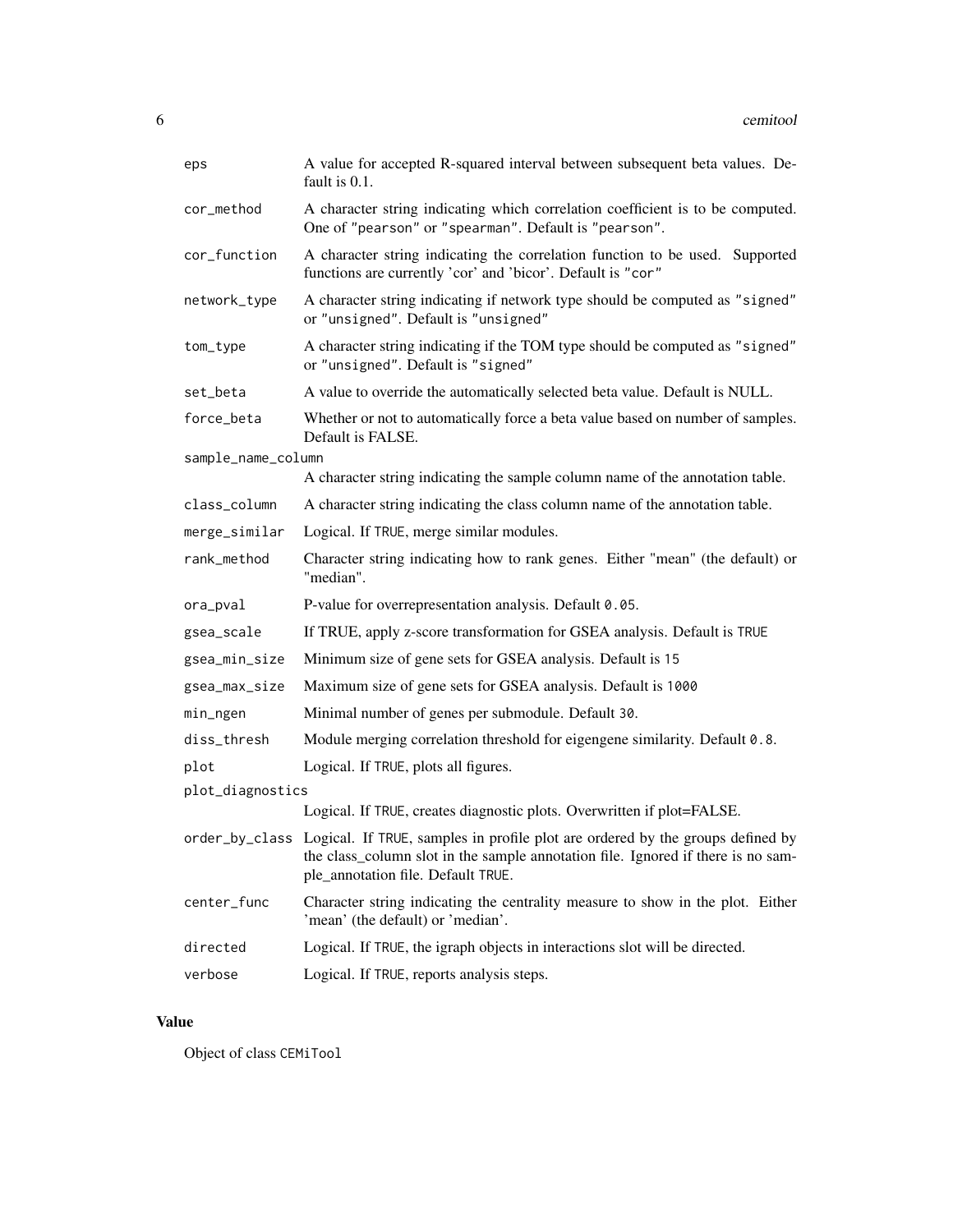# <span id="page-6-0"></span>CEMiTool-class 7

#### Examples

```
# Get example expression data
data(expr0)
# Run CEMiTool analyses
cem <- cemitool(expr=expr0)
# Run CEMiTool applying Variance Stabilizing Transformation to data
cem <- cemitool(expr=expr0, apply_vst=TRUE)
# Run CEMiTool with additional processing messages
cem <- cemitool(expr=expr0, verbose=TRUE)
## Not run:
# Run full CEMiTool analysis
## Get example sample annotation data
data(sample_annot)
## Read example pathways file
gmt_fname <- system.file("extdata", "pathways.gmt", package = "CEMiTool")
gmt_in <- read_gmt(gmt_fname)
## Get example interactions file
int_df <- read.delim(system.file("extdata", "interactions.tsv", package = "CEMiTool"))
## Run CEMiTool
cem <- cemitool(expr=expr0, annot=sample_annot, gmt=gmt_in,
    interactions=int_df, verbose=TRUE, plot=TRUE)
# Create report as html file
generate_report(cem, directory = "./Report", output_format="html_document")
# Write analysis results into files
write_files(cem, directory="./Tables", force=TRUE)
# Save all plots
save_plots(cem, "all", directory="./Plots")
## End(Not run)
```
CEMiTool-class *An S4 class to represent the CEMiTool analysis.*

#### Description

An S4 class to represent the CEMiTool analysis.

#### **Slots**

expression Gene expression data.frame.

sample\_annotation Sample annotation data.frame.

fit\_indices data.frame containing scale-free model fit, soft-threshold and network parameters.

selected\_genes Character vector containing the names of genes selected for analysis

module Genes in modules information data.frame.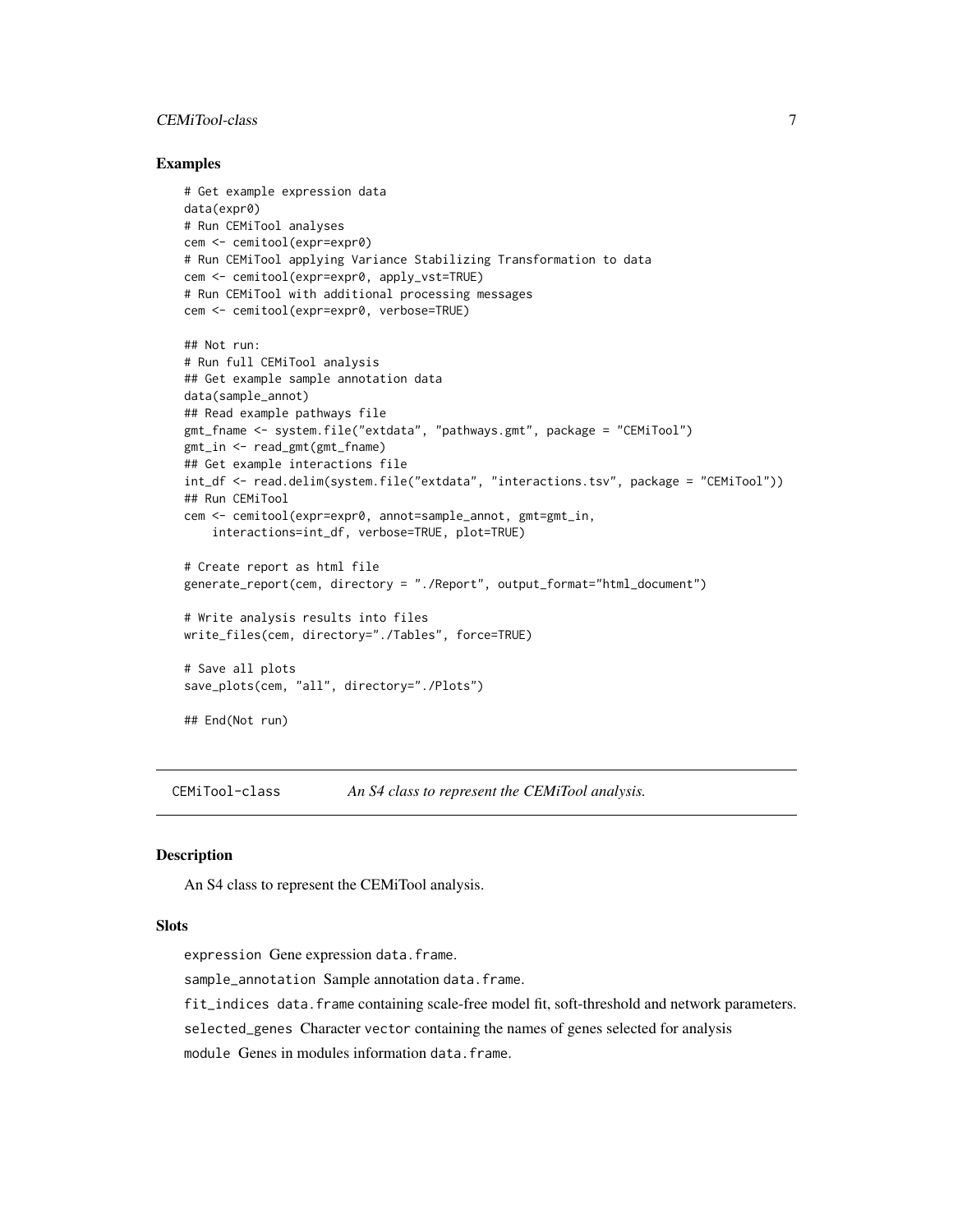<span id="page-7-0"></span>enrichment list with modules enrichment results for sample classes.

ora Over-representation analysis results data.frame.

interactions list containing gene interactions present in modules.

interaction\_plot list of ggplot graphs with module gene interactions.

profile\_plot list of ggplot graphs with gene expression profile per module.

enrichment\_plot ggplot graph for enrichment analysis results.

beta\_r2\_plot ggplot graph with scale-free topology fit results for each soft-threshold.

mean\_k\_plot ggplot graph with mean network connectivity.

barplot\_ora list of ggplot graphs with over-representation analysis results per module.

sample\_tree\_plot gtable containing sample dendrogram with class labels and clinical data (if available in sample\_annotation(cem)).

mean\_var\_plot Mean x variance scatterplot.

hist\_plot Expression histogram.

- qq\_plot Quantile-quantile plot.
- sample\_name\_column character string containing the name of the column with sample names in the annotation file.
- class\_column character string containing the name of the column with class names in the annotation file.

mod\_colors character vector containing colors associated with each network module.

parameters list containing analysis parameters.

adjacency matrix containing gene adjacency values based on correlation

#### Examples

```
# Get example expression data
data(expr0)
# Initialize CEMiTool object with expression
cem <- new("CEMiTool", expression=expr0)
```
diagnostic\_report *Diagnostic report*

#### Description

Creates report for identifying potential problems with data.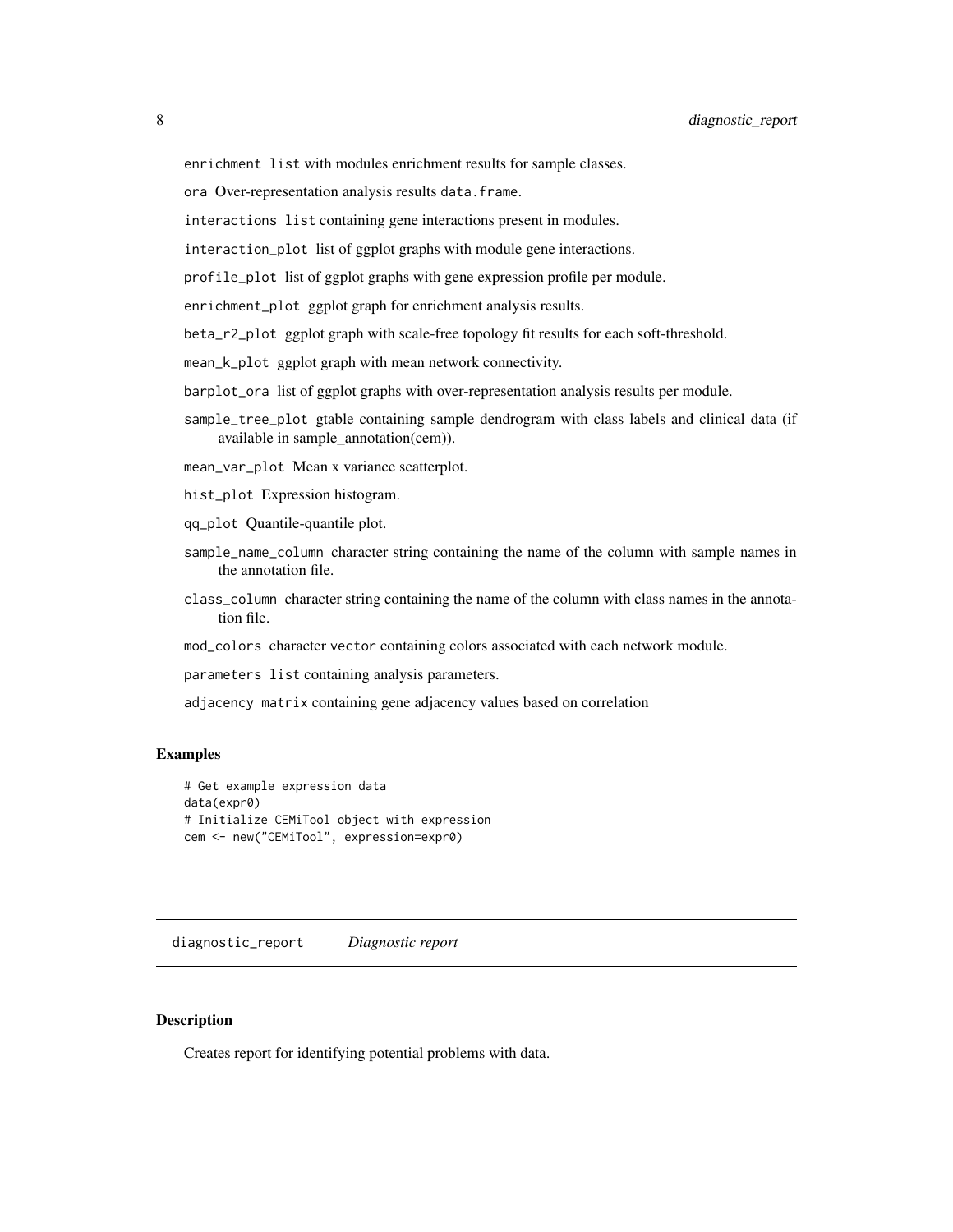#### <span id="page-8-0"></span>expr0 9

# Usage

```
diagnostic_report(cem, ...)
## S4 method for signature 'CEMiTool'
diagnostic_report(
 cem,
  title = "Diagnostics",
 directory = "./Reports/Diagnostics",
 force = FALSE,
  ...
\mathcal{L}
```
#### Arguments

| cem       | Object of class CEMiTool.                         |
|-----------|---------------------------------------------------|
| .         | parameters to rmarkdown::render                   |
| title     | Character string with the title of the report.    |
| directory | Directory name for results.                       |
| force     | If the directory exists, execution will not stop. |

#### Value

An HTML file with an interactive diagnostic report.

| expr | и |
|------|---|
|------|---|

expr0 *Yellow Fever gene expression data from GEO study GSE13485*

#### Description

Modified data from a yellow fever vaccination study by Querec et al, 2009. In order to reduce package size, only the 4000 genes with the highest variance were selected for this dataset.

# Usage

data(expr0)

## Format

An object of class data.frame

## Source

[GEO](https://www.ncbi.nlm.nih.gov/geo/query/acc.cgi?acc=gse13485)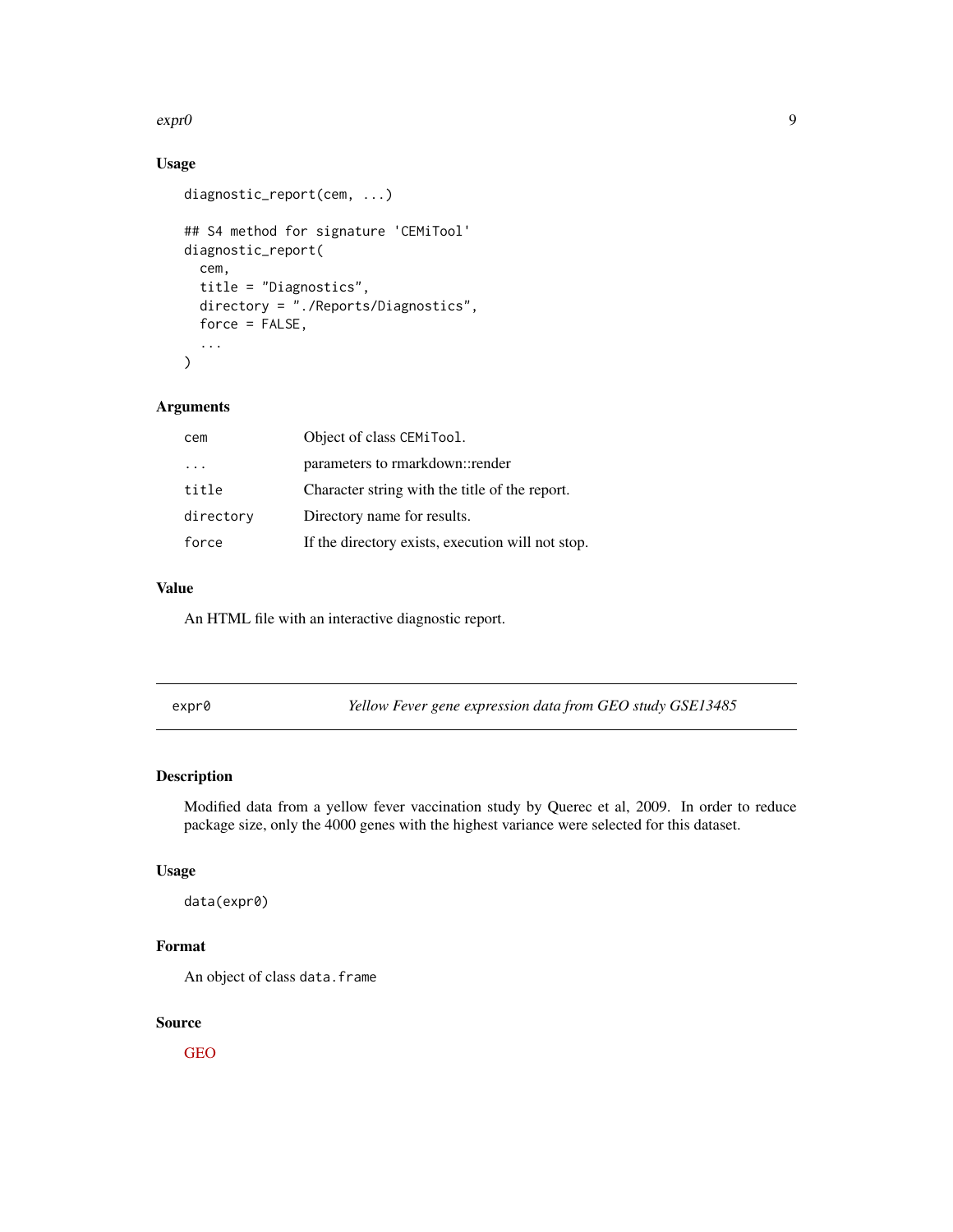# <span id="page-9-0"></span>References

Querec TD, Akondy RS, Lee EK, Cao W et al. Systems biology approach predicts immunogenicity of the yellow fever vaccine in humans. Nat Immunol 2009 Jan;10(1):116-25. PMID: 19029902 [PubMed](https://www.ncbi.nlm.nih.gov/pubmed/19029902)

#### Examples

```
data(expr0)
# Run CEMiTool analysis
## Not run: cemitool(expr0)
```
#### expr\_data *Retrieve and set expression attribute*

# Description

Retrieve and set expression attribute

#### Usage

```
expr_data(cem, ...)
## S4 method for signature 'CEMiTool'
expr_data(cem, filter = TRUE, apply_vst = FALSE, filter_pval = 0.1, ...)expr_data(cem) <- value
## S4 replacement method for signature 'CEMiTool'
```
expr\_data(cem) <- value

#### Arguments

| cem         | Object of class CEMiTool                                                                             |
|-------------|------------------------------------------------------------------------------------------------------|
| $\ddotsc$   | Additional parameters to filter_genes or select_genes functions.                                     |
| filter      | logical. If TRUE, retrieves filtered expression data (Default: TRUE)                                 |
| apply_vst   | logical. If TRUE, applies variance stabilizing transformation to expression data<br>(Default: FALSE) |
| filter_pval | logical. Threshold for filter p-value. Ignored if filter = FALSE (Default: 0.1)                      |
| value       | Object of class data. frame with gene expression data                                                |

#### Value

Object of class data.frame with gene expression data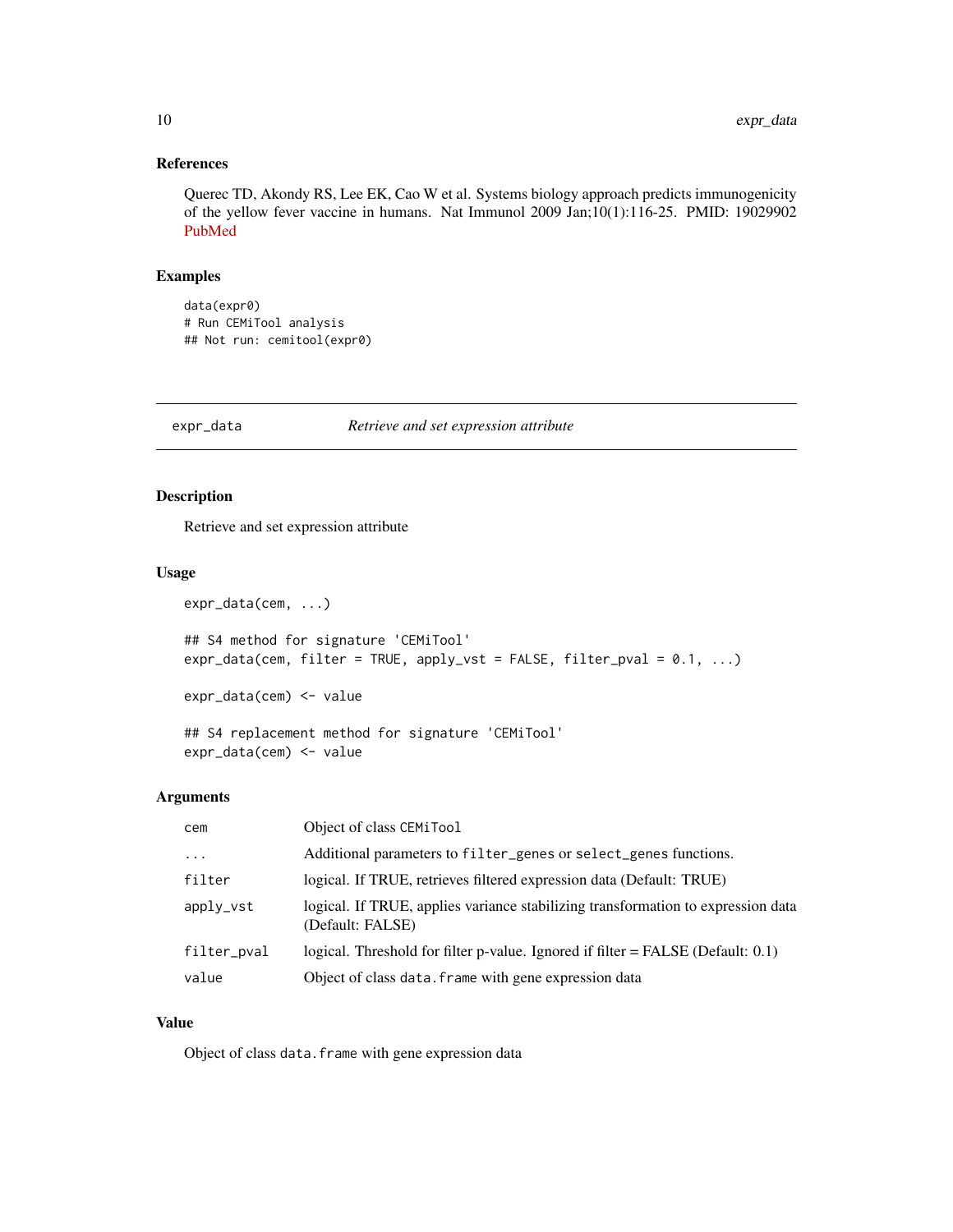# <span id="page-10-0"></span>filter\_genes 11

#### Examples

```
# Initialize an empty CEMiTool object
cem <- new_cem()
# Get example expression data
data(expr0)
# Add expression file to CEMiTool object
expr_data(cem) <- expr0
# Check expression file
head(expr_data(cem))
```
filter\_genes *Filter a gene expression data.frame*

#### Description

Filter a gene expression data.frame

# Usage

filter\_genes(expr, pct =  $0.75$ , apply\_vst = FALSE)

#### Arguments

| expr      | A data frame containing expression data                                            |
|-----------|------------------------------------------------------------------------------------|
| pct       | Percentage of most expressed genes to keep.                                        |
| apply_vst | Logical. If TRUE, will apply variance stabilizing transform before filtering data. |

#### Details

This function takes a gene expression data.frame and applies a percentage filter (keeps the pct) most expressed genes). If apply\_vst is TRUE, a variance stabilizing transformation is applied on gene expression values as long as mean and variance values have a Spearman's rho of over 0.5. This transformation is intended to remove this dependence between the parameters. One should then apply the select\_genes function to get significant genes.

#### Value

A data.frame containing filtered expression data

```
# Get example expression data
data(expr0)
# Filter genes
expr_f <- filter_genes(expr0)
# Check selected genes
expr_f[1:5, 1:5]
# Filter genes and apply variance stabilizing transformation
```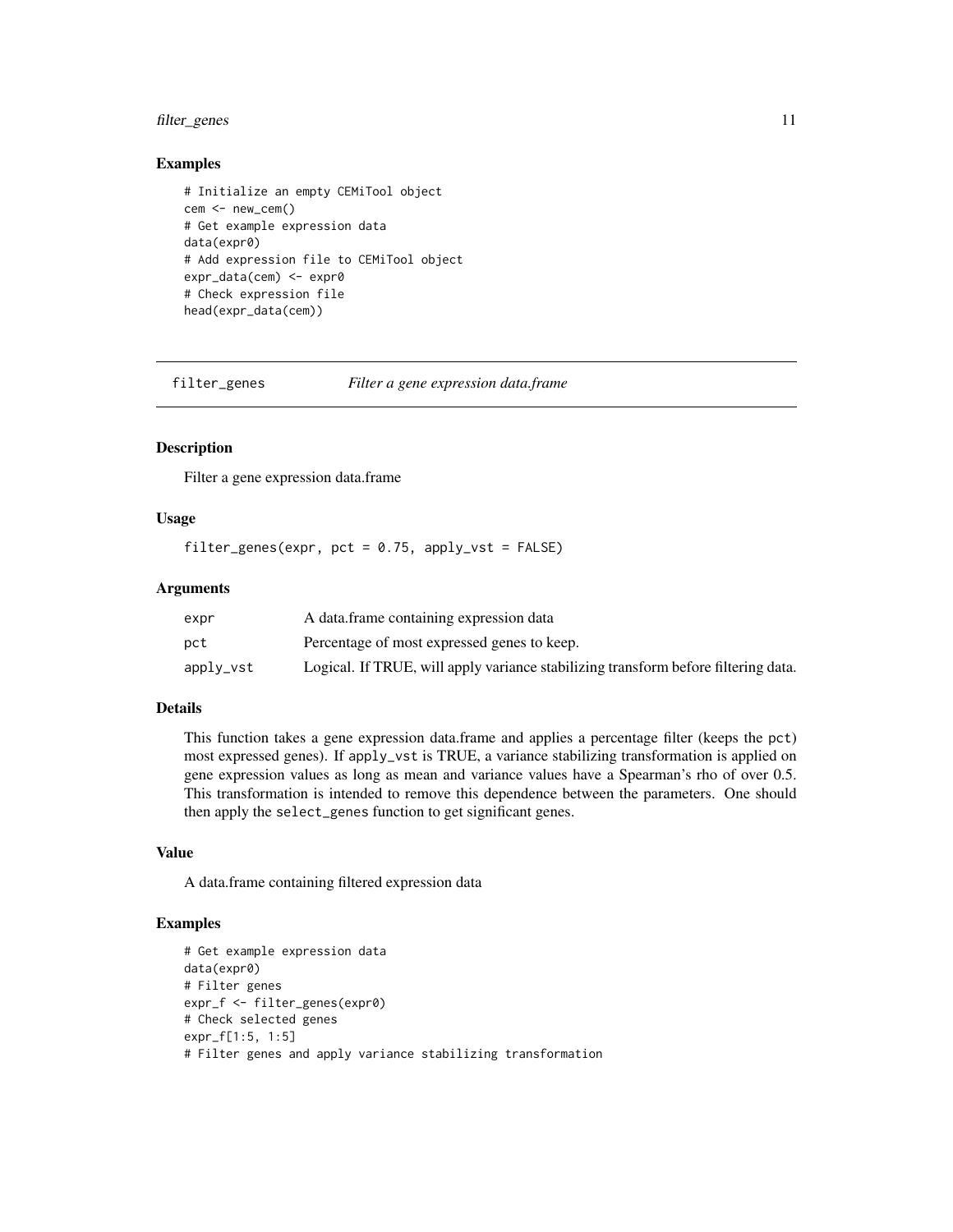# <span id="page-11-0"></span>12 find\_modules

```
expr_f2 <- filter_genes(expr0, apply_vst=TRUE)
# Check results
expr_f2[1:5, 1:5]
# Selected genes
selected <- select_genes(expr_f2)
# Get data.frame with only selected genes
expr_s <- expr_f2[selected, ]
# Check results
expr_s[1:5, 1:5]
```
find\_modules *Co-expression modules definition*

# Description

Defines co-expression modules

#### Usage

```
find_modules(cem, ...)
```

```
## S4 method for signature 'CEMiTool'
find_modules(
  cem,
  cor_method = c("pearson", "spearman"),
  cor_function = "cor",
  eps = 0.1,
  set_beta = NULL,
  force_beta = FALSE,
 min\_ngen = 20,
 merge_similar = TRUE,
  network_type = "unsigned",
  tom_type = "signed",
  diss_{thresh} = 0.8,
  verbose = FALSE
```
#### $\mathcal{L}$

#### Arguments

| cem          | Object of class CEMiTool.                                                                           |
|--------------|-----------------------------------------------------------------------------------------------------|
| $\cdots$     | Optional parameters.                                                                                |
| cor_method   | A character string indicating which correlation coefficient is to be computed.<br>Default "pearson" |
| cor_function | A character string indicating the correlation function to be used. Default 'cor'.                   |
| eps          | A value for accepted R-squared interval between subsequent beta values. De-<br>fault is 0.1.        |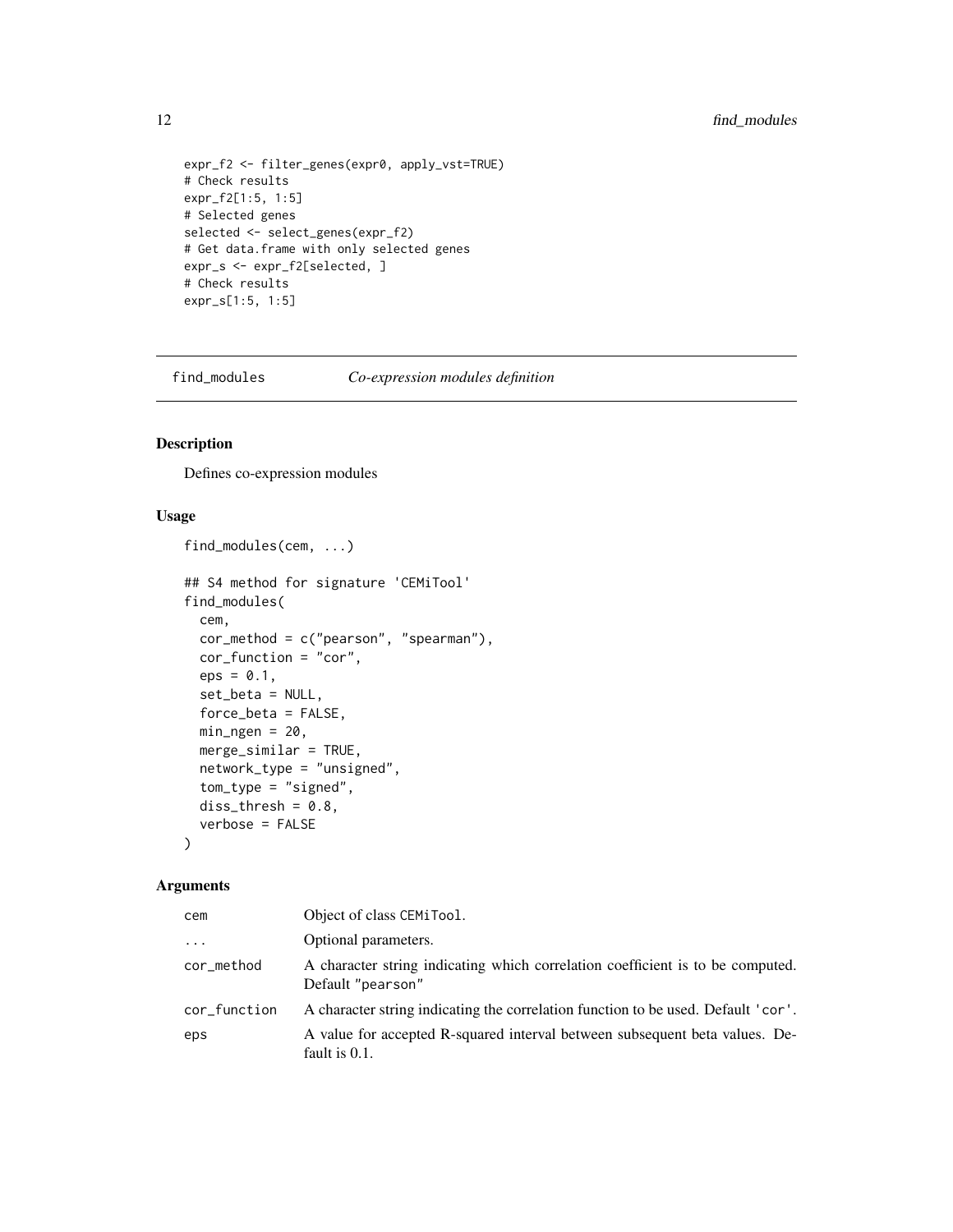#### <span id="page-12-0"></span>fit\_data 13

| set_beta      | A value to override the automatically selected beta value. Default is NULL.                                    |
|---------------|----------------------------------------------------------------------------------------------------------------|
| force beta    | Whether or not to automatically force a beta value based on number of samples.<br>Default is FALSE.            |
| min_ngen      | Minimal number of genes per submodule. Default 20.                                                             |
| merge_similar | Logical. If TRUE, (the default) merge similar modules.                                                         |
| network_type  | A character string indicating to use either "unsigned" (default) or "signed" net-<br>works. Default "unsigned" |
| tom_type      | A character string indicating to use either "unsigned" or "signed" (default) TOM<br>similarity measure.        |
| diss_thresh   | Module merging correlation threshold for eigengene similarity. Default 0.8.                                    |
| verbose       | Logical. If TRUE, reports analysis steps. Default FALSE                                                        |

# Value

Object of class CEMiTool

# Examples

```
# Get example expression data
data(expr0)
# Initialize CEMiTool object with expression
cem <- new_cem(expr0, filter=TRUE, apply_vst=FALSE)
# Define network modules
cem <- find_modules(cem)
# Check results
head(module_genes(cem))
```
fit\_data *Retrieve scale-free model fit data*

# Description

Retrieve scale-free model fit data

#### Usage

fit\_data(cem)

## S4 method for signature 'CEMiTool' fit\_data(cem)

# Arguments

cem Object of class CEMiTool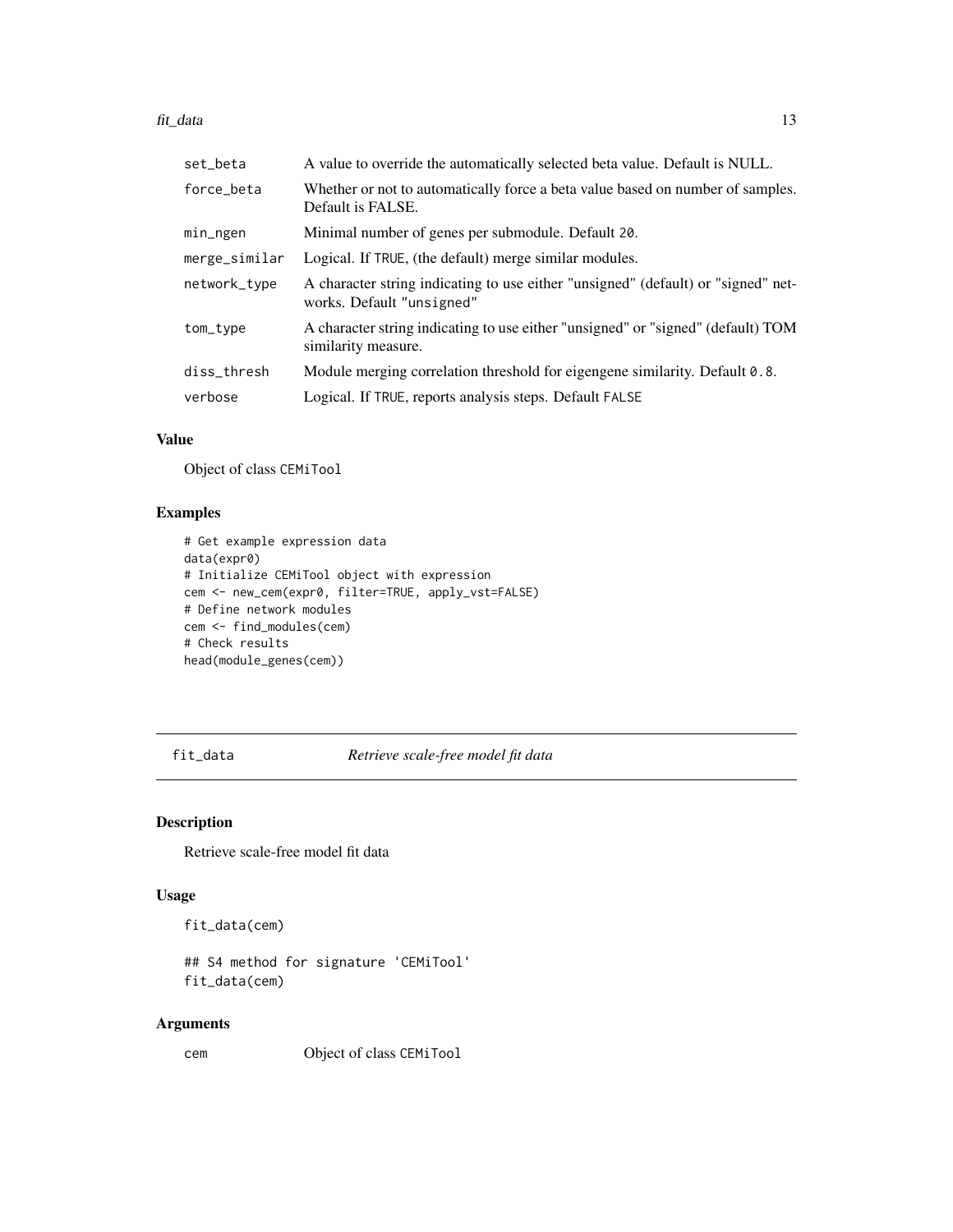# Value

Object of class data.frame

# Examples

```
# Get example CEMiTool object
data(cem)
# Get modules and beta data
cem <- find_modules(cem)
# Get fit data
fit_data(cem)
```
generate\_report *CEMiTool report*

# Description

Creates report for CEMiTool results

generate\_report(cem, ...)

# Usage

```
## S4 method for signature 'CEMiTool'
generate_report(
 cem,
 max_rows_ora = 50,
 title = "Report",
 directory = "./Reports/Report",
  force = FALSE,...
\mathcal{L}
```
# Arguments

| cem          | Object of class CEMiTool.                                            |
|--------------|----------------------------------------------------------------------|
| $\cdots$     | parameters to rmarkdown::render                                      |
| max_rows_ora | maximum number of rows in Over Representation Analysis table results |
| title        | Character string with the title of the report.                       |
| directory    | Directory name for results.                                          |
| force        | If the directory exists, execution will not stop.                    |

#### Value

An HTML file with an interactive report of CEMiTool analyses.

<span id="page-13-0"></span>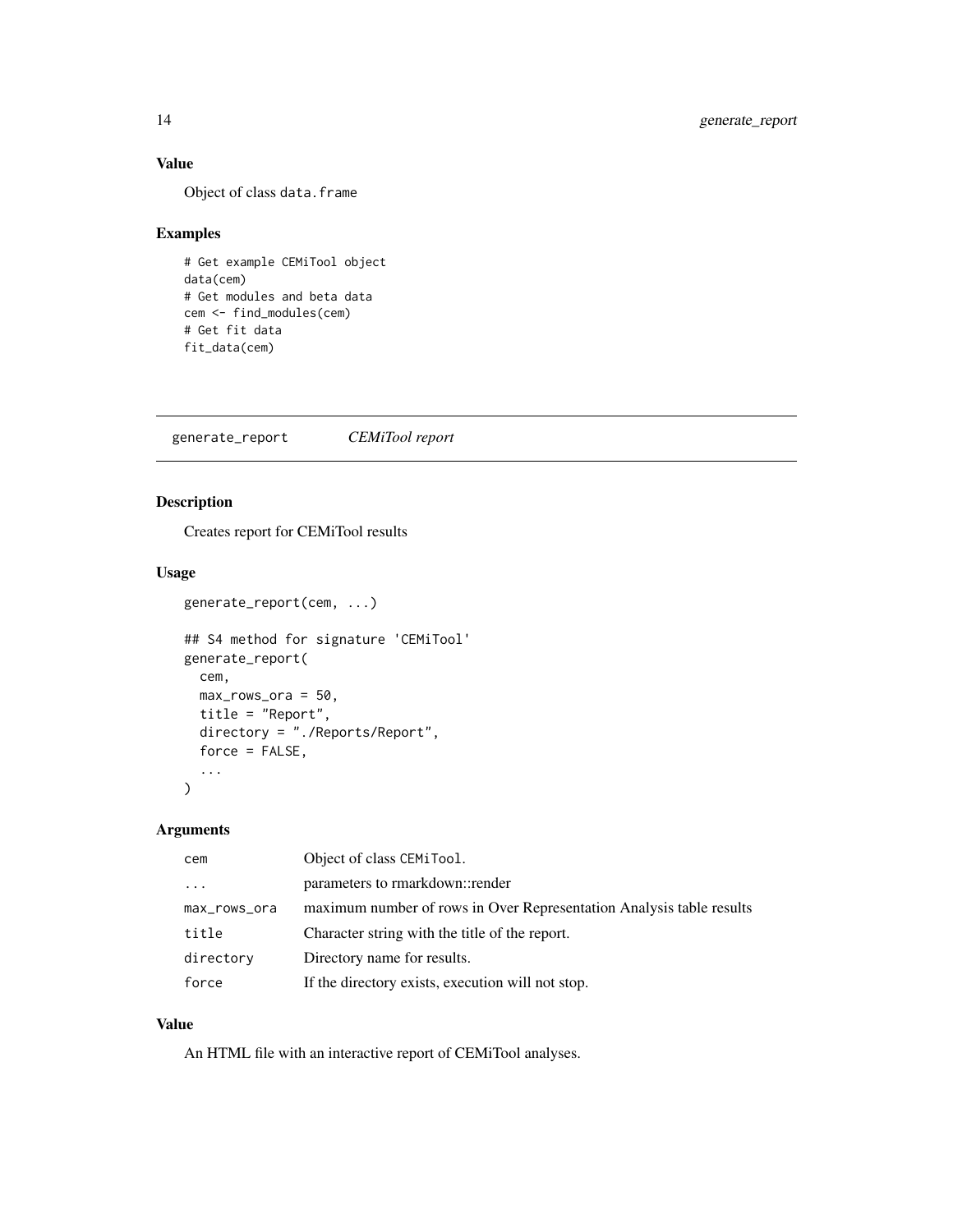<span id="page-14-0"></span>get\_adj 15

# Examples

```
## Not run:
# Get example CEMiTool object
data(cem)
generate_report(cem, output_format=c("pdf_document", "html_document"))
## End(Not run)
```
# get\_adj *Calculate adjacency matrix*

# Description

This function takes a CEMiTool object and returns an adjacency matrix.

# Usage

```
get_adj(cem, ...)
## S4 method for signature 'CEMiTool'
get_adj(
 cem,
 beta,
 network_type = "unsigned",
 cor_function = "cor",
 cor_method = "pearson"
```

```
)
```
#### Arguments

| cem          | Object of class CEMiTool                                                                                        |
|--------------|-----------------------------------------------------------------------------------------------------------------|
| $\ddots$     | Optional parameters.                                                                                            |
| beta         | Selected soft-threshold value                                                                                   |
| network_type | A character string indicating to use either "unsigned" (default) or "signed" net-<br>works. Default "unsigned". |
| cor_function | A character string indicating the correlation function to be used. Default 'cor'.                               |
| cor_method   | A character string indicating which correlation coefficient is to be computed.<br>Default "pearson".            |

#### Value

Object of class CEMiTool with adjacency data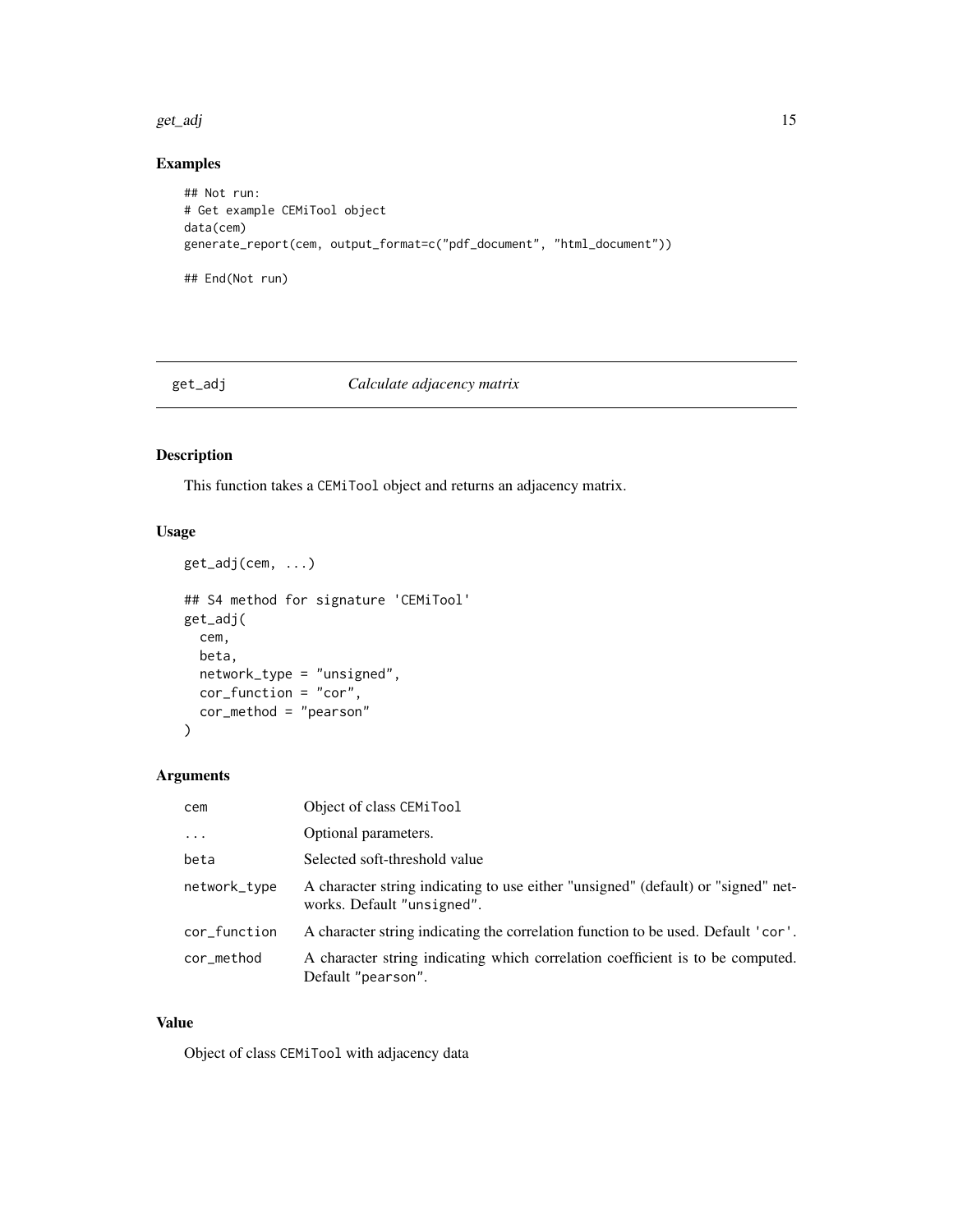#### <span id="page-15-0"></span>Examples

```
# Get example expression data
data(expr0)
# Initialize new CEMiTool object with expression data
cem <- new_cem(expr0, filter=TRUE, apply_vst=FALSE)
# Calculate adjacency matrix with example beta value 8
cem <- get_adj(cem, beta=8)
# Check results
adj <- adj_data(cem)
adj[1:5, 1:5]
```
get\_beta\_data *Soft-threshold beta data*

#### Description

This function takes the input parameters from find\_modules and calculates the WGCNA softthreshold parameters and returns them.

#### Usage

```
get_beta_data(cem, ...)
## S4 method for signature 'CEMiTool'
get_beta_data(
  cem,
  network_type = "unsigned",
  cor_function = "cor",
  cor_method = "pearson",
  verbose = FALSE
)
```
#### Arguments

| cem          | A CEMITool object containing expression data                                                                    |
|--------------|-----------------------------------------------------------------------------------------------------------------|
| $\ddots$     | Optional parameters.                                                                                            |
| network_type | A character string indicating to use either "unsigned" (default) or "signed" net-<br>works. Default "unsigned". |
| cor_function | A character string indicating the correlation function to be used. Default 'cor'.                               |
| cor_method   | A character string indicating which correlation coefficient is to be computed.<br>Default "pearson"             |
| verbose      | Logical. If TRUE, reports analysis steps. Default FALSE                                                         |

#### Value

A list containing the soft-threshold selected by WGCNA and scale-free model parameters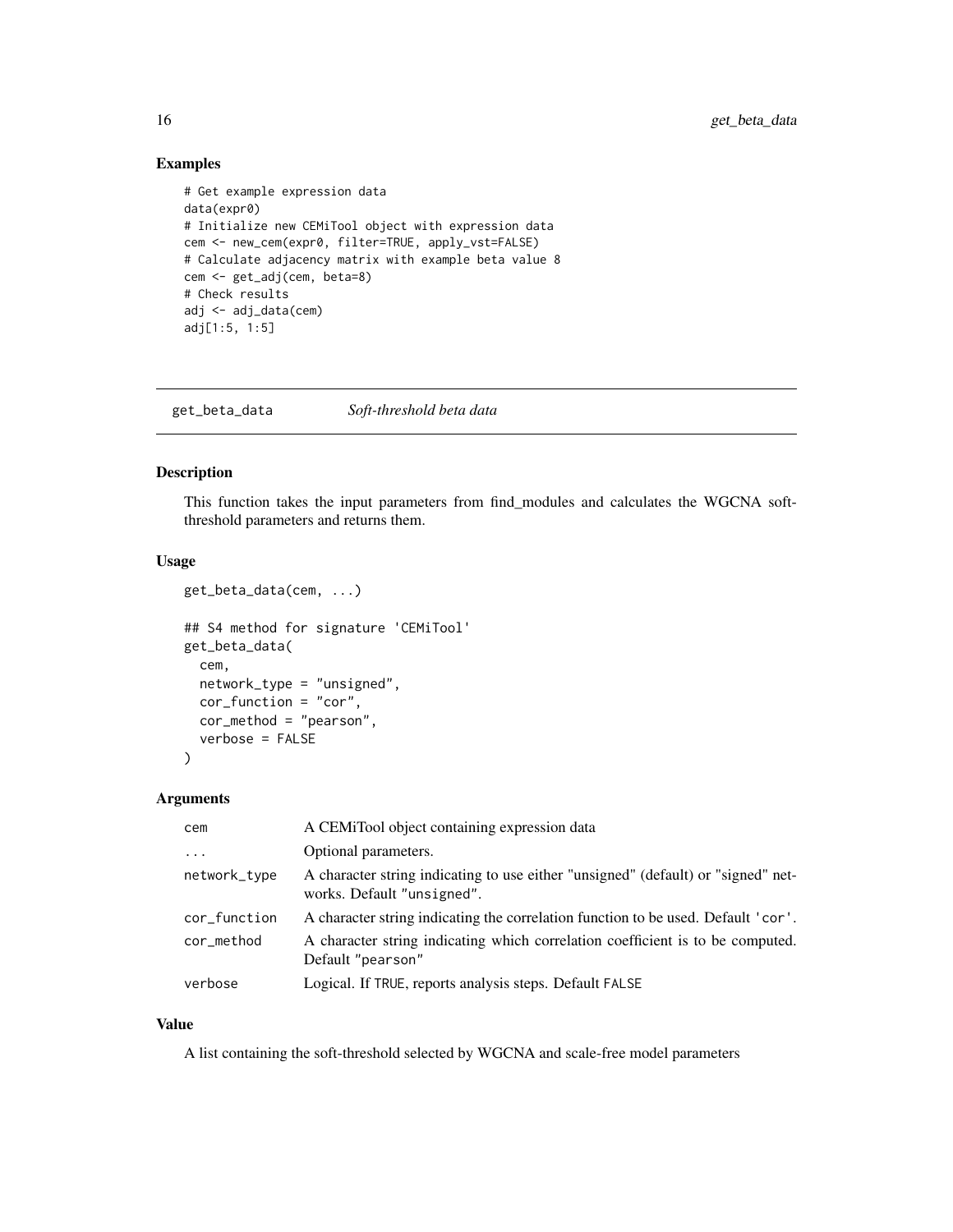# <span id="page-16-0"></span>get\_cemitool\_r2\_beta 17

#### Examples

```
# Get example expression data
data(expr0)
# Initialize new CEMiTool object with expression data
cem <- new_cem(expr0, filter=TRUE, apply_vst=FALSE)
# Get beta data
beta_data <- get_beta_data(cem)
```
get\_cemitool\_r2\_beta *Calculate CEMiTool beta and R2 values*

#### Description

This function takes a CEMiTool object with beta data and returns a vector containing the chosen beta and corresponding R squared value.

#### Usage

```
get_cemitool_r2_beta(cem, ...)
```

```
## S4 method for signature 'CEMiTool'
get_cemitool_r2_beta(cem, eps = 0.1)
```
#### Arguments

| cem                     | A CEMITool object containing the fit indices slot                                                                                       |
|-------------------------|-----------------------------------------------------------------------------------------------------------------------------------------|
| $\cdot$ $\cdot$ $\cdot$ | Optional parameters.                                                                                                                    |
| eps                     | A value indicating the accepted interval between successive values of R squared<br>to use to calculate the selected beta. Default: 0.1. |

#### Value

A vector containing R squared value and the chosen beta parameter.

```
# Get example expression data
data(expr0)
# Initialize new CEMiTool object with expression data
cem <- new_cem(expr0, filter=TRUE, apply_vst=FALSE)
# Get modules and beta data
cem <- find_modules(cem)
# Get CEMiTool R2 and beta values
get_cemitool_r2_beta(cem)
```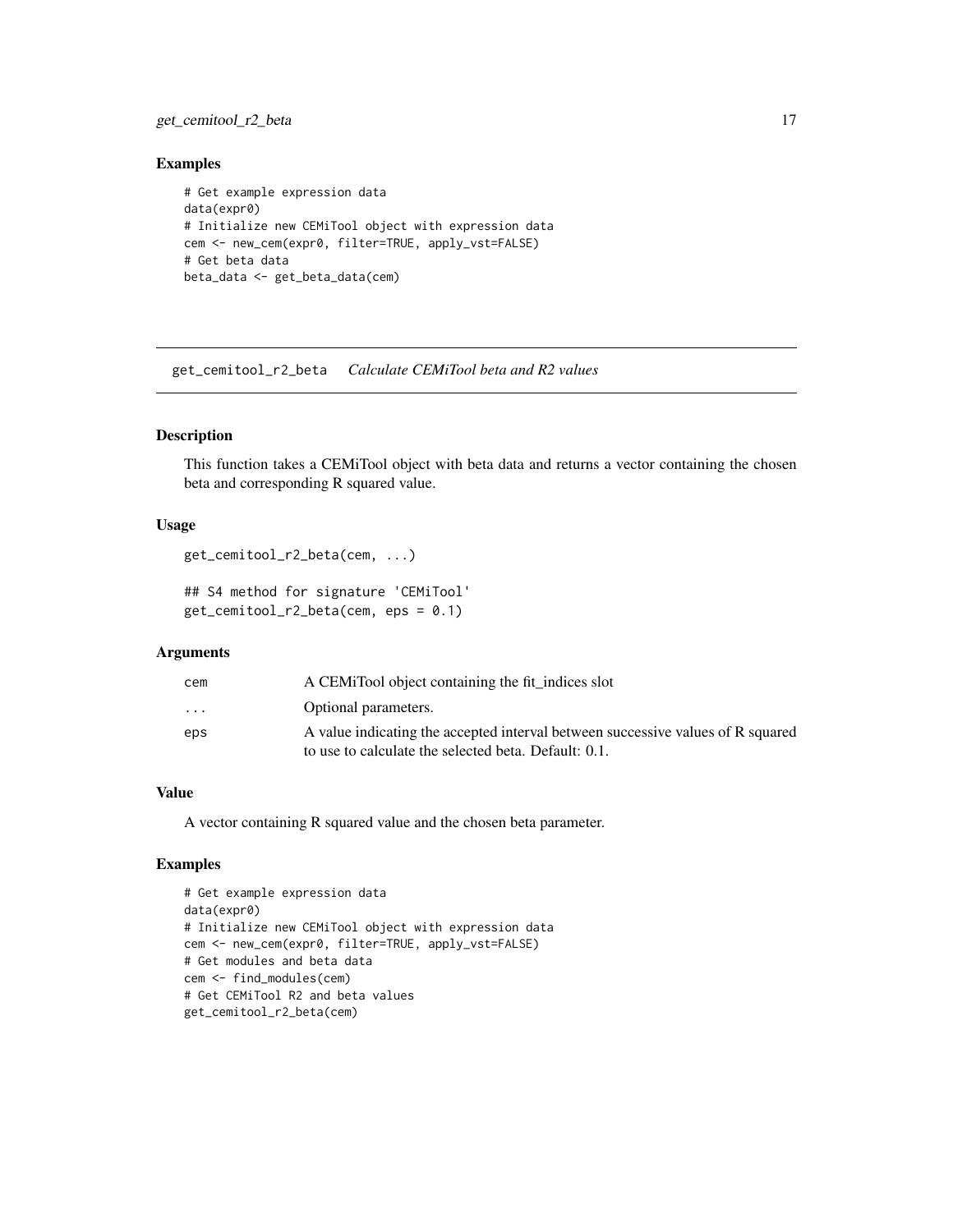<span id="page-17-0"></span>get\_connectivity *Calculate network connectivity*

#### Description

This function takes a CEMiTool object and returns the network connectivity.

#### Usage

```
get_connectivity(cem, ...)
```

```
## S4 method for signature 'CEMiTool'
get_connectivity(cem, beta)
```
# Arguments

| cem                     | Object of class CEMiTool containing the fit_indices slot |
|-------------------------|----------------------------------------------------------|
| $\cdot$ $\cdot$ $\cdot$ | Optional parameters.                                     |
| beta                    | A soft-thresholding value to be used for the network.    |

#### Value

The value of the network's connectivity.

#### Examples

```
# Get example expression data
data(expr0)
# Initialize new CEMiTool object with expression data
cem <- new_cem(expr0, filter=TRUE, apply_vst=FALSE)
# Get modules and beta data
cem <- find_modules(cem)
# Get network connectivity with example beta value 8
get_connectivity(cem, beta=8)
```
get\_hubs *Get hubs*

#### Description

Returns n genes in each module with high connectivity.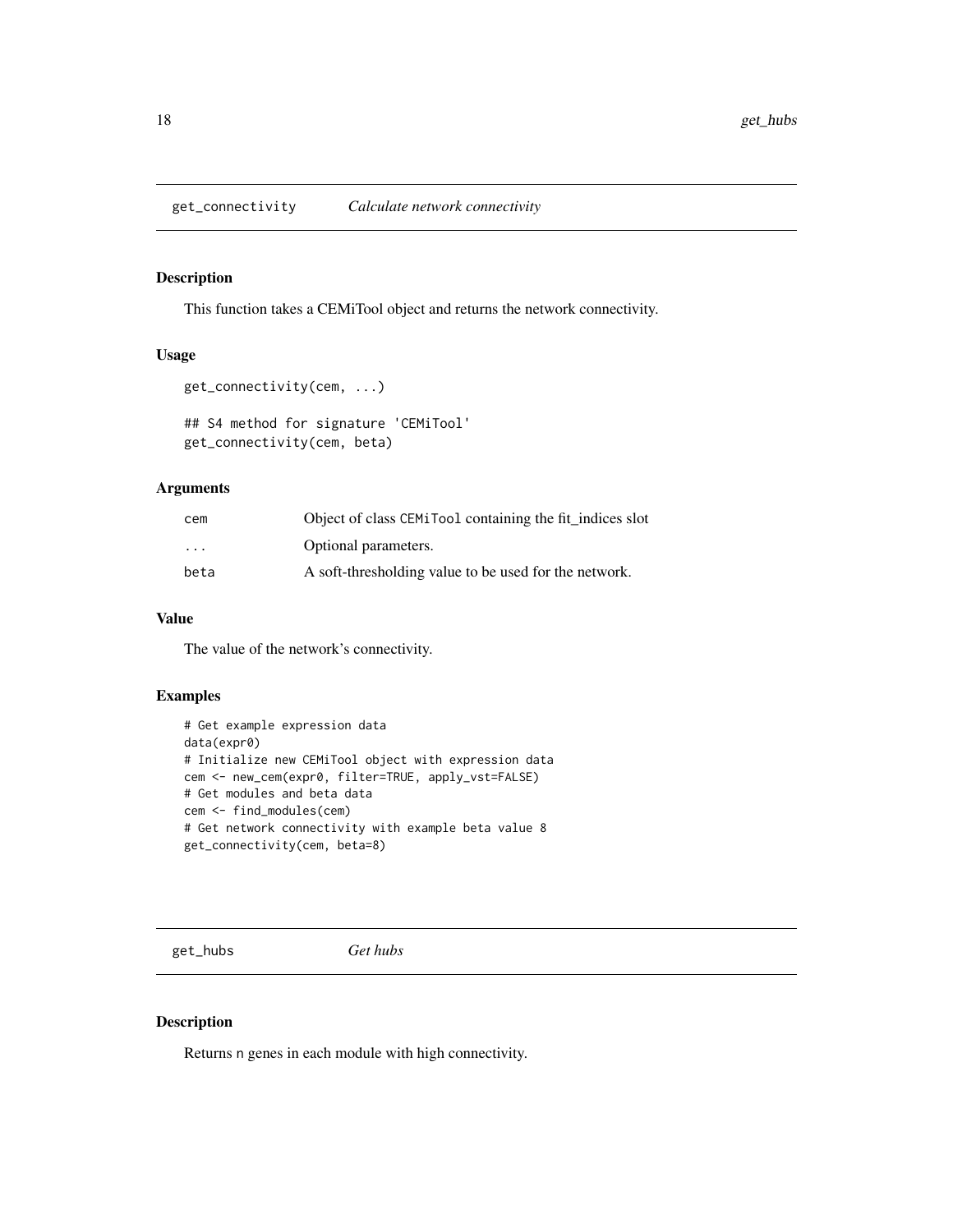<span id="page-18-0"></span>get\_merged\_mods 19

#### Usage

get\_hubs(cem, ...)

## S4 method for signature 'CEMiTool'  $get\_hubs(cem, n = 5, method = "adjacency")$ 

#### Arguments

| cem    | Object of class CEMiTool.                                                                                                    |
|--------|------------------------------------------------------------------------------------------------------------------------------|
| .      | Optional parameters.                                                                                                         |
| n      | Number of hubs to return from each module. If "all", returns all genes in de-<br>creasing order of connectivity. Default: 5. |
| method | Method for hub calculation. Either "adjacency" or "kME". Default: "adjacency"                                                |
|        |                                                                                                                              |

#### Value

A list containing hub genes for each module and the value of the calculated method.

# Examples

```
# Get example CEMiTool object
data(cem)
# Get module hubs
hubs <- get_hubs(cem, n=10, "adjacency")
```
get\_merged\_mods *Merge similar modules*

#### Description

This function takes a CEMiTool object with expression and a vector of numeric labels to merge similar modules.

#### Usage

```
get_merged_mods(cem, ...)
```
## S4 method for signature 'CEMiTool' get\_merged\_mods(cem, mods, diss\_thresh = 0.8, verbose = FALSE)

#### Arguments

| cem                     | Object of class CEMiTool.                                 |
|-------------------------|-----------------------------------------------------------|
| $\cdot$ $\cdot$ $\cdot$ | Optional parameters.                                      |
| mods                    | A vector containing numeric labels for each module gene   |
| diss thresh             | A threshold of dissimilarity for modules. Default is 0.8. |
| verbose                 | Logical. If TRUE, reports analysis steps. Default FALSE   |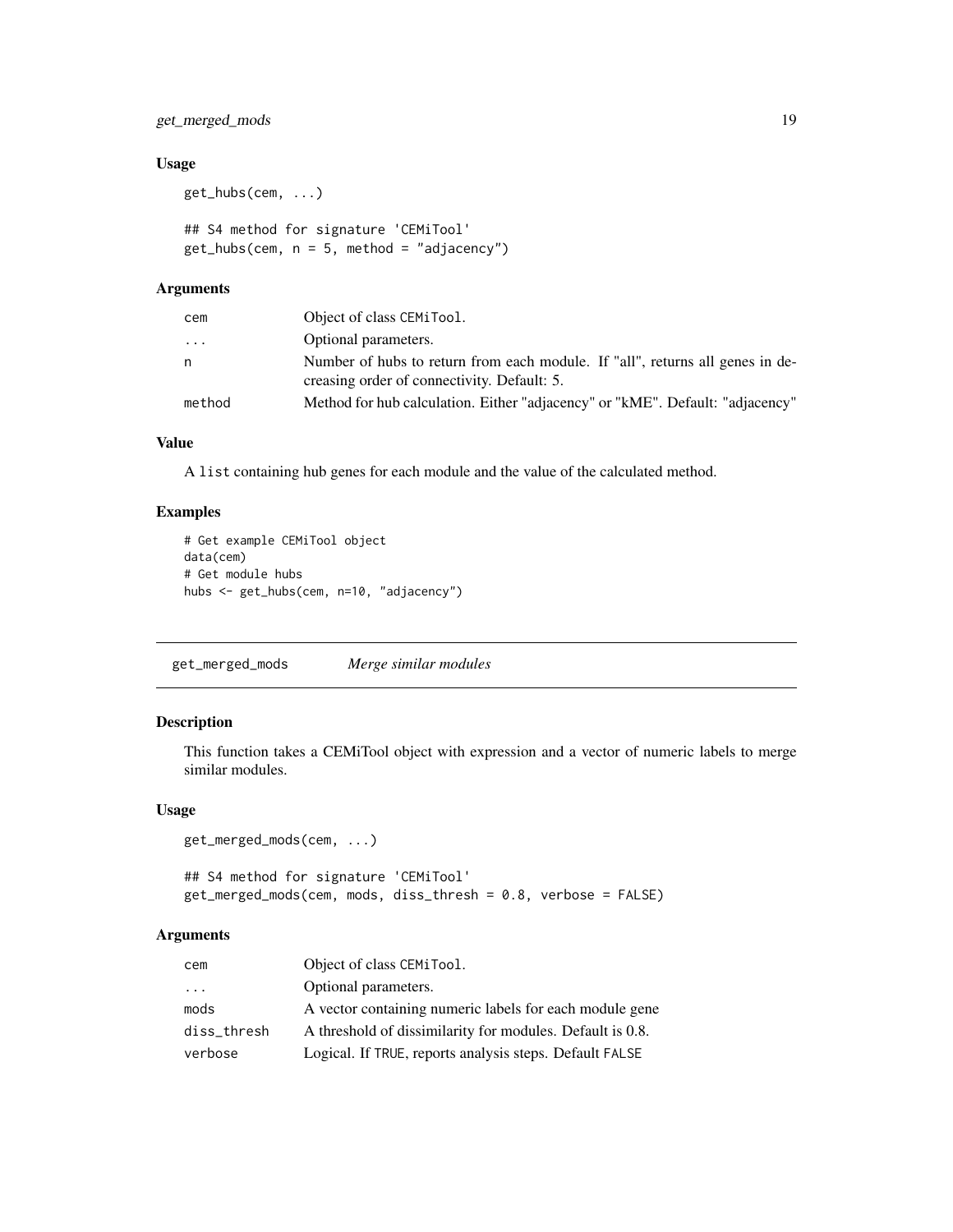# Value

Numeric labels assigning genes to modules.

#### Examples

```
# Get example expression data
data(expr0)
# Initialize new CEMiTool object with expression data
cem <- new_cem(expr0, filter=TRUE, apply_vst=FALSE)
# Calculate adjacency matrix with example beta value 8
cem <- get_adj(cem, beta=8)
# Get modules
mods <- get_mods(cem)
# Merge similar modules
merged_mods <- get_merged_mods(cem, mods)
```
get\_mods *Calculate co-expression modules*

#### Description

This function takes a CEMiTool object containing an adjacency matrix together with the given network parameters, and returns the given co-expression modules.

#### Usage

```
get_mods(cem, ...)
## S4 method for signature 'CEMiTool'
get_mods(
  cem,
  cor_function = "cor",
  cor_method = "pearson",
  tom_type = "signed",
 min_ngen = 20
\mathcal{L}
```
#### Arguments

| cem          | Object of class CEMiTool.                                                                               |
|--------------|---------------------------------------------------------------------------------------------------------|
| $\cdot$      | Optional parameters.                                                                                    |
| cor_function | A character string indicating the correlation function to be used. Default 'cor'.                       |
| cor_method   | A character string indicating which correlation coefficient is to be computed.<br>Default "pearson".    |
| tom_type     | A character string indicating to use either "unsigned" or "signed" (default) TOM<br>similarity measure. |
| min_ngen     | Minimal number of genes per module (Default: 20).                                                       |

<span id="page-19-0"></span>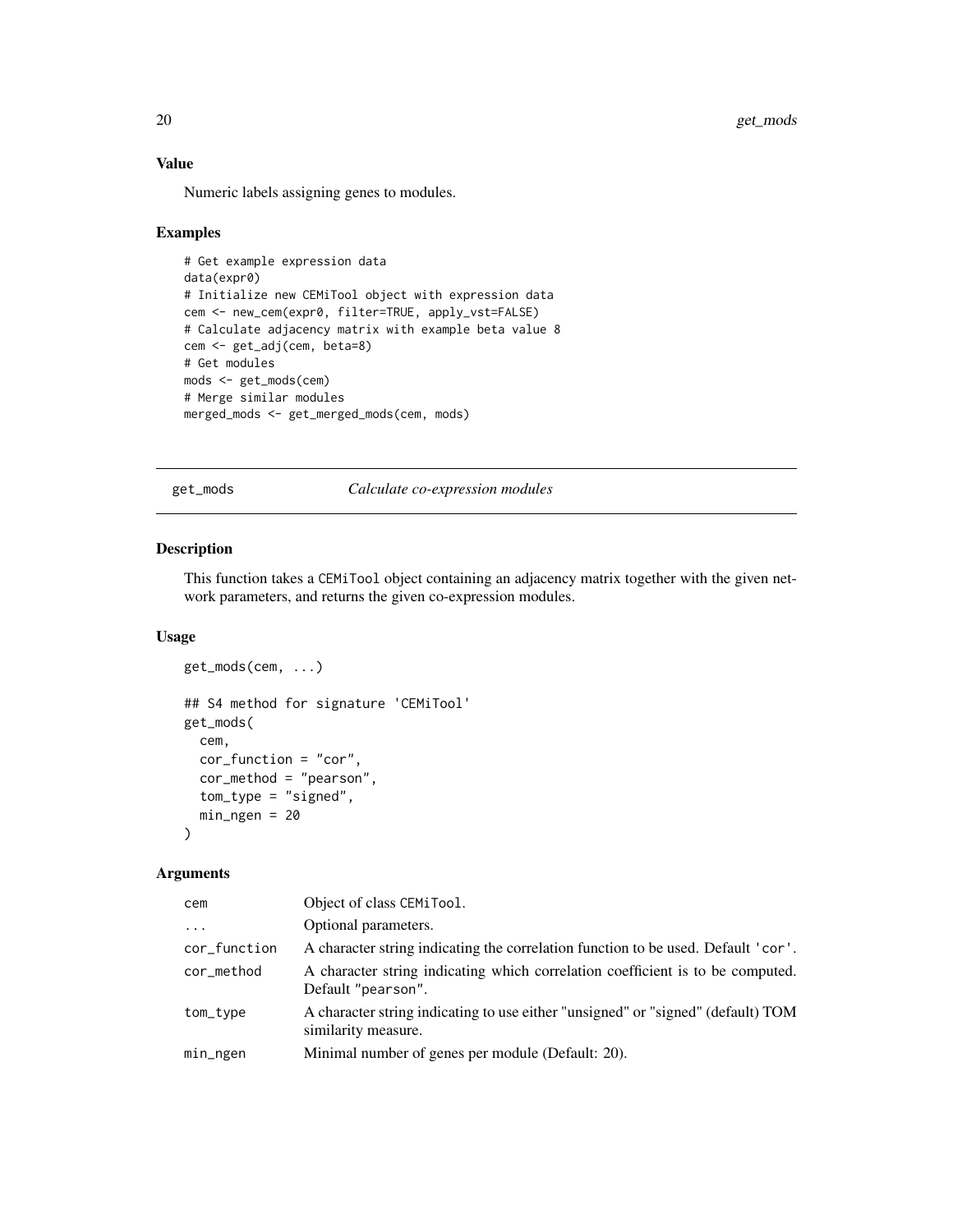#### <span id="page-20-0"></span>get\_phi 21

# Value

Numeric labels assigning genes to modules.

#### Examples

```
# Get example expression data
data(expr0)
# Initialize new CEMiTool object with expression data
cem <- new_cem(expr0, filter=TRUE, apply_vst=FALSE)
# Calculate adjacency matrix with example beta value 8
cem <- get_adj(cem, beta=8)
# Get module labels
mods <- get_mods(cem)
```
get\_phi *Calculate phi*

## Description

This function takes a CEMiTool object and returns the phi parameter.

#### Usage

get\_phi(cem, ...)

## S4 method for signature 'CEMiTool' get\_phi(cem)

#### Arguments

| cem      | A CEMiTool object containing the fit_indices slot |
|----------|---------------------------------------------------|
| $\cdots$ | Optional parameters.                              |

#### Value

The phi parameter

```
# Get example expression data
data(expr0)
# Initialize new CEMiTool object with expression data
cem <- new_cem(expr0, filter=TRUE, apply_vst=FALSE)
# Get modules and beta data
cem <- find_modules(cem)
# Get phi
get_phi(cem)
```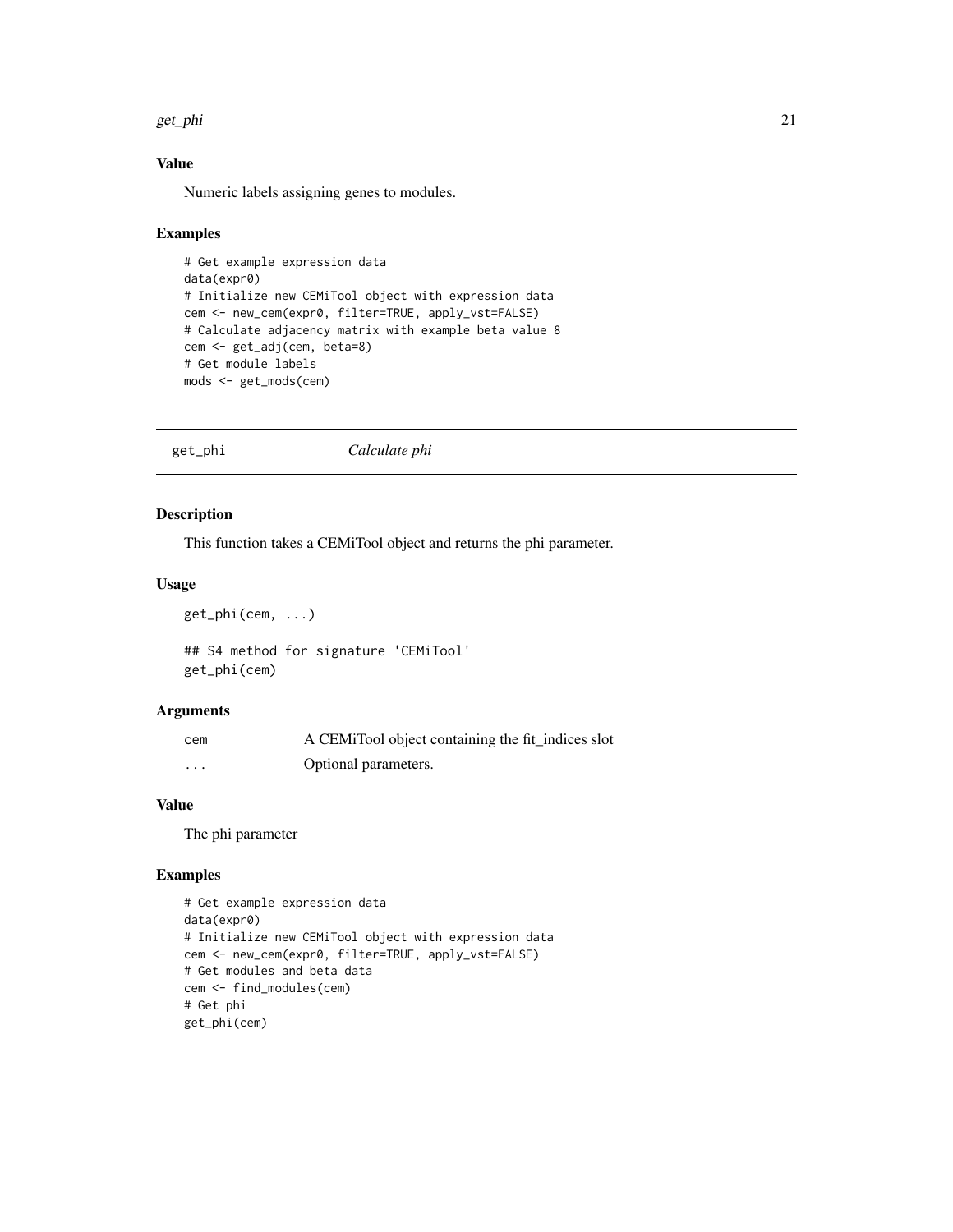<span id="page-21-0"></span>

# Description

Retrieve Gene Set Enrichment Analysis (GSEA) results

#### Usage

gsea\_data(cem)

## S4 method for signature 'CEMiTool' gsea\_data(cem)

## Arguments

cem Object of class CEMiTool

#### Value

Object of class list with GSEA data

# Examples

```
# Get example CEMiTool object
data(cem)
# Look at example annotation file
sample_annotation(cem)
# Run GSEA on network modules
cem <- mod_gsea(cem)
# Check results
gsea_data(cem)
```
interactions\_data *Retrieve and set interaction data to CEMiTool object*

#### Description

Retrieve and set interaction data to CEMiTool object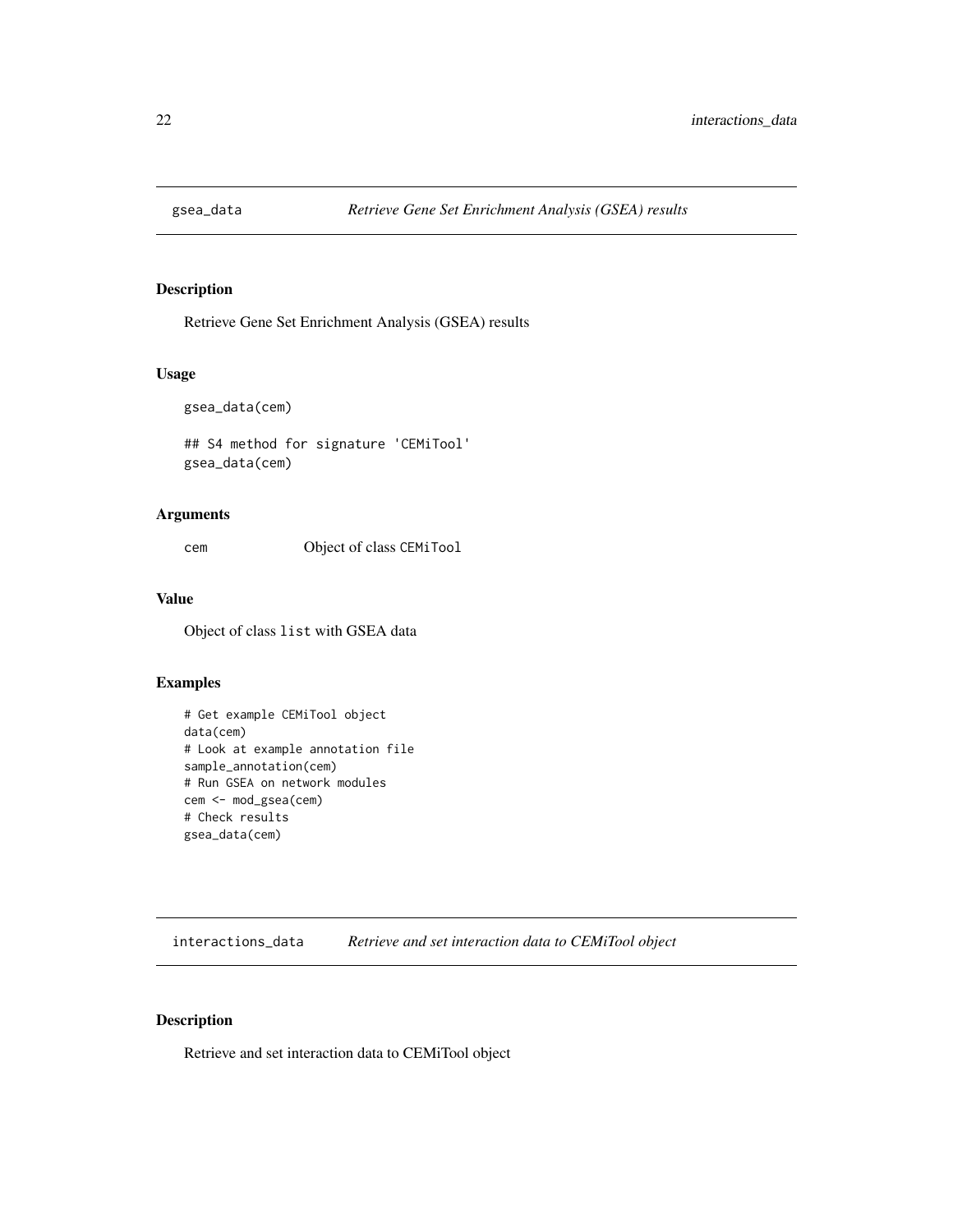# <span id="page-22-0"></span>module\_genes 23

#### Usage

```
interactions_data(cem, ...)
```
## S4 method for signature 'CEMiTool' interactions\_data(cem)

```
interactions_data(cem) <- value
```
## S4 replacement method for signature 'CEMiTool' interactions\_data(cem) <- value

# Arguments

| cem                     | Object of class CEMiTool.                     |
|-------------------------|-----------------------------------------------|
| $\cdot$ $\cdot$ $\cdot$ | parameters for igraph::graph_from_data_frame  |
| value                   | a data frame or matrix containing two columns |

## Value

Object of class CEMiTool

# Examples

```
# Get example CEMiTool object
data(cem)
# Read example interactions data
int_df <- read.delim(system.file("extdata", "interactions.tsv",
   package = "CEMiTool"))
# Insert interactions data
interactions_data(cem) <- int_df
# Check interactions data
interactions_data(cem)
```
module\_genes *Get the module genes in a CEMiTool object*

# Description

Get the module genes in a CEMiTool object

# Usage

```
module_genes(cem, module = NULL)
## S4 method for signature 'CEMiTool'
module_genes(cem, module = NULL)
```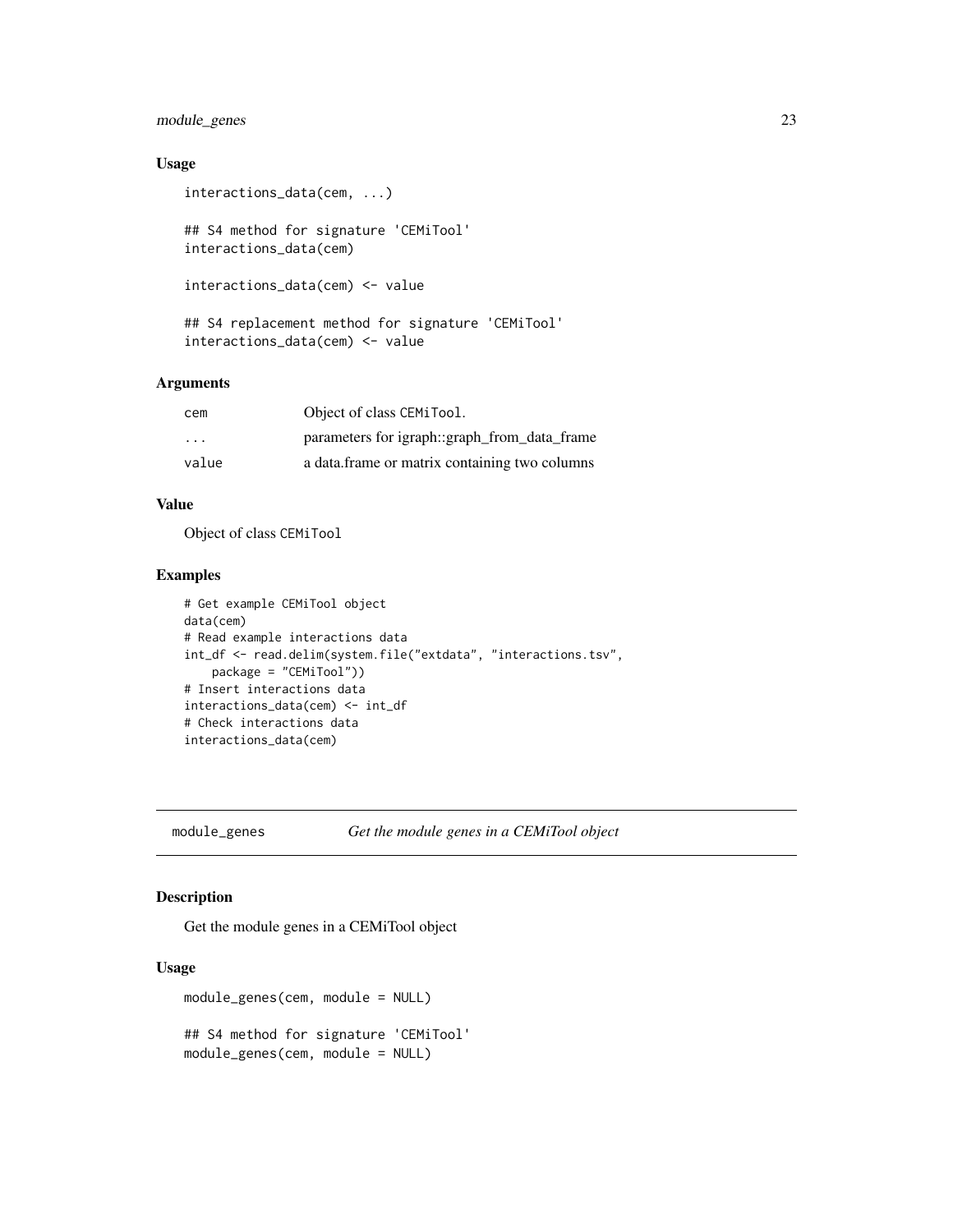#### <span id="page-23-0"></span>Arguments

| cem    | Object of class CEMiTool                                                    |
|--------|-----------------------------------------------------------------------------|
| module | A character string with the name of the module of which genes are to be re- |
|        | turned. Defaults to NULL, which returns the full list of genes and modules. |

#### Value

Object of class data. frame containing genes and their respective module

#### Examples

```
# Get example CEMiTool object
data(cem)
# Get the module genes
module_genes(cem)
# Get genes for module M1
module_genes(cem, module="M1")
```
mod\_colors *Retrieve and set mod\_colors attribute*

# Description

Retrieve and set mod\_colors attribute

#### Usage

```
mod_colors(cem)
```
## S4 method for signature 'CEMiTool' mod\_colors(cem)

mod\_colors(cem) <- value

```
## S4 replacement method for signature 'CEMiTool,character'
mod_colors(cem) <- value
```
#### Arguments

| cem   | Object of class CEMiTool                                                      |
|-------|-------------------------------------------------------------------------------|
| value | a character vector containing colors for each module. Names should match with |
|       | module names                                                                  |

# Value

A vector with color names.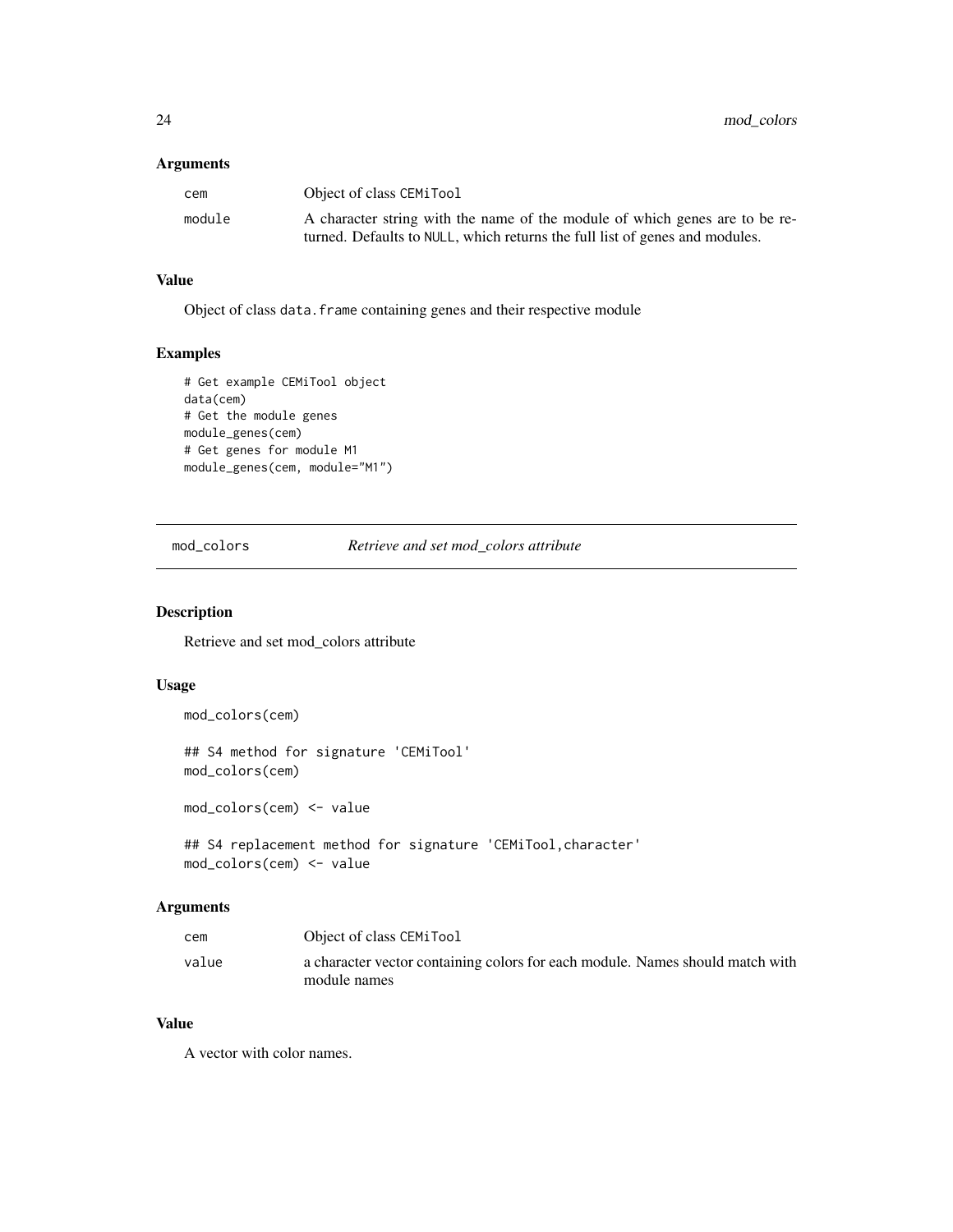# <span id="page-24-0"></span>mod\_gene\_num 25

#### Examples

```
# Get example CEMiTool object
data(cem)
# See module colors
mod_colors(cem)
```
mod\_gene\_num *Get the number of genes in modules in a CEMiTool object*

# Description

Get the number of genes in modules in a CEMiTool object

#### Usage

```
mod_gene_num(cem, module = NULL)
```
## S4 method for signature 'CEMiTool' mod\_gene\_num(cem, module = NULL)

#### Arguments

| cem    | Object of class CEMiTool                                                                                                         |
|--------|----------------------------------------------------------------------------------------------------------------------------------|
| module | Default is NULL. If a character string designating a module is given, the number<br>of genes in that module is returned instead. |

# Value

The number of genes in module(s)

```
# Get example CEMiTool object
data(cem)
# Get the number of genes in modules
mod_gene_num(cem)
# Get the number of genes in module M1
mod_gene_num(cem, "M1")
```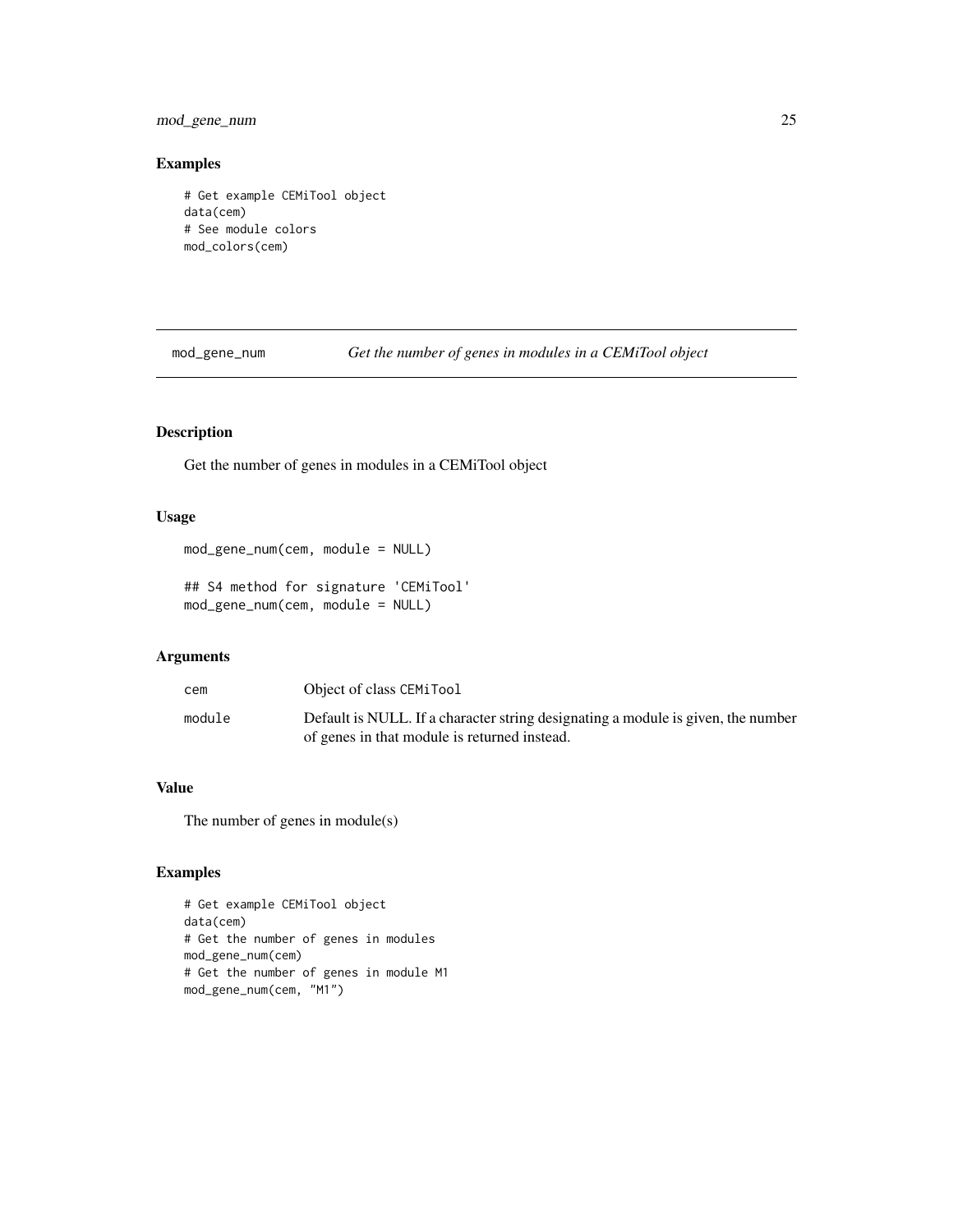<span id="page-25-0"></span>

# Description

Perfoms Gene Set Enrichment Analysis (GSEA) for each co-expression module found.

#### Usage

```
mod_gsea(cem, ...)
## S4 method for signature 'CEMiTool'
mod_gsea(
 cem,
 gsea_scale = TRUE,
 rank_method = "mean",
 gsea_min_size = 15,
 gsea_max_size = 1000,
 verbose = FALSE
\mathcal{E}
```
# Arguments

| cem           | Object of class CEMiTool.                                                                  |
|---------------|--------------------------------------------------------------------------------------------|
| $\ddots$      | Optional parameters.                                                                       |
| gsea_scale    | If TRUE, transform data using z-score transformation. Default: TRUE                        |
| rank_method   | Character string indicating how to rank genes. Either "mean" (the default) or<br>"median". |
| gsea_min_size | Minimum gene set size (Default: 15).                                                       |
| gsea_max_size | Maximum gene set size (Default: 1000).                                                     |
| verbose       | logical. Report analysis steps.                                                            |

# Value

GSEA results.

# See Also

[plot\\_gsea](#page-32-1)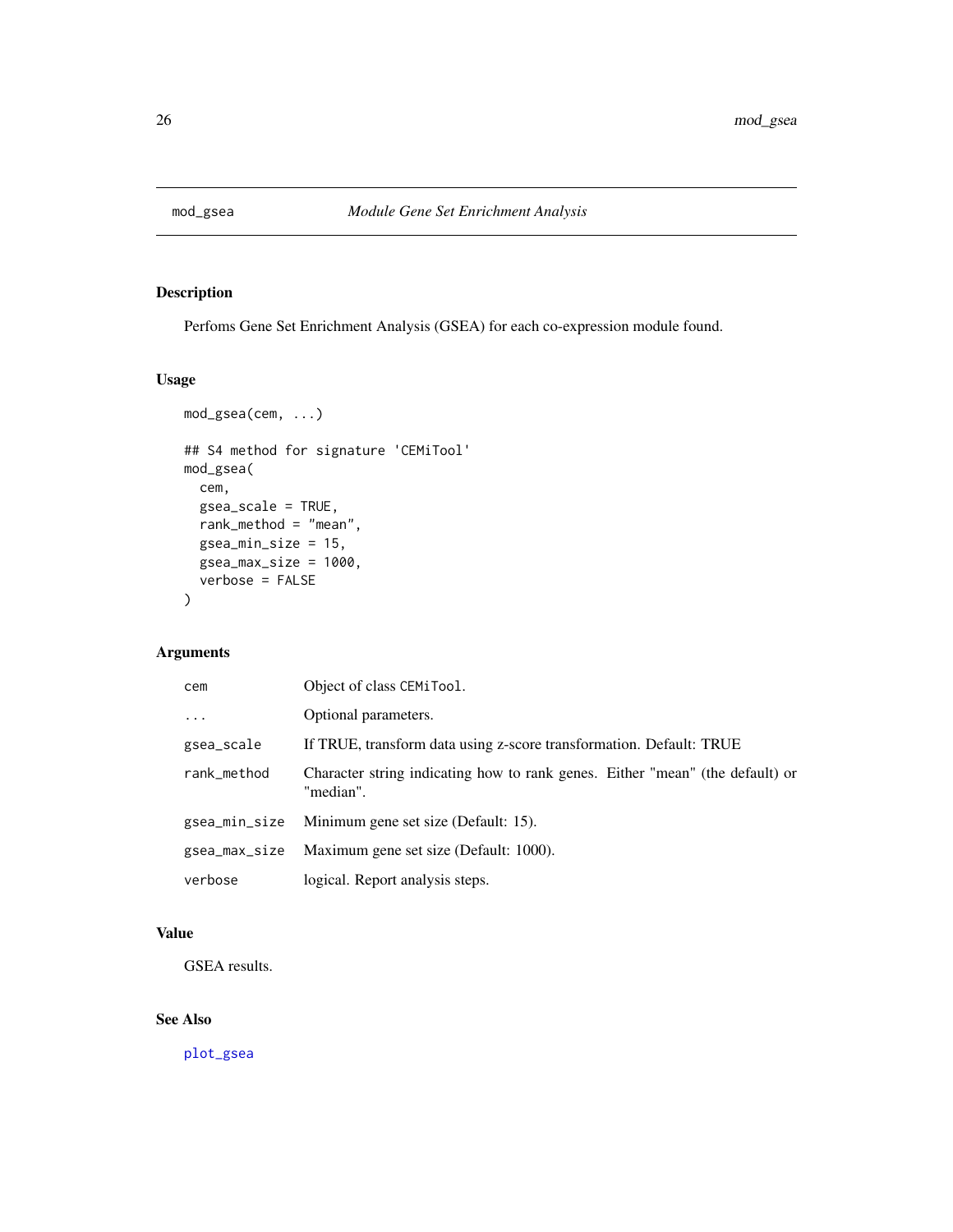# <span id="page-26-0"></span>mod\_names 27

# Examples

```
# Get example CEMiTool object
data(cem)
# Look at example annotation file
sample_annotation(cem)
# Run GSEA on network modules
cem <- mod_gsea(cem)
# Check results
gsea_data(cem)
```
#### mod\_names *Get module names in a CEMiTool object*

# Description

Get module names in a CEMiTool object

#### Usage

```
mod_names(cem, include_NC = TRUE)
## S4 method for signature 'CEMiTool'
```

```
mod_names(cem, include_NC = TRUE)
```
# Arguments

| cem        | Object of class CEMiTool                                                      |
|------------|-------------------------------------------------------------------------------|
| include_NC | Logical. Whether or not to include "Not.Correlated" module. Defaults to TRUE. |

# Value

Module names

```
# Get example CEMiTool object
data(cem)
# Get module names
mod_names(cem)
```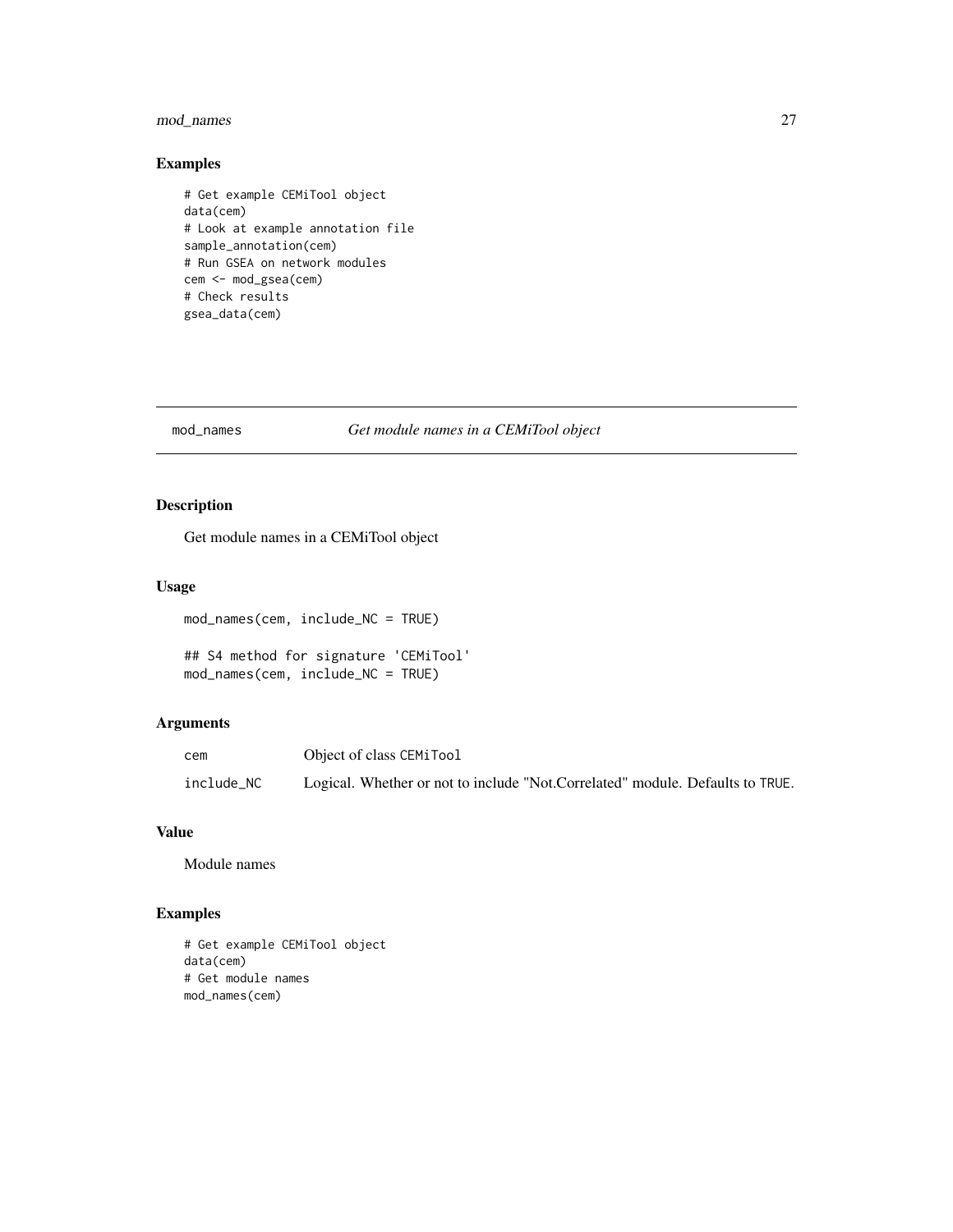<span id="page-27-0"></span>

# Description

Performs overrepresentation analysis for each co-expression module found.

#### Usage

```
mod_ora(cem, ...)
## S4 method for signature 'CEMiTool'
mod_ora(cem, gmt, verbose = FALSE)
```
# Arguments

| cem       | Object of class CEMiTool.                                                           |
|-----------|-------------------------------------------------------------------------------------|
| $\ddotsc$ | Optional parameters.                                                                |
| gmt       | Object of class data. frame with 2 columns, one with pathways and one with<br>genes |
| verbose   | logical. Report analysis steps.                                                     |

#### Value

Object of class CEMiTool

# See Also

[ora\\_data](#page-30-1)

```
# Get example CEMiTool object
data(cem)
# Read gmt file
gmt <- read_gmt(system.file('extdata', 'pathways.gmt',
                  package='CEMiTool'))
# Run module overrepresentation analysis
cem <- mod_ora(cem, gmt)
# Check results
head(ora_data(cem))
```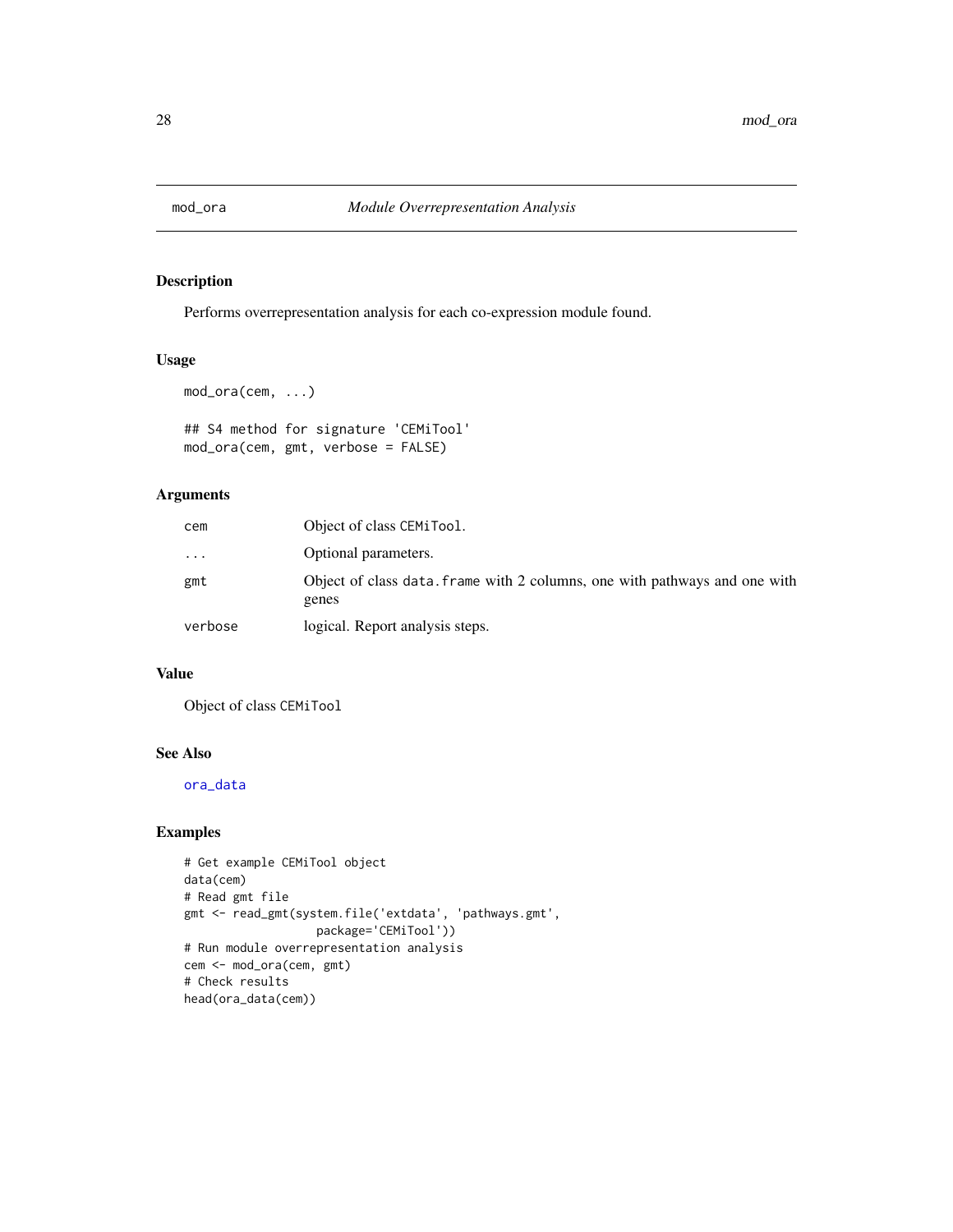<span id="page-28-0"></span>

# Description

Summarizes modules using mean or eigengene expression.

#### Usage

```
mod_summary(cem, ...)
## S4 method for signature 'CEMiTool'
mod_summary(cem, method = c("mean", "median", "eigengene"), verbose = FALSE)
```
# Arguments

| cem     | Object of class CEMiTool.                                                                                                             |
|---------|---------------------------------------------------------------------------------------------------------------------------------------|
| .       | Optional parameters.                                                                                                                  |
| method  | A character string indicating which summarization method is to be used. Can<br>be 'eigengene', 'mean' or 'median'. Default is 'mean'. |
| verbose | Logical. If TRUE, reports analysis steps.                                                                                             |

# Value

A data.frame with summarized values.

## Examples

```
# Get example CEMiTool object
data(cem)
# Summarize results
mod_summary <- mod_summary(cem)
```
new\_cem *Create a CEMiTool object*

# Description

Create a CEMiTool object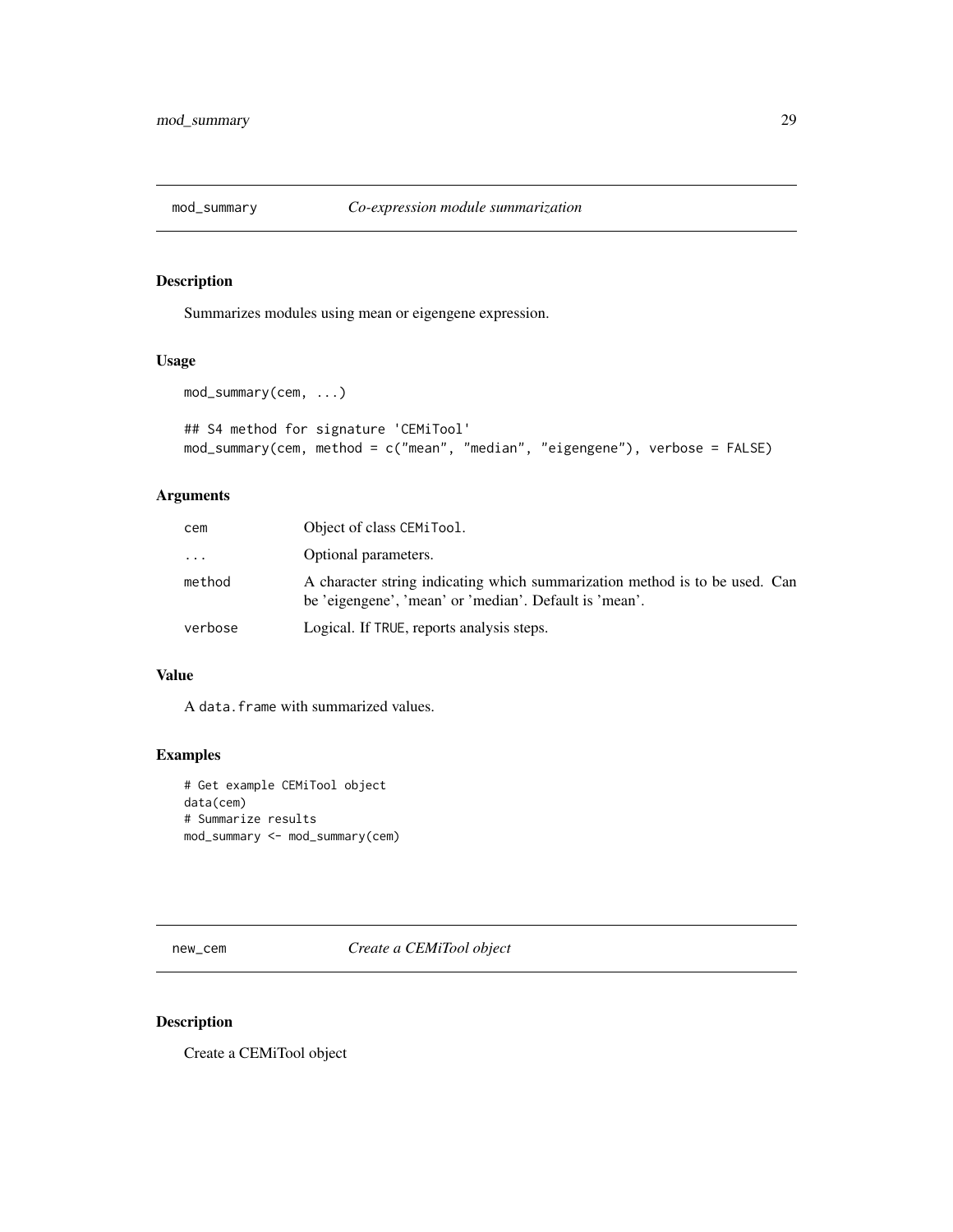# Usage

```
new_cem(
  expr = data.frame(),sample_annot = data.frame(),
  sample_name_column = "SampleName",
  class_column = "Class",
  filter = TRUE,apply_vst = FALSE,
 filter_pval = 0.1\mathcal{L}
```
#### Arguments

| expr               | Object of class data. frame with gene expression data                                                                                                                                               |
|--------------------|-----------------------------------------------------------------------------------------------------------------------------------------------------------------------------------------------------|
| sample_annot       | Object of data. frame containing the sample annotation. It should have at least<br>two columns containing group Class and the Sample Name that should match<br>with samples in expression file.     |
| sample_name_column |                                                                                                                                                                                                     |
|                    | A string specifying the column to be used as sample identification. Default:<br>"SampleName".                                                                                                       |
| class_column       | A string specifying the column to be used as a grouping factor for samples.<br>Default: "Class"                                                                                                     |
| filter             | Logical. Used to define if posterior functions should use filtered expression data<br>or not (Default: TRUE)                                                                                        |
| apply_vst          | Logical. Used to define if posterior functions should use a variance stabiliz-<br>ing transformation on expression data before analyses. Only valid if argument<br>filter is TRUE. (Default: FALSE) |
| filter_pval        | logical. Threshold for filter p-value. Ignored if filter $=$ FALSE (Default: 0.1)                                                                                                                   |

#### Value

Object of class CEMiTool

```
# Create new CEMiTool object
cem <- new_cem()
# Create new CEMiTool object with expression and sample_annotation data
data(expr0)
data(sample_annot)
cem <- new_cem(expr0, sample_annot, "SampleName", "Class")
# Equivalent to a call to new()
cem2 <- new("CEMiTool", expression=expr0, sample_annotation=sample_annot)
identical(cem, cem2)
```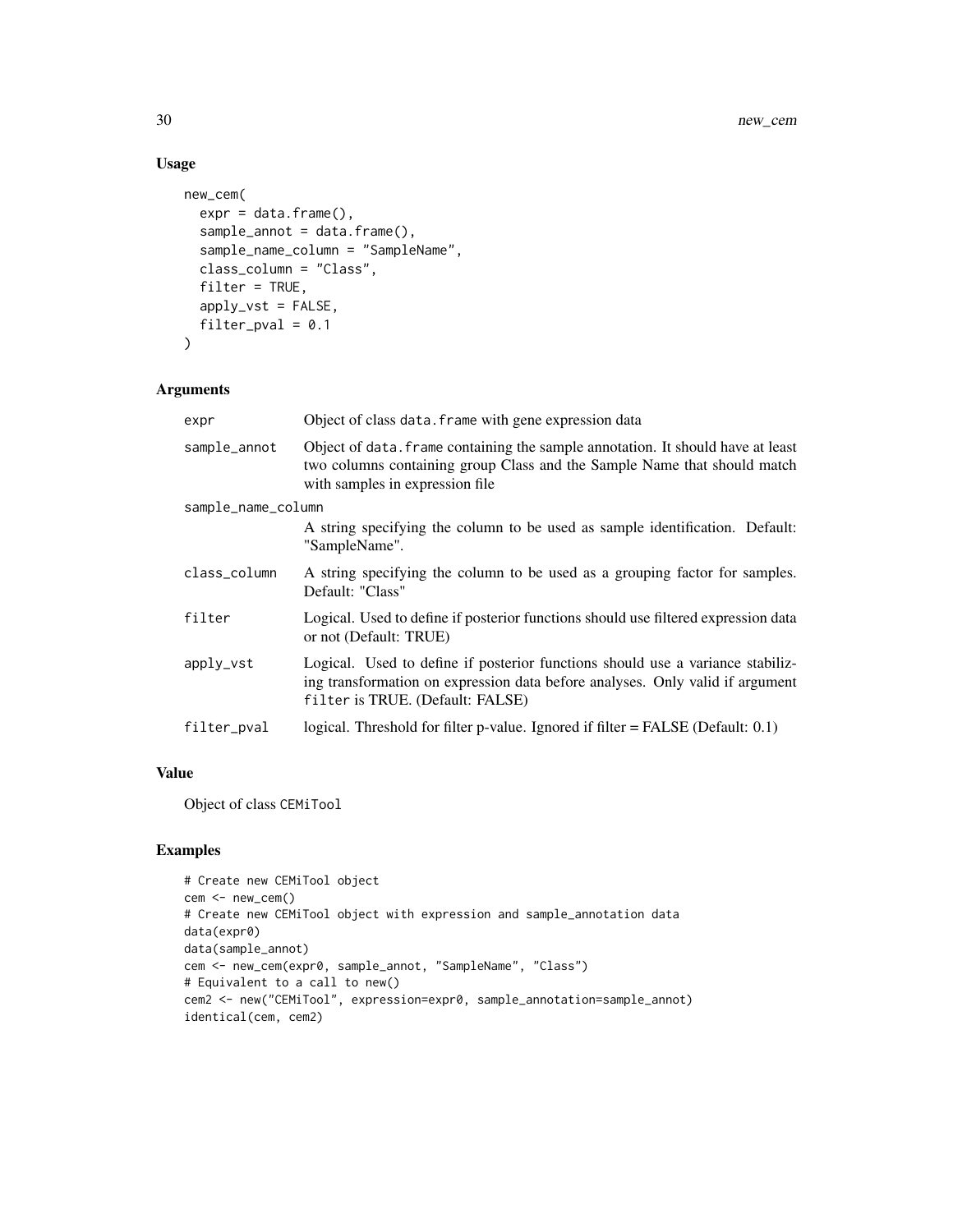<span id="page-30-0"></span>

# Description

Get the number of modules in a CEMiTool object

#### Usage

```
nmodules(cem)
```
## S4 method for signature 'CEMiTool' nmodules(cem)

# Arguments

cem Object of class CEMiTool

#### Value

number of modules

## Examples

# Get example CEMiTool object data(cem) # Get the number of modules nmodules(cem)

<span id="page-30-1"></span>ora\_data *Retrieve over representation analysis (ORA) results*

# Description

Retrieve over representation analysis (ORA) results

#### Usage

ora\_data(cem)

## S4 method for signature 'CEMiTool' ora\_data(cem)

#### Arguments

cem Object of class CEMiTool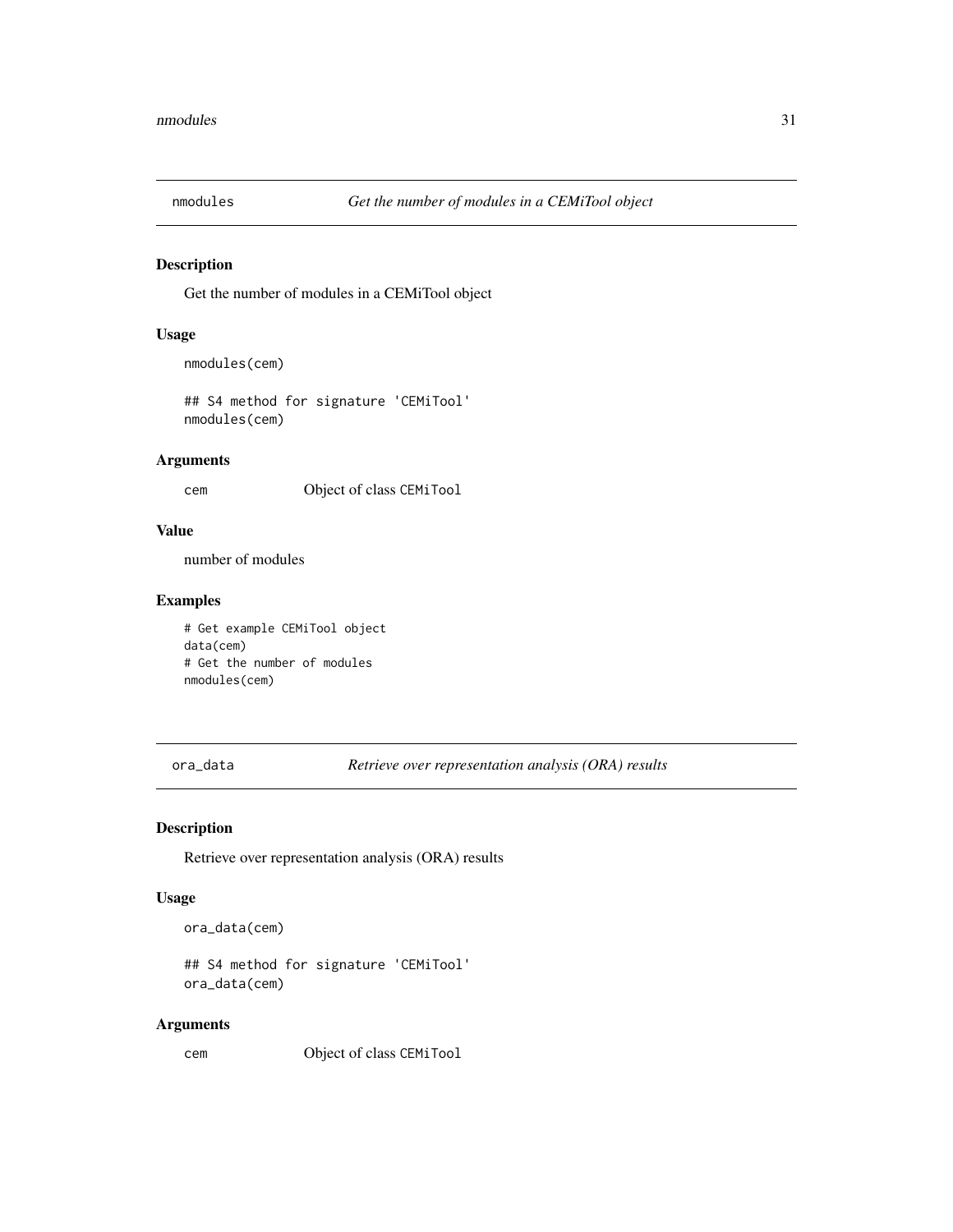## Details

This function returns the results of the mod\_ora function on the CEMiTool object. The ID column corresponds to pathways in the gmt file for which genes in the modules were enriched. The Count column shows the number of genes in the module that are enriched for each pathway. The GeneRatio column shows the proportion of genes in the module enriched for a given pathway out of all the genes in the module enriched for any given pathway. The BgRatio column shows the proportion of genes in a given pathway out of all the genes in the gmt file. For more details, please refer to the clusterProfiler package documentation.

#### Value

Object of class data.frame with ORA data

#### References

Guangchuang Yu, Li-Gen Wang, Yanyan Han, Qing-Yu He. clusterProfiler: an R package for comparing biological themes among gene clusters. OMICS: A Journal of Integrative Biology. 2012, 16(5):284-287.

#### Examples

```
# Get example CEMiTool object
data(cem)
# Read gmt file
gmt <- read_gmt(system.file('extdata', 'pathways.gmt',
                   package='CEMiTool'))
# Run module overrepresentation analysis
cem <- mod_ora(cem, gmt)
# Check results
head(ora_data(cem))
```
plot\_beta\_r2 *Soft-threshold beta selection graph*

#### Description

Creates a graph showing each possible soft-threshold value and its corresponding R squared value

#### Usage

```
plot_beta_r2(cem, ...)
## S4 method for signature 'CEMiTool'
plot_beta_r2(cem, plot_title = "Scale independence (beta selection)")
```
<span id="page-31-0"></span>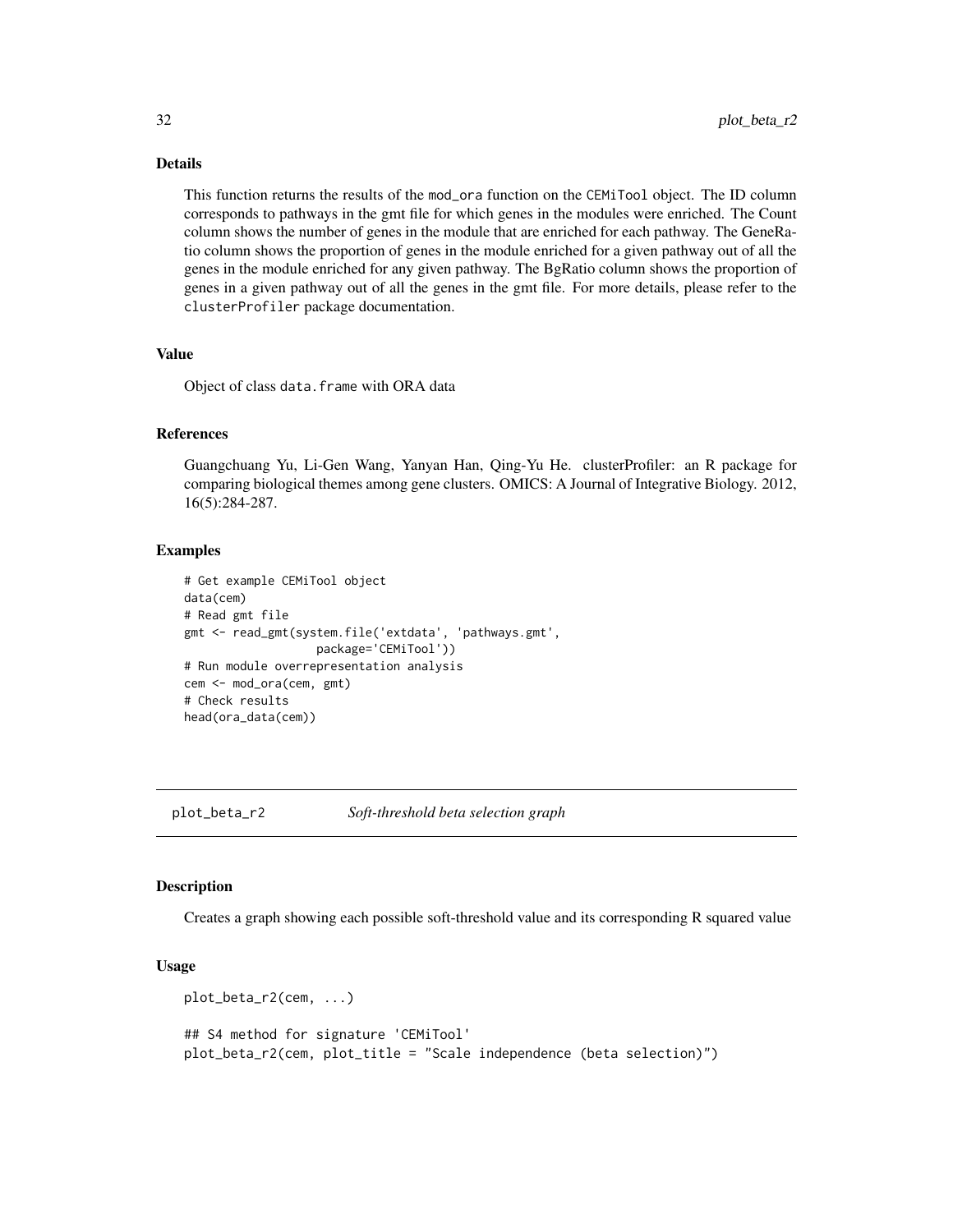#### <span id="page-32-0"></span>plot\_gsea 33

#### Arguments

| cem        | Object of class CEMiTool. |
|------------|---------------------------|
| .          | Optional parameters.      |
| plot_title | title of the graph        |

# Value

Object of class CEMiTool with beta x R squared plot

#### Examples

```
# Get example CEMiTool object
data(cem)
# Plot scale-free model fit as a function of the soft-thresholding beta parameter choice
cem <- plot_beta_r2(cem)
# Check resulting plot
show_plot(cem, "beta_r2")
```
<span id="page-32-1"></span>

plot\_gsea *GSEA visualization*

# Description

Creates a heatmap with the results of gene set enrichment analysis (GSEA) of co-expression modules

#### Usage

```
plot_gsea(cem, ...)
```
## S4 method for signature 'CEMiTool'  $plot\_gsea(cem, pv_cut = 0.05)$ 

#### Arguments

| cem    | Object of class CEMiTool.     |
|--------|-------------------------------|
| .      | Optional parameters.          |
| pv_cut | P-value cut-off. Default 0.05 |

#### Value

Object of class CEMiTool with GSEA plots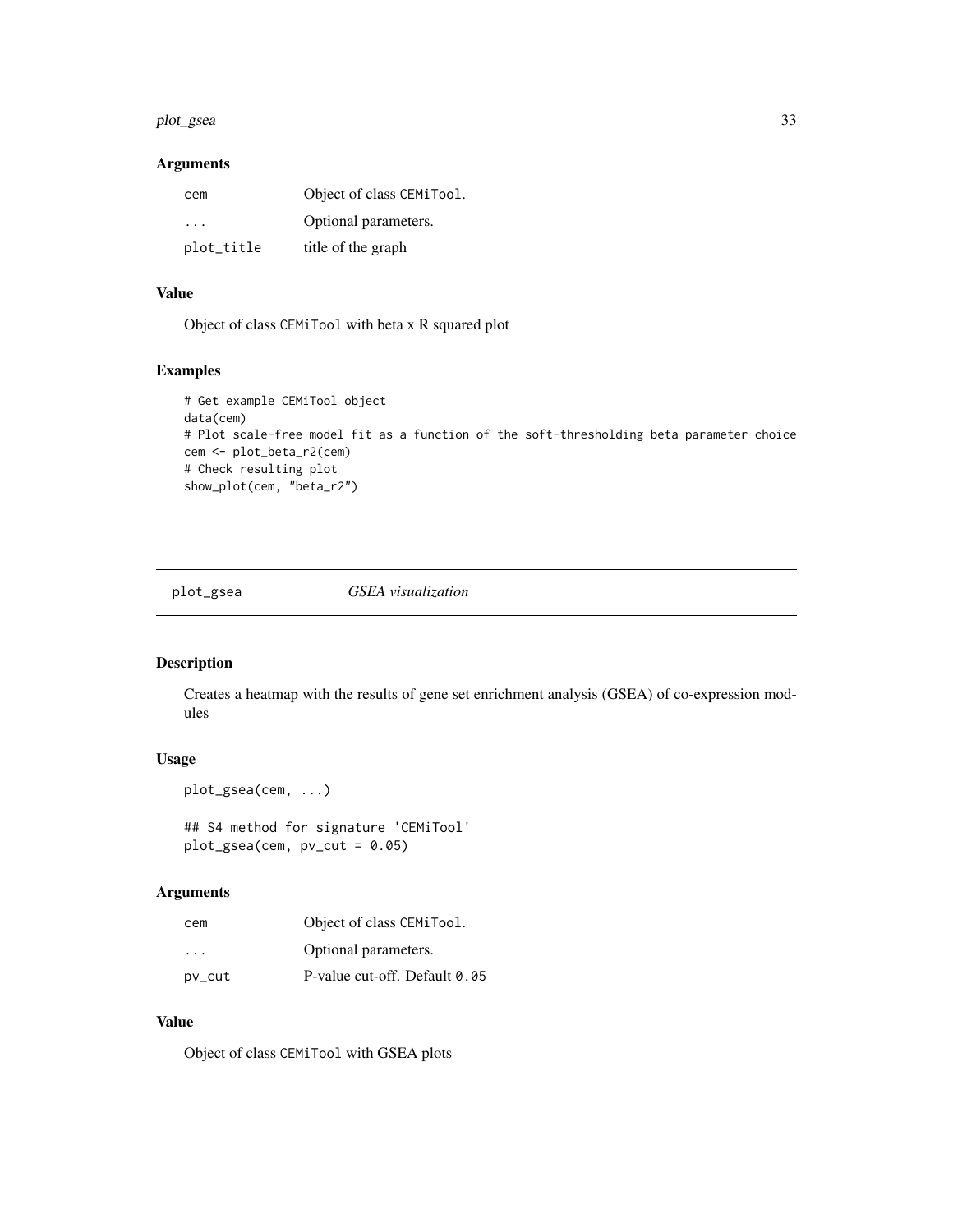# <span id="page-33-0"></span>Examples

```
# Get example CEMiTool object
data(cem)
# Get example sample annotation file
# Run GSEA on network modules
cem <- mod_gsea(cem)
# Plot GSEA results
cem <- plot_gsea(cem)
# Check resulting plot
show_plot(cem, "gsea")
```

```
plot_hist Plot histogram
```
# Description

This function plots a histogram of the distribution of gene expression, to help assess the normality of the data.

#### Usage

```
plot_hist(cem, ...)
```
## S4 method for signature 'CEMiTool' plot\_hist(cem, filter = FALSE)

#### Arguments

| cem                     | Object of class CEMiTool                                                               |  |
|-------------------------|----------------------------------------------------------------------------------------|--|
| $\cdot$ $\cdot$ $\cdot$ | Optional parameters                                                                    |  |
| filter                  | Logical. Whether or not to use filtered data for CEMiTool objects (Default:<br>FALSE). |  |

# Value

Object of class CEMiTool containing expression histogram

```
# Get example CEMiTool object
data(cem)
# Plot histogram
cem <- plot_hist(cem)
# Check results
show_plot(cem, "hist")
```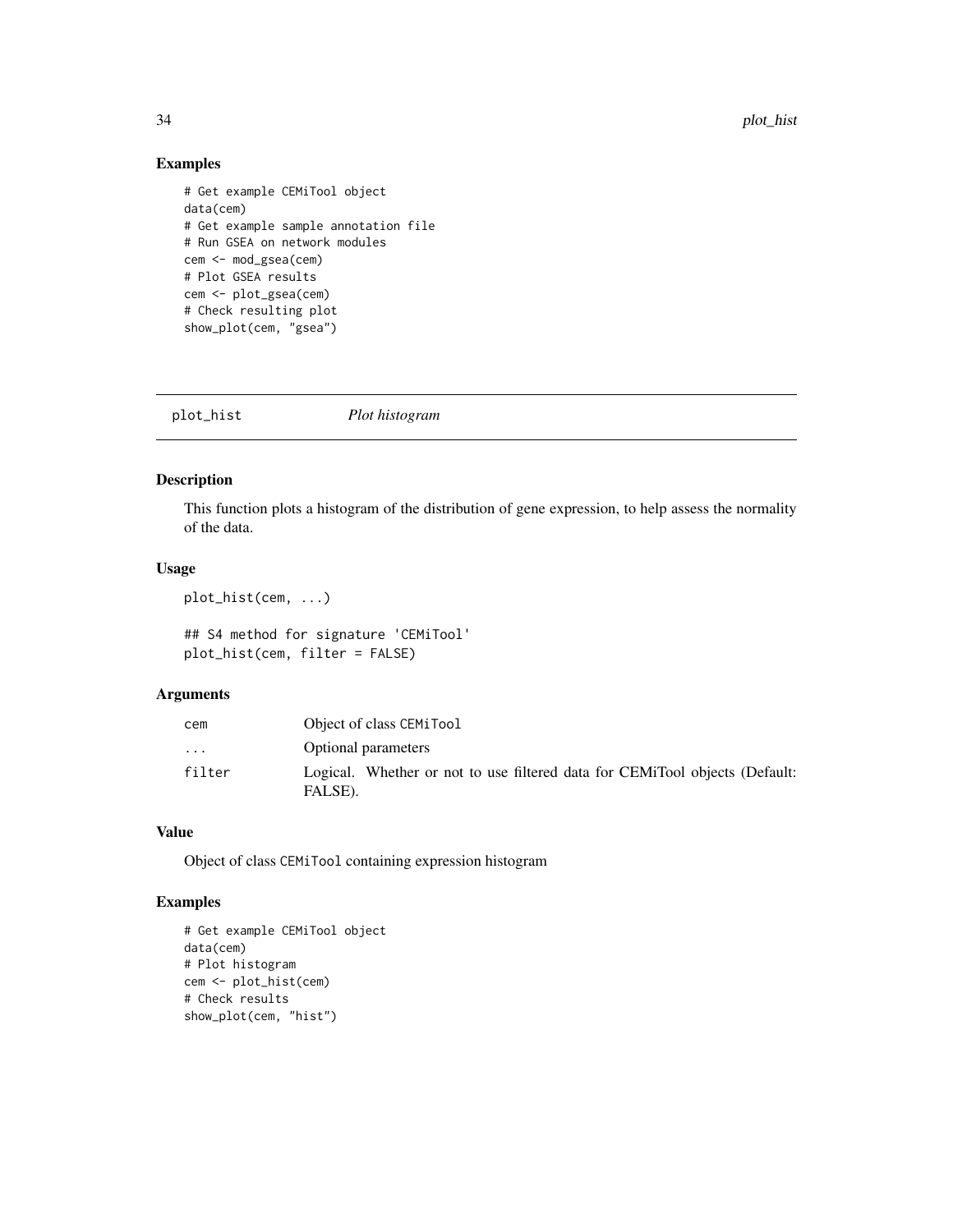# <span id="page-34-0"></span>Description

Creates a graph based on interactions provided

#### Usage

```
plot_interactions(cem, ...)
```

```
## S4 method for signature 'CEMiTool'
plot_interactions(cem, n = 10, ...)
```
#### Arguments

| cem | Object of class CEMiTool. |
|-----|---------------------------|
| .   | Optional parameters.      |
| n   | number of nodes to label  |

# Value

Object of class CEMiTool with profile plots

```
# Get example CEMiTool object
data(cem)
# Get example gene interactions data
int <- system.file("extdata", "interactions.tsv", package = "CEMiTool")
int_df <- read.delim(int)
# Include interaction data into CEMiTool object
interactions_data(cem) <- int_df
# Plot resulting networks
cem <- plot_interactions(cem)
# Check resulting plot
show_plot(cem, "interaction")
```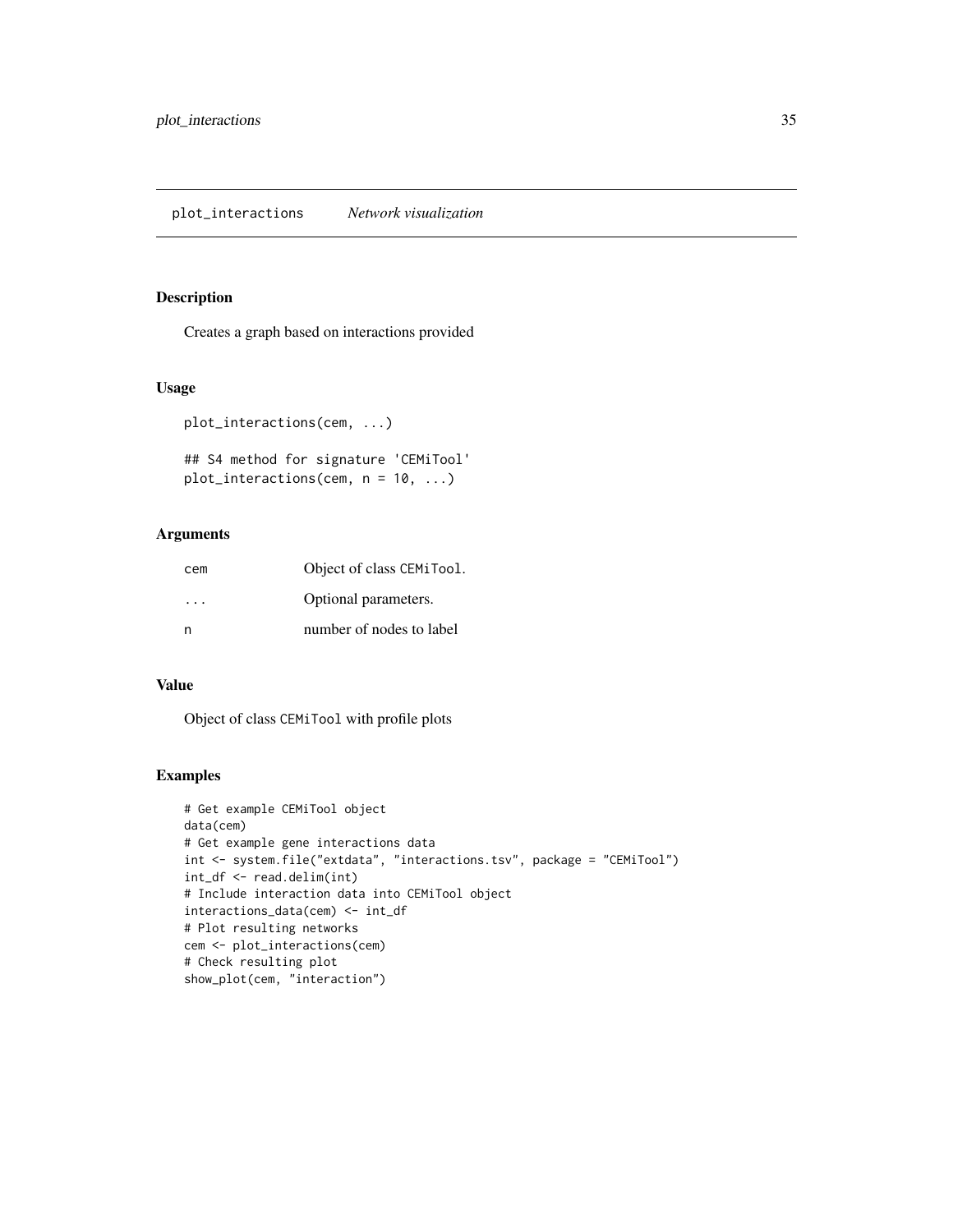<span id="page-35-0"></span>

#### Description

Creates a graph showing the mean connectivity of genes in the network

#### Usage

```
plot_mean_k(cem, ...)
## S4 method for signature 'CEMiTool'
plot_mean_k(cem, title = "Mean connectivity")
```
# Arguments

| cem                     | Object of class CEMiTool. |
|-------------------------|---------------------------|
| $\cdot$ $\cdot$ $\cdot$ | Optional parameters.      |
| title                   | title of the graph        |

#### Value

Object of class CEMiTool with connectivity plot

# Examples

```
# Get example CEMiTool object
data(cem)
# Plot scale-free model fit as a function of the soft-thresholding beta parameter choice
cem <- plot_mean_k(cem)
# Check resulting plot
show_plot(cem, "mean_k")
```
plot\_mean\_var *Plot mean and variance*

## Description

This plot returns a scatterplot of the mean by the variance of gene expression. A linear relationship between these values for RNAseq data suggest that an appropriate transformation such as the Variance Stabilizing Transformation should be applied.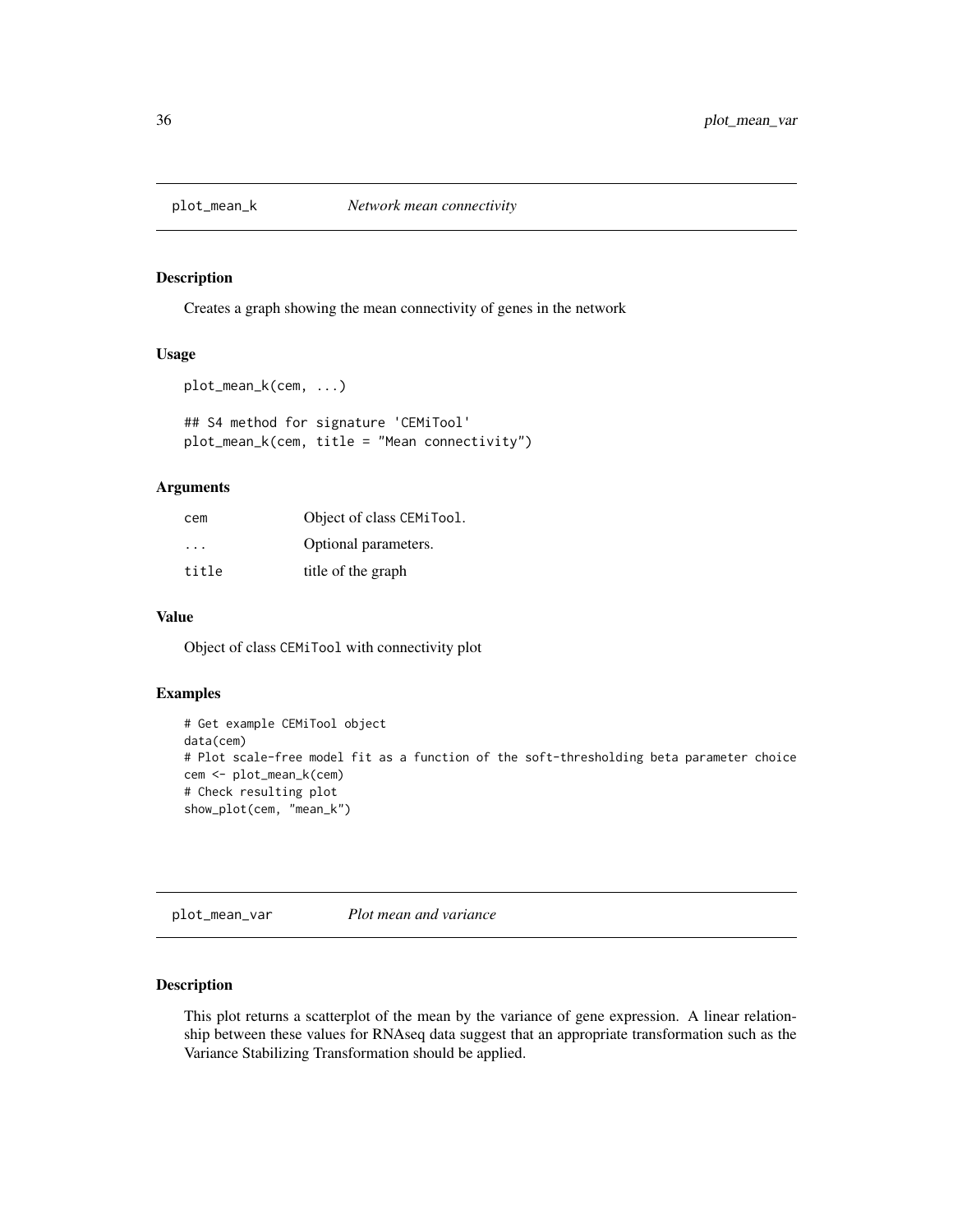#### <span id="page-36-0"></span>plot\_ora 37

# Usage

```
plot_mean_var(cem, ...)
```

```
## S4 method for signature 'CEMiTool'
plot_mean_var(cem, filter = FALSE)
```
# Arguments

| cem                     | Object of class CEMiTool                                                               |  |
|-------------------------|----------------------------------------------------------------------------------------|--|
| $\cdot$ $\cdot$ $\cdot$ | Optional parameters                                                                    |  |
| filter                  | Logical. Whether or not to use filtered data for CEMiTool objects (Default:<br>FALSE). |  |

# Value

Object of class CEMiTool containing a mean and variance plot

# Examples

```
# Get example CEMiTool object
data(cem)
# Plot mean and variance plot
cem <- plot_mean_var(cem)
# Check results
show_plot(cem, 'mean_var')
```
plot\_ora *ORA visualization*

# Description

Creates a bar plot with the results of module overrepresentation analysis

#### Usage

plot\_ora(cem, ...)

## S4 method for signature 'CEMiTool'  $plot_{\text{0}}(cem, n = 10, pv_{\text{0}}(cut = 0.05, ...))$ 

# Arguments

| cem                     | Object of class CEMiTool.                     |
|-------------------------|-----------------------------------------------|
| $\cdot$ $\cdot$ $\cdot$ | parameters to plot ora single                 |
| n                       | number of modules to show                     |
| pv_cut                  | p-value significance cutoff. Default is 0.05. |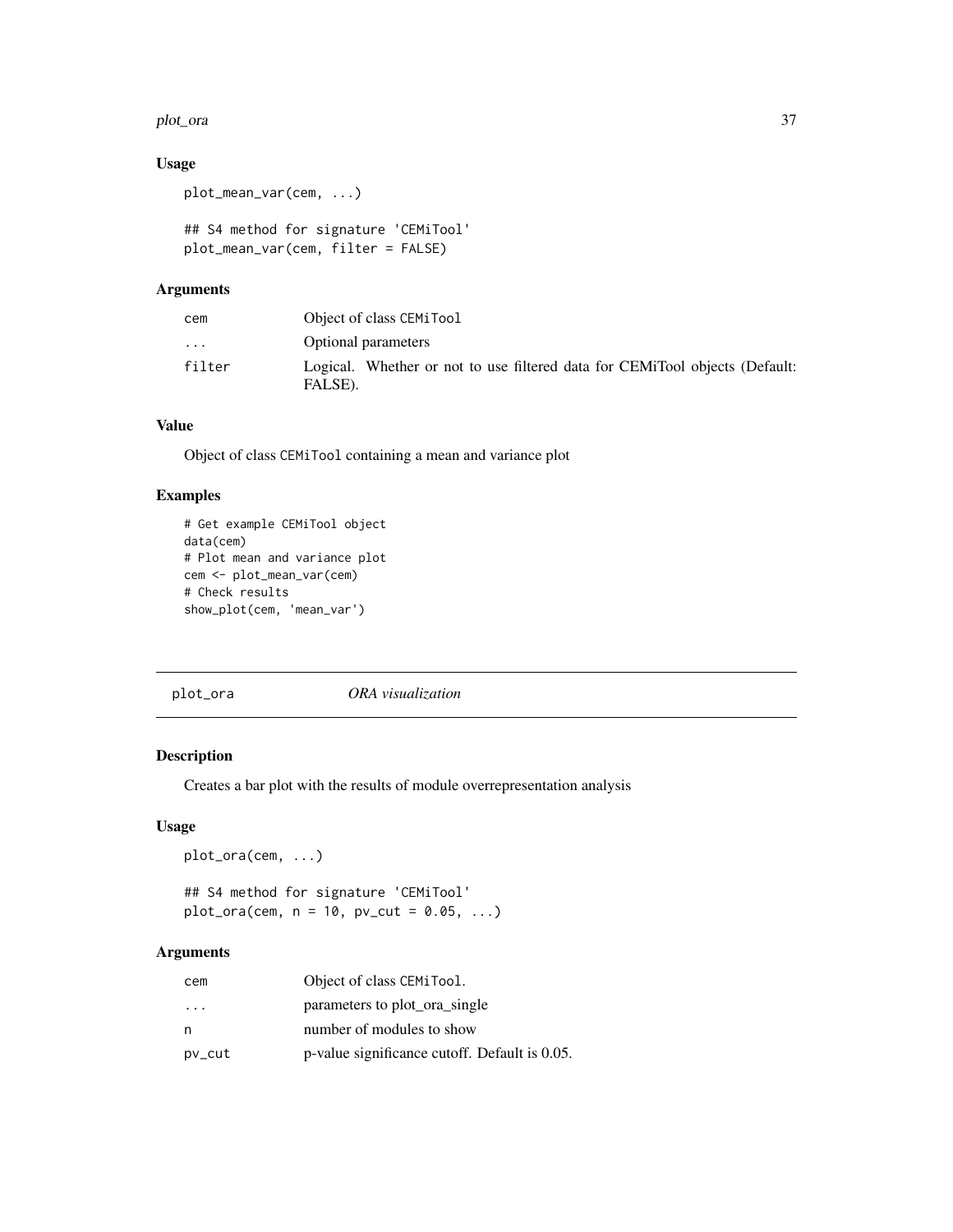# Value

Object of class CEMiTool with ORA plots

# Examples

```
# Get example CEMiTool object
data(cem)
# Read example gmt file
gmt <- read_gmt(system.file('extdata', 'pathways.gmt',
                   package='CEMiTool'))
# Run overrepresentation analysis
cem <- mod_ora(cem, gmt)
# Plot module gene expression profiles
cem <- plot_ora(cem)
# Check resulting plot
show_plot(cem, "ora")
```
plot\_profile *Expression profile visualization*

#### Description

Creates a plot with module gene expression profiles along samples

#### Usage

```
plot_profile(cem, ...)
```

```
## S4 method for signature 'CEMiTool'
plot_profile(cem, order_by_class = TRUE, center_func = "mean")
```
#### Arguments

| cem         | Object of class CEMiTool.                                                                                                                                                                               |
|-------------|---------------------------------------------------------------------------------------------------------------------------------------------------------------------------------------------------------|
| $\ddotsc$   | Optional parameters.                                                                                                                                                                                    |
|             | order_by_class Logical. Only used if a sample annotation file is present. Whether or not to order<br>by the class column in the sample annotation file (as defined by the class column<br>slot in cem). |
| center func | Character string indicating the centrality measure to show in the plot. Either<br>'mean' (the default) or 'median'.                                                                                     |

#### Value

Object of class CEMiTool with profile plots

<span id="page-37-0"></span>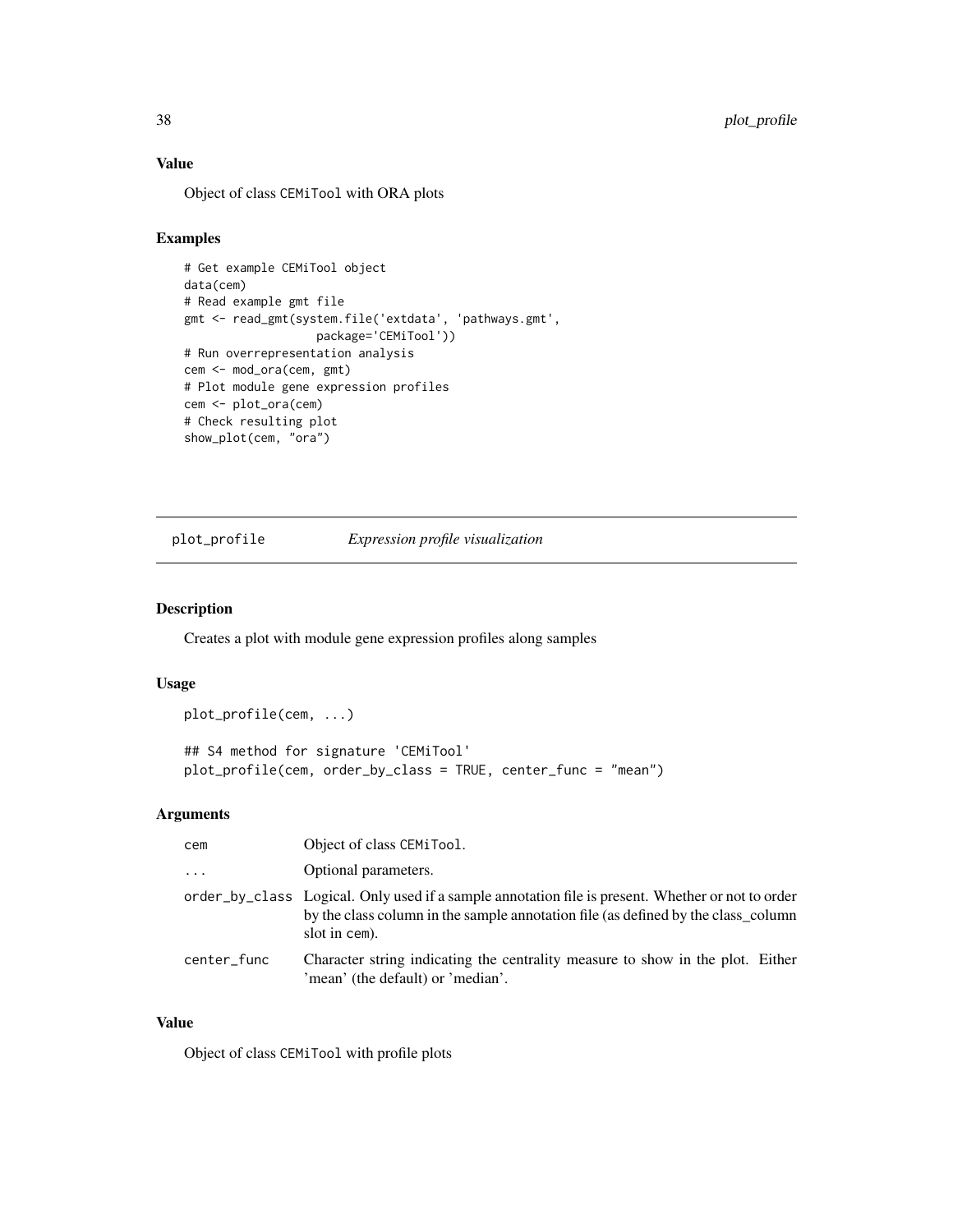#### <span id="page-38-0"></span>plot\_qq 39

# Examples

```
# Get example CEMiTool object
data(cem)
# Plot module gene expression profiles
cem <- plot_profile(cem)
# Check resulting plot
show_plot(cem, "profile")
```
plot\_qq *Plot quantile-quantile plot*

# Description

This function creates a normal QQ plot of the expression values.

# Usage

plot\_qq(cem, ...)

## S4 method for signature 'CEMiTool' plot\_qq(cem, filter = FALSE)

# Arguments

| cem       | Object of class CEMiTool                                                               |  |
|-----------|----------------------------------------------------------------------------------------|--|
| $\ddotsc$ | <b>Optional parameters</b>                                                             |  |
| filter    | Logical. Whether or not to use filtered data for CEMiTool objects (Default:<br>FALSE). |  |

#### Value

Object of class CEMiTool containing qqplot

```
# Get example CEMiTool object
data(cem)
# Plot quantile-quantile plot
cem <- plot_qq(cem)
# Check results
show_plot(cem, 'qq')
```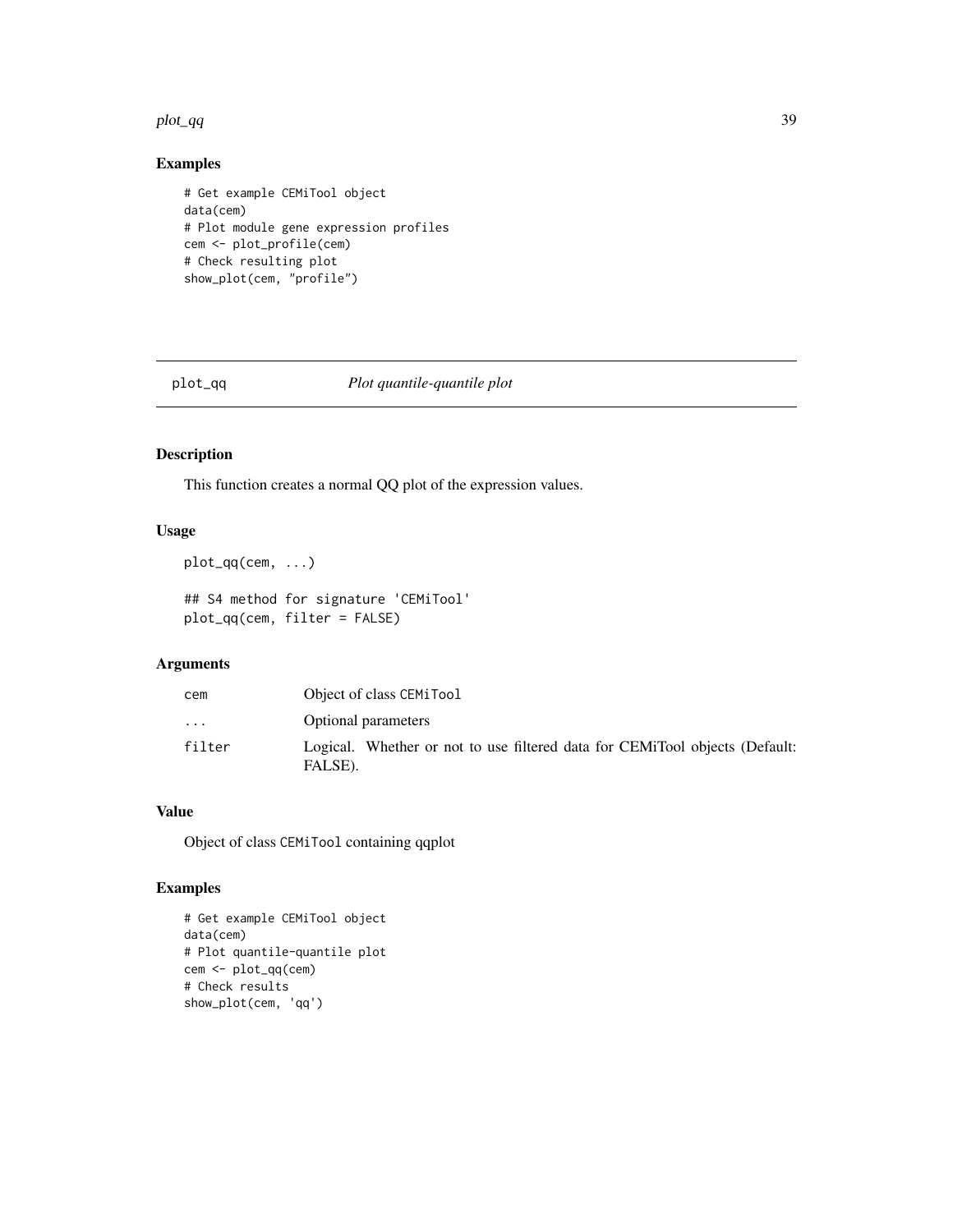# <span id="page-39-0"></span>Description

Creates a dendrogram showing the similarities between samples in the expression data.

# Usage

```
plot_sample_tree(cem, ...)
## S4 method for signature 'CEMiTool'
plot_sample_tree(
 cem,
  col_vector = NULL,
  sample_name_column = NULL,
  class_column = NULL,
  filter = FALSE
\mathcal{L}
```
# Arguments

| cem                | Object of class CEMiTool or data. frame.                                                                                                                         |  |
|--------------------|------------------------------------------------------------------------------------------------------------------------------------------------------------------|--|
| $\ddots$           | Optional parameters.                                                                                                                                             |  |
| col_vector         | A vector of columns to use for visualizing the clustering. See Details.                                                                                          |  |
| sample_name_column |                                                                                                                                                                  |  |
|                    | A string specifying the column to be used as sample identification. For CEMi-<br>Tool objects, this will be the string specified in the sample_name_column slot. |  |
| class_column       | A string specifying the column to be used as sample group identification. For<br>CEMiTool objects, this will be the string specified in the class_column slot.   |  |
| filter             | Logical. Whether or not to use filtered data for CEMiTool objects (Default:<br>FALSE).                                                                           |  |

#### Value

Object of class CEMiTool with dendrogram or a plot object.

```
# Get example CEMiTool object
data(cem)
# Plot sample dendrogram
cem <- plot_sample_tree(cem)
# Check resulting plot
show_plot(cem, "sample_tree")
```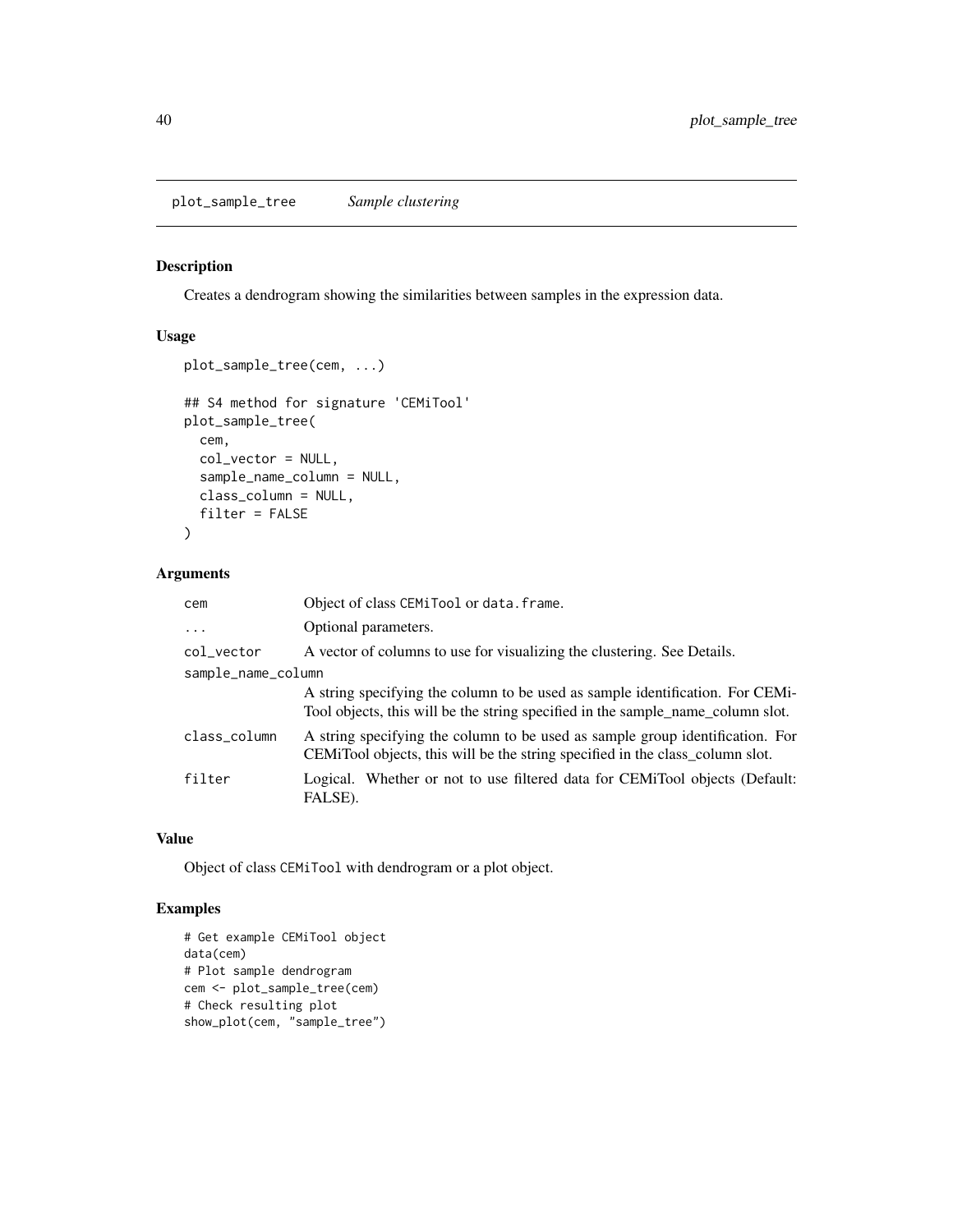<span id="page-40-0"></span>read\_gmt *Read a GMT file*

# Description

Read a GMT file

# Usage

read\_gmt(fname)

#### Arguments

fname GMT file name.

#### Value

A list containing genes and description of each pathway

#### Examples

```
# Read example gmt file
gmt_fname <- system.file("extdata", "pathways.gmt", package = "CEMiTool")
gmt_in <- read_gmt(gmt_fname)
```
sample\_annot *Yellow Fever Sample Annotation data*

# Description

Modified data from a yellow fever vaccination study by Querec et al, 2009. This dataset, together with expr can be used as input for CEMiTool functions

#### Usage

data(sample\_annot)

# Format

An object of class data.frame

# Source

[GEO](https://www.ncbi.nlm.nih.gov/geo/query/acc.cgi?acc=gse13485)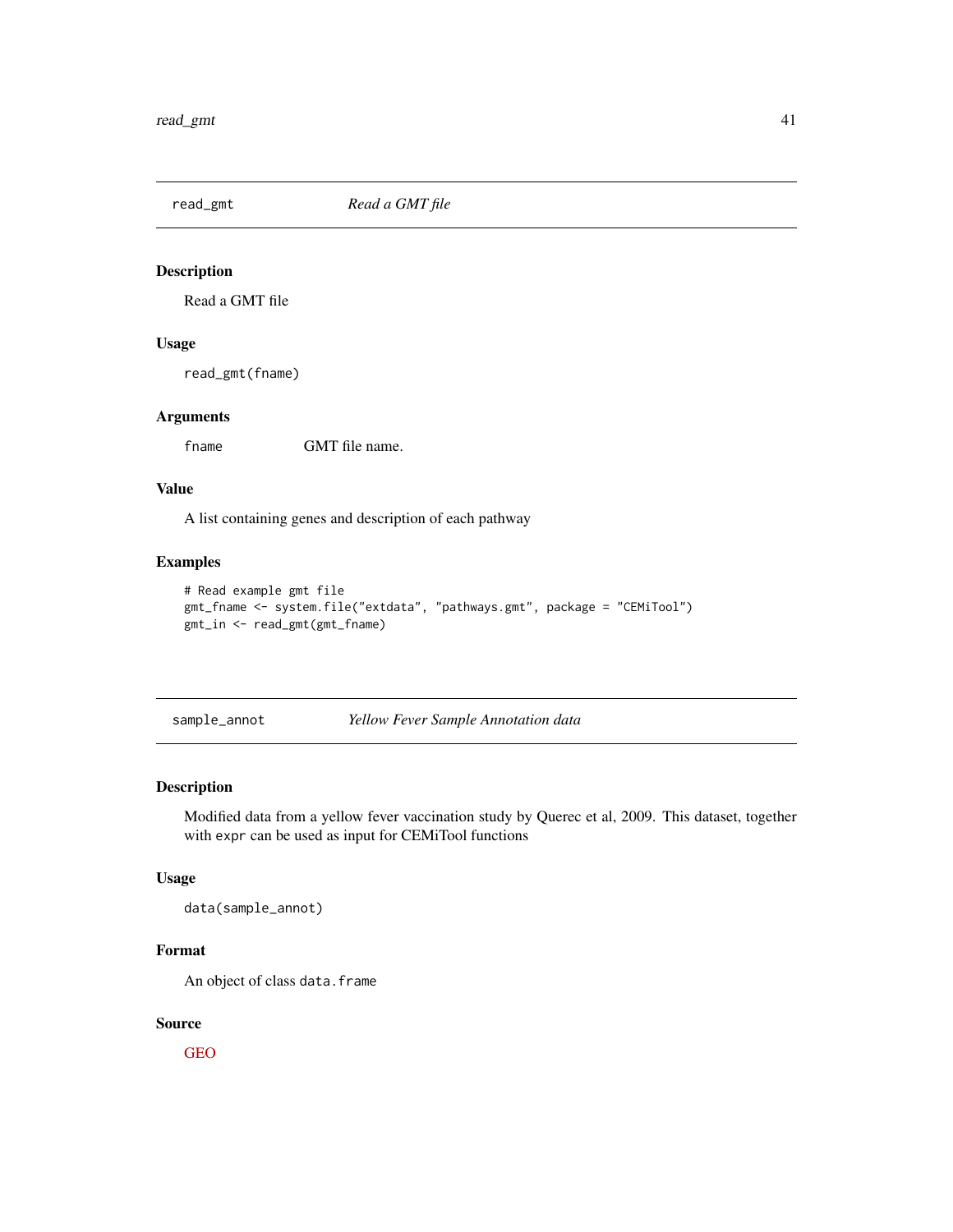#### References

Querec TD, Akondy RS, Lee EK, Cao W et al. Systems biology approach predicts immunogenicity of the yellow fever vaccine in humans. Nat Immunol 2009 Jan;10(1):116-25. PMID: 19029902 [PubMed](https://www.ncbi.nlm.nih.gov/pubmed/19029902)

# Examples

```
data(expr)
data(sample_annot)
# Run CEMiTool analysis
## Not run: cemitool(expr, sample_annot)
```
sample\_annotation *Retrive or set the sample\_annotation attribute*

#### Description

Retrive or set the sample\_annotation attribute

#### Usage

```
sample_annotation(cem)
```
## S4 method for signature 'CEMiTool' sample\_annotation(cem)

```
sample_annotation(
  cem,
  sample_name_column = "SampleName",
  class_column = "Class"
) \leftarrow value
## S4 replacement method for signature 'CEMiTool'
sample_annotation(
  cem,
  sample_name_column = "SampleName",
  class_column = "Class"
) <- value
```
#### Arguments

cem Object of class CEMiTool

sample\_name\_column

A string containing the name of a column which should be used as a unique identifier for samples in the file. Only used when assigning a sample annotation data.frame. Default: "SampleName".

<span id="page-41-0"></span>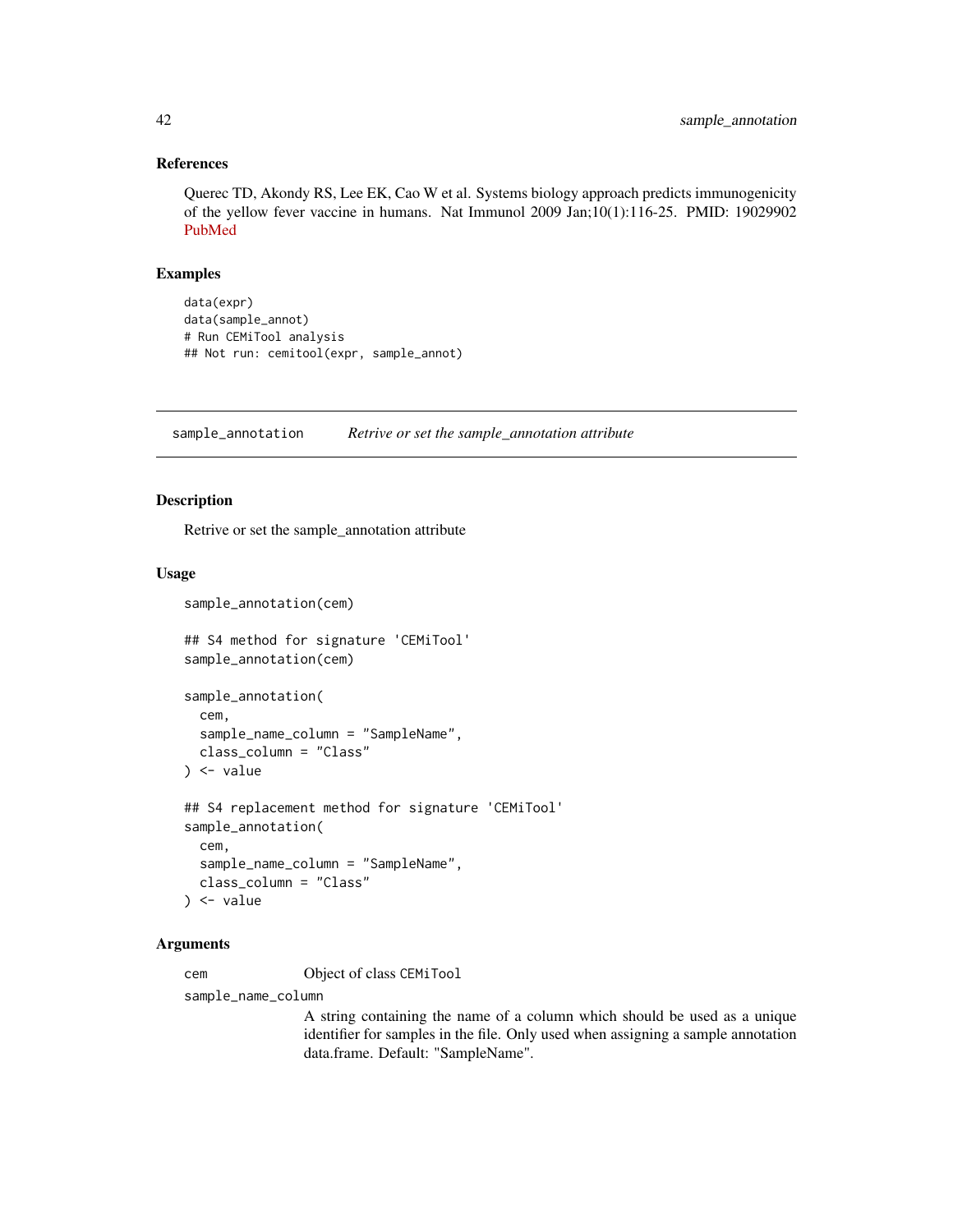# <span id="page-42-0"></span>save\_plots 43

| class_column | A string containing the name of a column which should be used to identify dif-<br>ferent sample groups. Only used when assigning a sample annotation data.frame.<br>Default: "Class" |
|--------------|--------------------------------------------------------------------------------------------------------------------------------------------------------------------------------------|
| value        | A data. frame containing the sample annotation, should have at least two columns<br>containing the Class and the Sample Name that should match with samples in<br>expression         |

# Value

A data.frame containing characteristics of each sample.

#### Examples

```
# Get example expression data
data(expr0)
# Get example sample_annotation data
data(sample_annot)
# Initialize CEMiTool object with expression
cem <- new_cem(expr0)
# Add sample annotation file to CEMiTool object
sample_annotation(cem,
   sample_name_column="SampleName",
   class_column="Class") <- sample_annot
# Check annotation
head(sample_annotation(cem))
```
save\_plots *Save CEMiTool object plots*

# Description

Save plots into the directory specified by the directory argument.

# Usage

```
save_plots(cem, ...)
## S4 method for signature 'CEMiTool'
save_plots(
 cem,
 value = c("all", "profile", "gsea", "ora", "interaction", "beta_r2", "mean_k",
    "sample_tree", "mean_var", "hist", "qq"),
 force = FALSE,directory = "./Plots"
)
```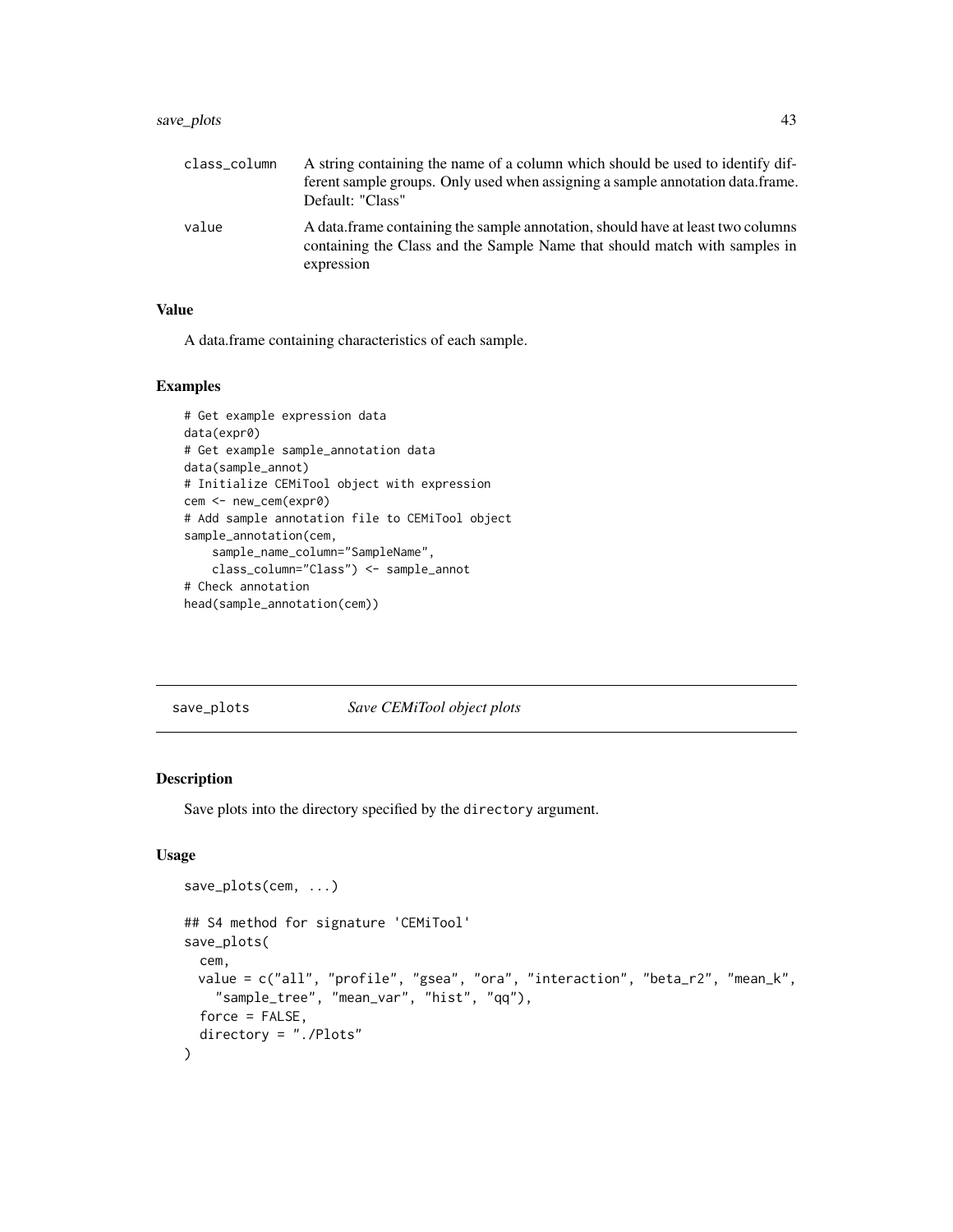#### <span id="page-43-0"></span>Arguments

| cem       | Object of class CEMiTool.                                                                                                                   |
|-----------|---------------------------------------------------------------------------------------------------------------------------------------------|
| $\cdots$  | Optional parameters One of "all", "profile", "gsea", "ora", "interaction", "beta_r2",<br>"mean_k", "sample_tree", "mean_var", "hist", "qq". |
| value     | A character string containing the name of the plot to be saved.                                                                             |
| force     | If the directory exists, execution will not stop.                                                                                           |
| directory | Directory into which the files will be saved.                                                                                               |

# Value

A pdf file or files with the desired plot(s)

# Examples

```
# Get example CEMiTool object
data(cem)
# Plot beta x R squared graph
cem <- plot_beta_r2(cem)
# Save plot
## Not run: save_plots(cem, value="beta_r2", directory="./Plots")
```
select\_genes *Select genes based on variance*

# Description

Select genes based on variance

# Usage

```
select_genes(expr, n_genes, filter_pval = 0.1)
```
# Arguments

| expr        | A data frame containing expression values |
|-------------|-------------------------------------------|
| n_genes     | (Optional) Number of genes to be selected |
| filter_pval | P-value cutoff for gene selection         |

#### Value

A vector containing the names of selected genes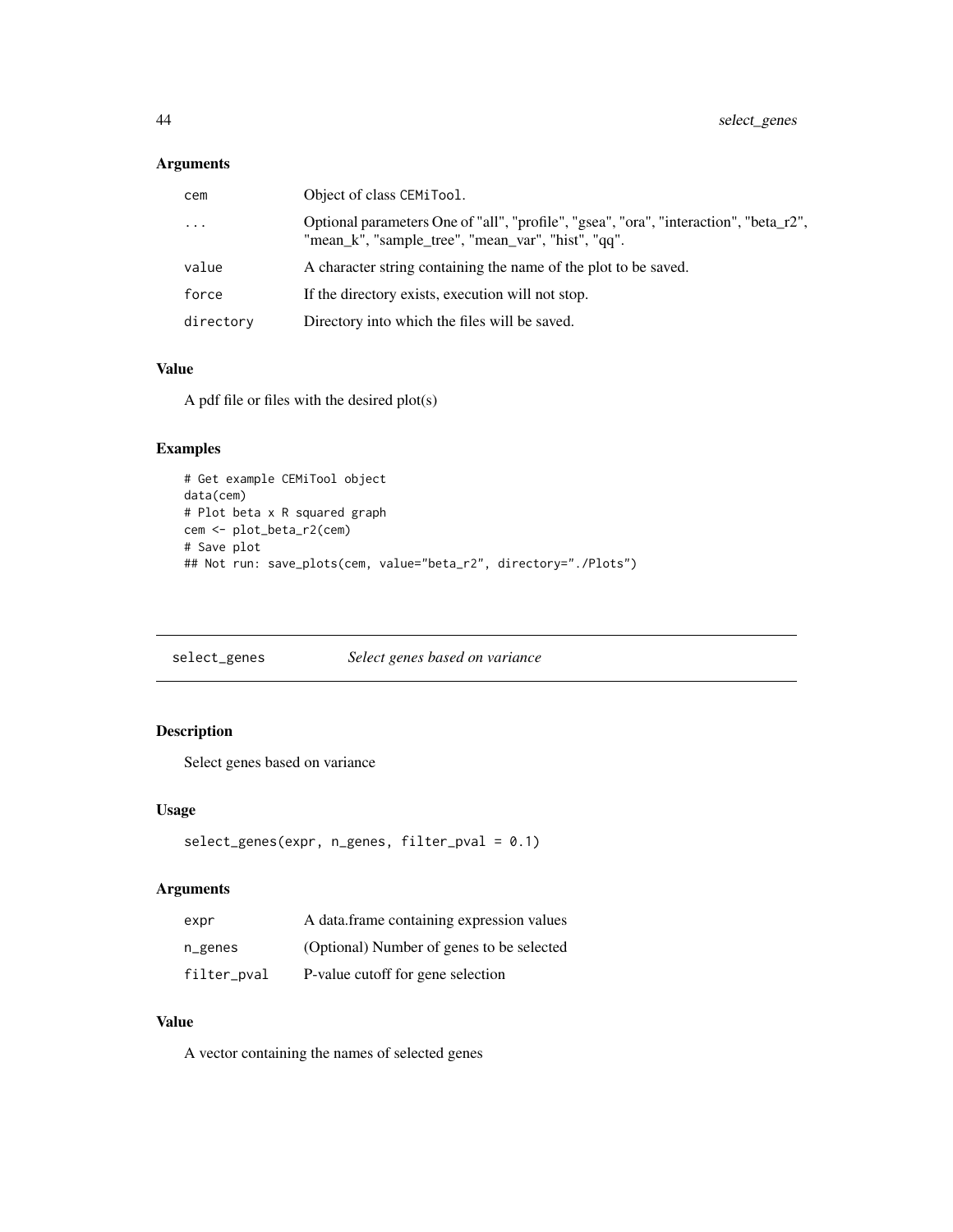# <span id="page-44-0"></span>Examples

```
# Get example expression data
data(expr0)
# Filter genes
expr_f <- filter_genes(expr0)
# Check selected genes
expr_f[1:5, 1:5]
# Filter genes and apply variance stabilizing transformation
expr_f2 <- filter_genes(expr0, apply_vst=TRUE)
# Check results
expr_f2[1:5, 1:5]
# Selected genes
selected <- select_genes(expr_f2)
# Get data.frame with only selected genes
expr_s <- expr_f2[selected, ]
# Check results
expr_s[1:5, 1:5]
```
show,CEMiTool-method *Print a cemitool object*

# Description

Print a cemitool object

## Usage

## S4 method for signature 'CEMiTool' show(object)

# Arguments

object Object of class CEMiTool

#### Value

A CEMiTool object.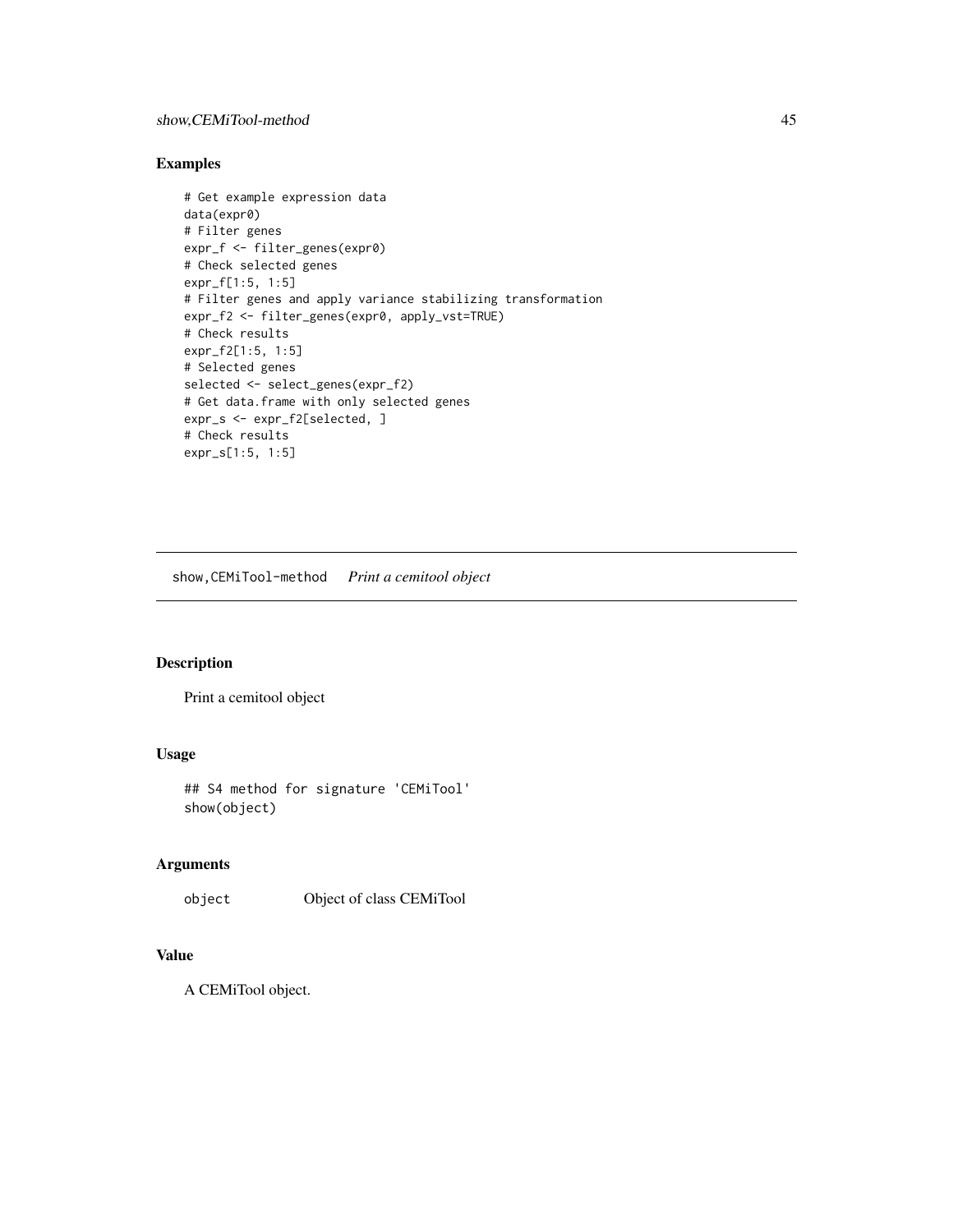<span id="page-45-0"></span>

# Description

Retrieve CEMiTool object plots

#### Usage

```
show_plot(cem, value)
## S4 method for signature 'CEMiTool'
show_plot(
  cem,
  value = c("profile", "gsea", "ora", "interaction", "beta_r2", "mean_k",
    "sample_tree", "mean_var", "hist", "qq")
\mathcal{L}
```
#### Arguments

| cem   | Object of class CEMiTool.                                                                                                                                                           |
|-------|-------------------------------------------------------------------------------------------------------------------------------------------------------------------------------------|
| value | A character string containing the name of the plot to be shown. One of "profile",<br>"gsea", "ora", "interaction", "beta_r2", "mean_k", "sample_tree", "mean_var",<br>"hist", "gg". |

# Value

A plot corresponding to a CEMiTool analysis

# Examples

```
# Get example CEMiTool object
data(cem)
# Plot beta x R squared graph
cem <- plot_beta_r2(cem)
# Check plot
show_plot(cem, "beta_r2")
```
write\_files *Save the CEMiTool object in files*

#### Description

Save the CEMiTool object in files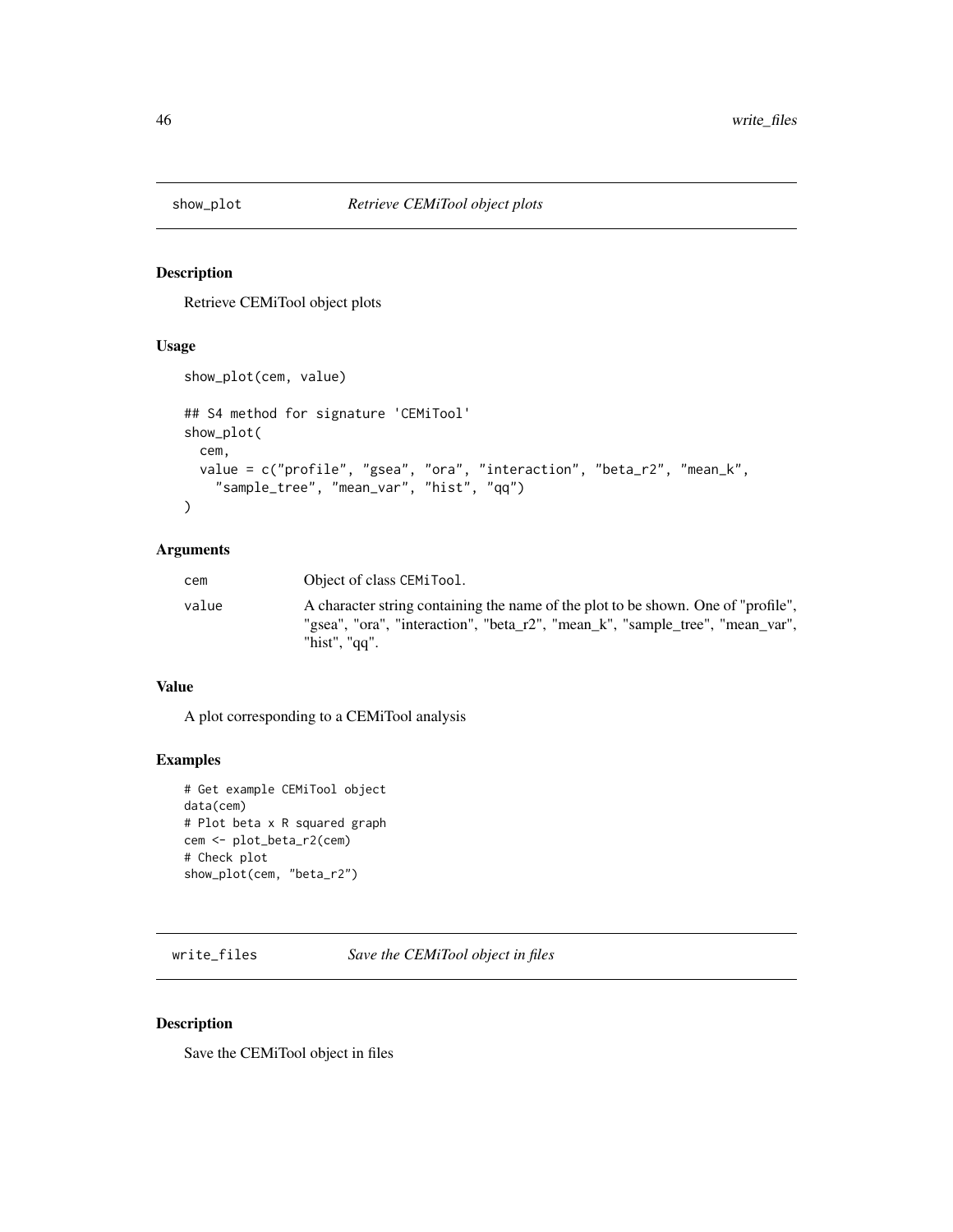# write\_files 47

# Usage

```
write_files(cem, ...)
## S4 method for signature 'CEMiTool'
write_files(cem, directory = "./Tables", force = FALSE)
```
# Arguments

| cem               | Object of class CEMiTool                            |
|-------------------|-----------------------------------------------------|
| $\cdot\cdot\cdot$ | Optional parameters                                 |
| directory         | a directory                                         |
| force             | if the directory exists the execution will not stop |

# Value

A directory containing CEMiTool results in files.

```
# Get example CEMiTool object
data(cem)
# Save CEMiTool results in files
write_files(cem, directory=".", force=TRUE)
```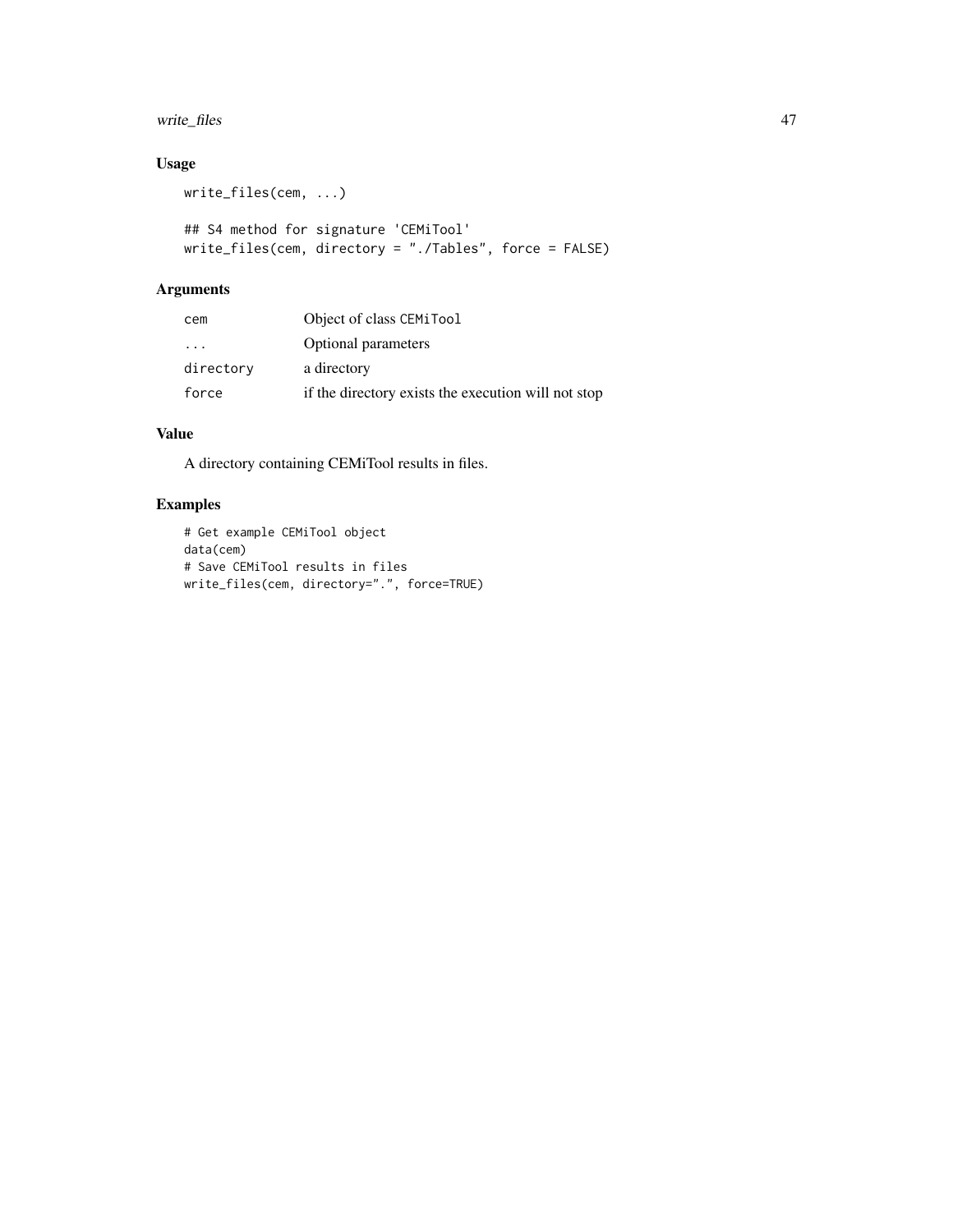# <span id="page-47-0"></span>**Index**

∗ datasets expr0, [9](#page-8-0) sample\_annot, [41](#page-40-0) ∗ data cem, [4](#page-3-0) adj\_data, [3](#page-2-0) adj\_data,CEMiTool-method *(*adj\_data*)*, [3](#page-2-0) adj\_data<- *(*adj\_data*)*, [3](#page-2-0) adj\_data<-,CEMiTool-method *(*adj\_data*)*, [3](#page-2-0) cem, [4](#page-3-0) cemitool, [4](#page-3-0) CEMiTool-class, [7](#page-6-0) diagnostic\_report, [8](#page-7-0) diagnostic\_report,CEMiTool-method *(*diagnostic\_report*)*, [8](#page-7-0) expr0, [9](#page-8-0) expr\_data, [10](#page-9-0) expr\_data,CEMiTool-method *(*expr\_data*)*, [10](#page-9-0) expr\_data<- *(*expr\_data*)*, [10](#page-9-0) expr\_data<-,CEMiTool-method *(*expr\_data*)*, [10](#page-9-0) filter\_genes, [11](#page-10-0) find\_modules, [12](#page-11-0) find\_modules,CEMiTool-method *(*find\_modules*)*, [12](#page-11-0) fit\_data, [13](#page-12-0) fit\_data,CEMiTool-method *(*fit\_data*)*, [13](#page-12-0) generate\_report, [14](#page-13-0) generate\_report,CEMiTool-method *(*generate\_report*)*, [14](#page-13-0) get\_adj, [15](#page-14-0) get\_adj,CEMiTool-method *(*get\_adj*)*, [15](#page-14-0) get\_beta\_data, [16](#page-15-0)

get\_beta\_data,CEMiTool-method *(*get\_beta\_data*)*, [16](#page-15-0) get\_cemitool\_r2\_beta, [17](#page-16-0) get\_cemitool\_r2\_beta,CEMiTool-method *(*get\_cemitool\_r2\_beta*)*, [17](#page-16-0) get\_connectivity, [18](#page-17-0) get\_connectivity,CEMiTool-method *(*get\_connectivity*)*, [18](#page-17-0) get\_hubs, [18](#page-17-0) get\_hubs,CEMiTool-method *(*get\_hubs*)*, [18](#page-17-0) get\_merged\_mods, [19](#page-18-0) get\_merged\_mods,CEMiTool-method *(*get\_merged\_mods*)*, [19](#page-18-0) get\_mods, [20](#page-19-0) get\_mods,CEMiTool-method *(*get\_mods*)*, [20](#page-19-0) get\_phi, [21](#page-20-0) get\_phi,CEMiTool-method *(*get\_phi*)*, [21](#page-20-0) gsea\_data, [22](#page-21-0) gsea\_data,CEMiTool-method *(*gsea\_data*)*, [22](#page-21-0) interactions\_data, [22](#page-21-0) interactions\_data,CEMiTool-method

*(*interactions\_data*)*, [22](#page-21-0) interactions\_data<- *(*interactions\_data*)*, [22](#page-21-0) interactions\_data<-,CEMiTool-method *(*interactions\_data*)*, [22](#page-21-0)

mod\_colors, [24](#page-23-0) mod\_colors,CEMiTool-method *(*mod\_colors*)*, [24](#page-23-0) mod\_colors<- *(*mod\_colors*)*, [24](#page-23-0) mod\_colors<-,CEMiTool,character-method *(*mod\_colors*)*, [24](#page-23-0) mod\_gene\_num, [25](#page-24-0) mod\_gene\_num,CEMiTool-method *(*mod\_gene\_num*)*, [25](#page-24-0) mod\_gsea, [26](#page-25-0) mod\_gsea,CEMiTool-method *(*mod\_gsea*)*, [26](#page-25-0)